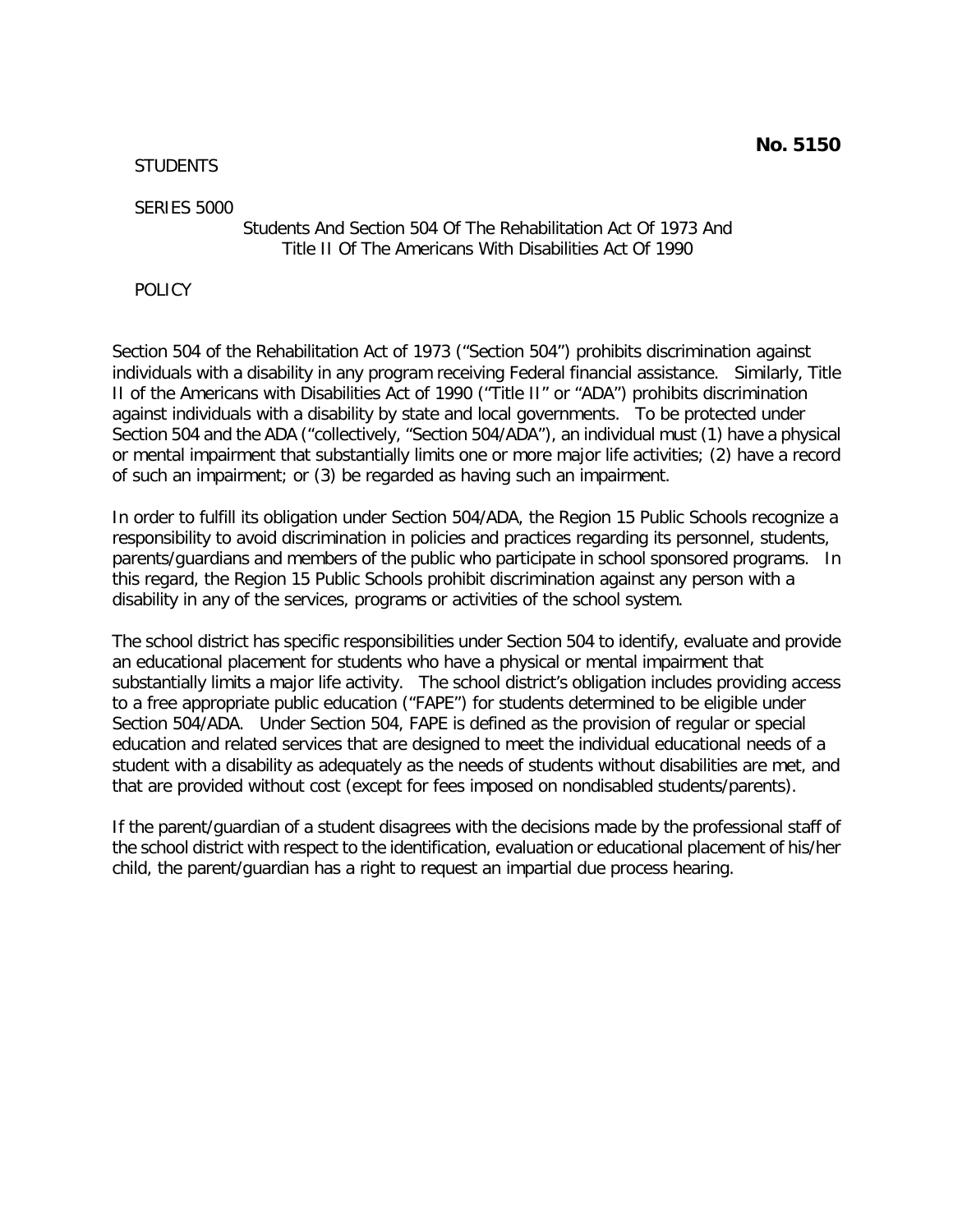In addition, any student and/or parent/guardian wishing to file complaint on these issues or regarding any form of discrimination (including harassment) on the basis of disability may obtain a copy of the Board's Section 504 grievance/complaint procedures which are outlined in the Board's Administrative Regulations Regarding Students and Section 504 of Rehabilitation Act of 1973 and Title II of Americans with Disabilities Act. These regulations accompany Board policy #5150 and are available online at<http://www.region15.org/policies> or upon request from the main office of any district school. Any complaints of discrimination and/or harassment based on disability will be handled in accordance with these procedures. If a complaint involves allegations of discrimination or harassment based on other reasons, such complaints will be handled under other appropriate policies (e.g. Policy #5156, Sex Discrimination/Harassment; Policy #5155, Non-Discrimination Policy).

A student, parent (guardian) or other individual may also file a complaint with the Office offor Civil Rights, U.S. Department of Education ("OCR"):

Office for Civil Rights, Boston Office U.S. Department of Education 8<sup>th</sup> Floor 5 Post Office Square Boston, MA 02109- 3921 (617) 289-0111

Anyone who has questions or concerns about this policy, or would like a copy of the Board's grievance/complaint procedures related to claims involving a disability, may also contact Jessica Sciarretto, Director of Student Services and Section 504/ADA Coordinator for the Region 15 Public Schools, P. O. Box 395, 286 Whittemore Road, Middlebury, CT at [jsciarretto@region15.org,](mailto:jsciarretto@region15.org) tel. (203) 758-8259 ext. 2.

Legal References:

29 U.S.C. §§§ 705, 794 34 C.F.R. §Part 104 42 U.S.C. § 12101 et seq. 28 C.F.R. Part 35

Protecting Students with Disabilities, Frequently Asked Questions About Section 504 and the Education of Children with Disabilities, Office for Civil Rights (March 17, 2011), available at <http://www.ed.gov/about/offices/list/ocr/504faq.html>

Dear Colleague Letter, United States Department of Education, Office for Civil Rights (January 19, 2012)

| Adopted:           | 11 September 2006 |
|--------------------|-------------------|
| Revision Approved: | 8 June 2015       |
| Revision Approved: | 12 June 2017      |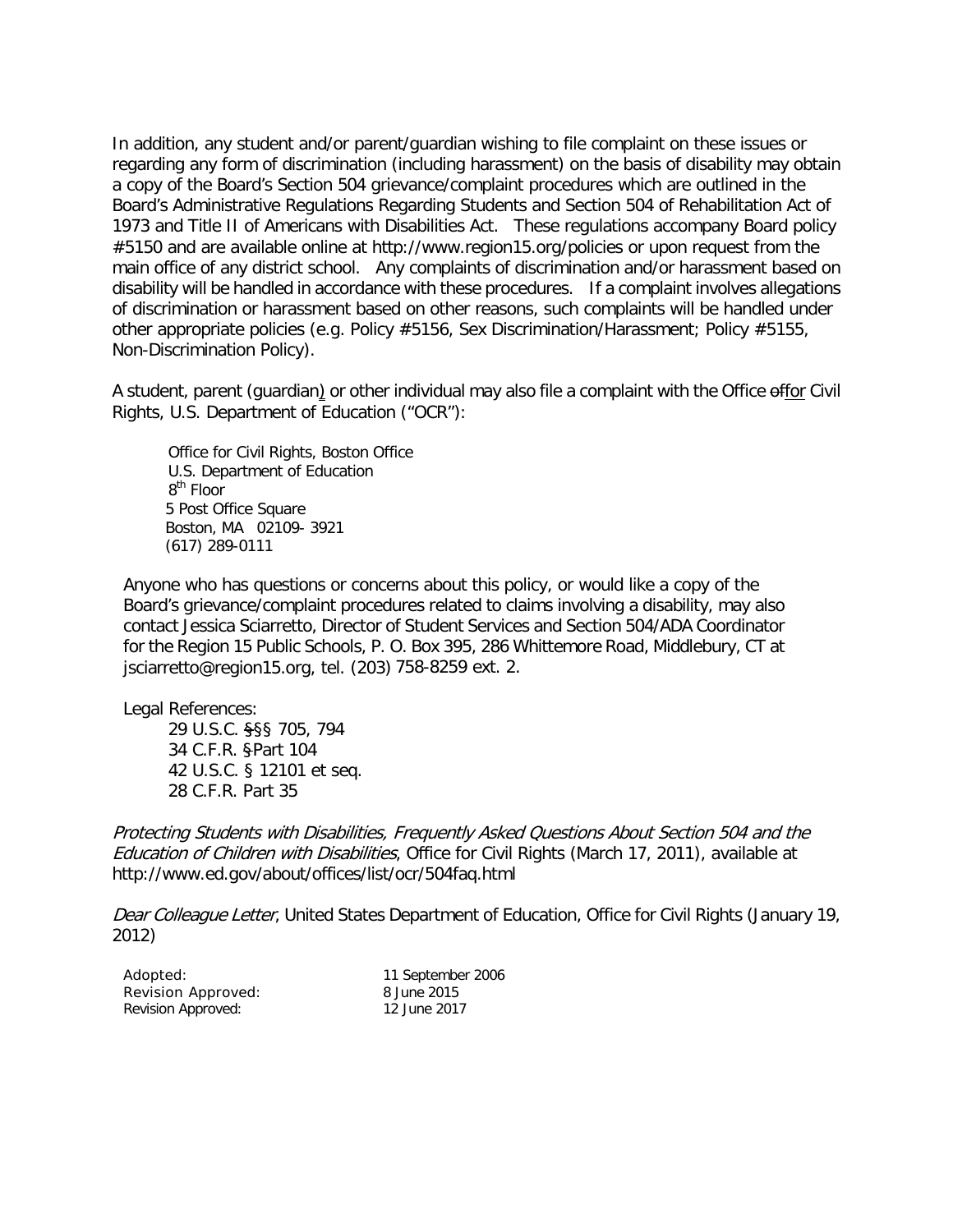### **STUDENTS**

SERIES 5000

**Administrative Regulations** Regarding Students And Section 504 Of The Rehabilitation Act Of 1973 And Title II Of The Americans With Disabilities Act Of 1990

Region 15 Board of Education Section 504/ADA Grievance/Complaint Procedures Regarding Discrimination Against Students on the Basis of Disability

Section 504 of the Rehabilitation Act of 1973 ("Section 504") and Title II of the Americans with Disabilities Act of 1990 ("Title II" or "ADA") (collectively, "Section 504/ADA") prohibit discrimination on the basis of disability. For the purposes of Section 504/ADA, the term "disability" with respect to an individual means: (a) a physical or mental impairment that substantially limits one or more major life activities of such individual; (b) a record of such an impairment; or (c) being regarded as having such an impairment.

The procedures below are designed to address complaints regarding discrimination and/or harassment on the basis of a disability, as well as complaints involving the rights of a student with respect to his/her identification, evaluation and/or educational placement. If a complaint involves allegations of discrimination or harassment based on any other reason (e.g. sex, race, etc.), such complaints will be handled under other appropriate policies (e.g. Policy #5156, Sex Discrimination/Harassment; Policy #5155, Non-discrimination Policy).

## **I. Definitions**

**Free appropriate public education (FAPE)**: for purposes of Section 504, refers to the provision of regular or special education and related aids and services that are designed to meet individual educational needs of students with disabilities as adequately as the needs of students without disabilities are met, that are provided without cost (except for fees imposed on nondisabled students/parents), and is based upon adherence to procedures that satisfy the Section 504 requirements pertaining to educational setting, evaluation and placement, and procedural safeguards.

**Major life activities**: include, but are not limited to, caring for oneself, performing manual tasks, seeing, hearing, eating, sleeping, walking, standing, sitting, reaching, lifting, bending, speaking, breathing, learning, reading, concentrating, thinking, communicating, interacting with others, and working. A major life activity also includes the operation of a major bodily function, such as the functions of the immune system, special sense organs and skin, normal cell growth, and digestive, genitourinary, bowel, bladder, neurological, brain, respiratory, circulatory, cardiovascular, endocrine, hemic, lymphatic, musculoskeletal, and reproductive systems. The operation of a major bodily function includes the operation of an individual organ within a body system.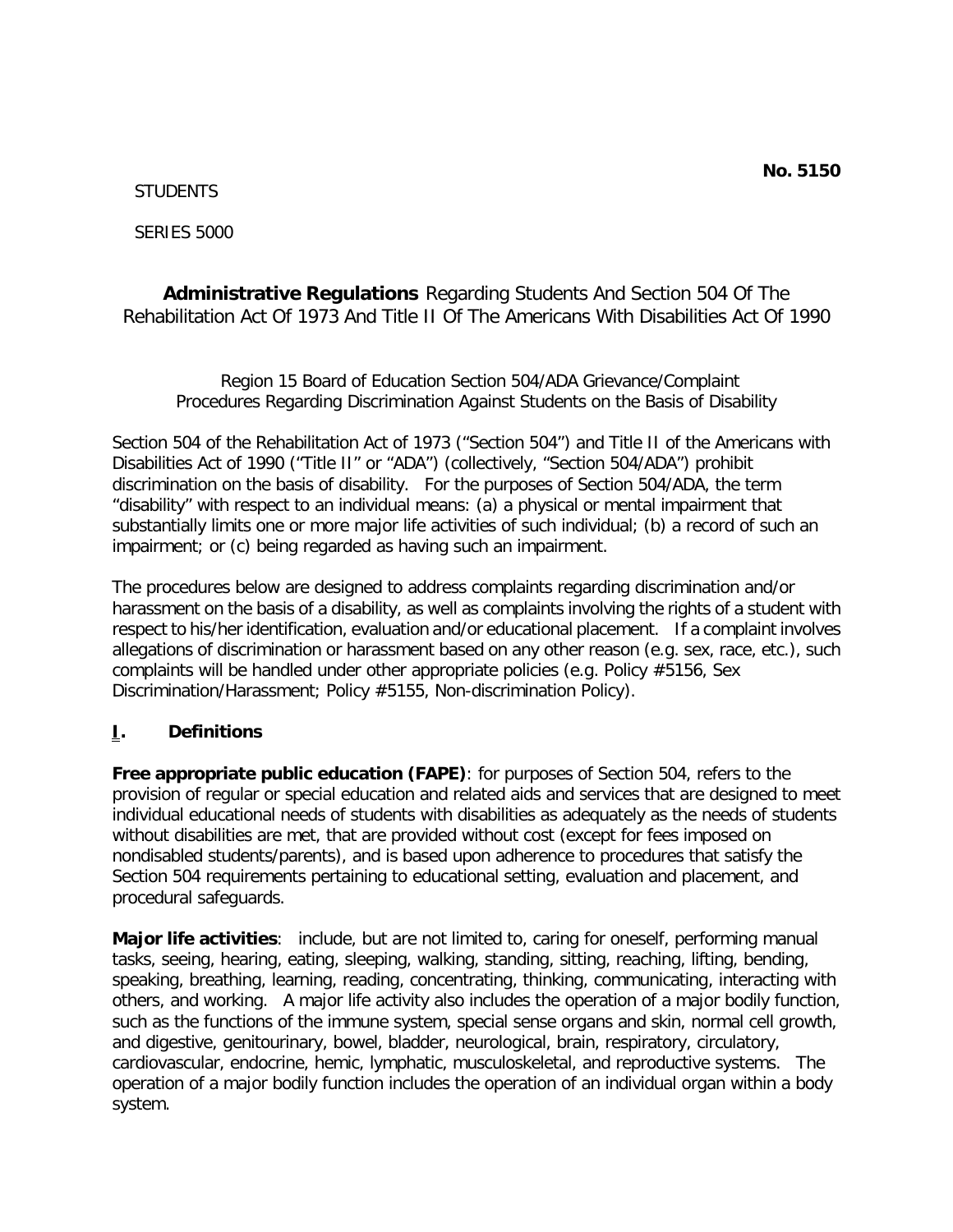**Mitigating Measures:** include, but are not limited to, (a) medication, medical supplies, equipment, appliances, low-vision devices (defined as devices that magnify, enhance, or otherwise augment a visual image, but not including ordinary eyeglasses or contact lenses), prosthetics including limbs and devices, hearing aid(s) and cochlear implant(s) or other implantable hearing devices, mobility devices, oxygen therapy, equipment and supplies; (b) use of assistive technology; (c) reasonable modifications or auxiliary aids or services; (d) learned behavioral or adaptive neurological modifications; or (e) psychotherapy, behavioral therapy, or physical therapy.

**Physical or Mental Impairment**: (a) any physiological disorder or condition, cosmetic disfigurement, or anatomical loss affecting one or more of the following body systems, such as: neurological, musculoskeletal, special sense organs, respiratory (including speech organs), cardiovascular, reproductive, digestive, genitourinary, immune, circulatory, hemic, lymphatic, skin, and endocrine or (b) any mental or psychological disorder, such as intellectual disability, organic brain syndrome, emotional or mental illness, and specific learning disability. Physical or mental impairment includes, but is not limited to, contagious and noncontagious diseases and conditions such as the following: orthopedic, visual, speech, and hearing impairments, and cerebral palsy, epilepsy, muscular dystrophy, multiple sclerosis, cancer, heart disease, diabetes, intellectual disability, emotional illness, dyslexia and other specific learning disabilities, Attention Deficit Hyperactivity Disorder, Human Immunodeficiency Virus infection (whether symptomatic or asymptomatic), tuberculosis, drug addiction, and alcoholism.

# **II. Procedures for Grievances/Complaints Alleging Discrimination on the Basis of Disability**

- A. Any student, parent/guardian, staff member or other employee who feels that he/she has been discriminated against on the basis of disability may submit a written complaint to the district's designated Section 504/ADA Coordinator within thirty (30) school days of the alleged occurrence. Timely reporting of complaints facilitates the prompt investigation and resolution of such complaints. If the complaint is made verbally, the individual taking the complaint will reduce it to writing.
- B. At any time, when a complaint involves discrimination that is directly related to a claim regarding the identification, evaluation or educational placement of a student under Section 504, the complainant may request that the Section 504/ADA Coordinator submit the complaint directly to an impartial hearing officer and request a hearing in accordance with Section III.D. Complaints regarding a student's rights with respect to his/her identification, evaluation or educational placement shall be addressed in accordance with the procedures set forth below in Section III.
- C. Retaliation against any individual who complains pursuant to the Board's policy and regulations listed herein is strictly prohibited. The district will not tolerate any reprisals or retaliation that occur as a result of the good faith reporting or complaint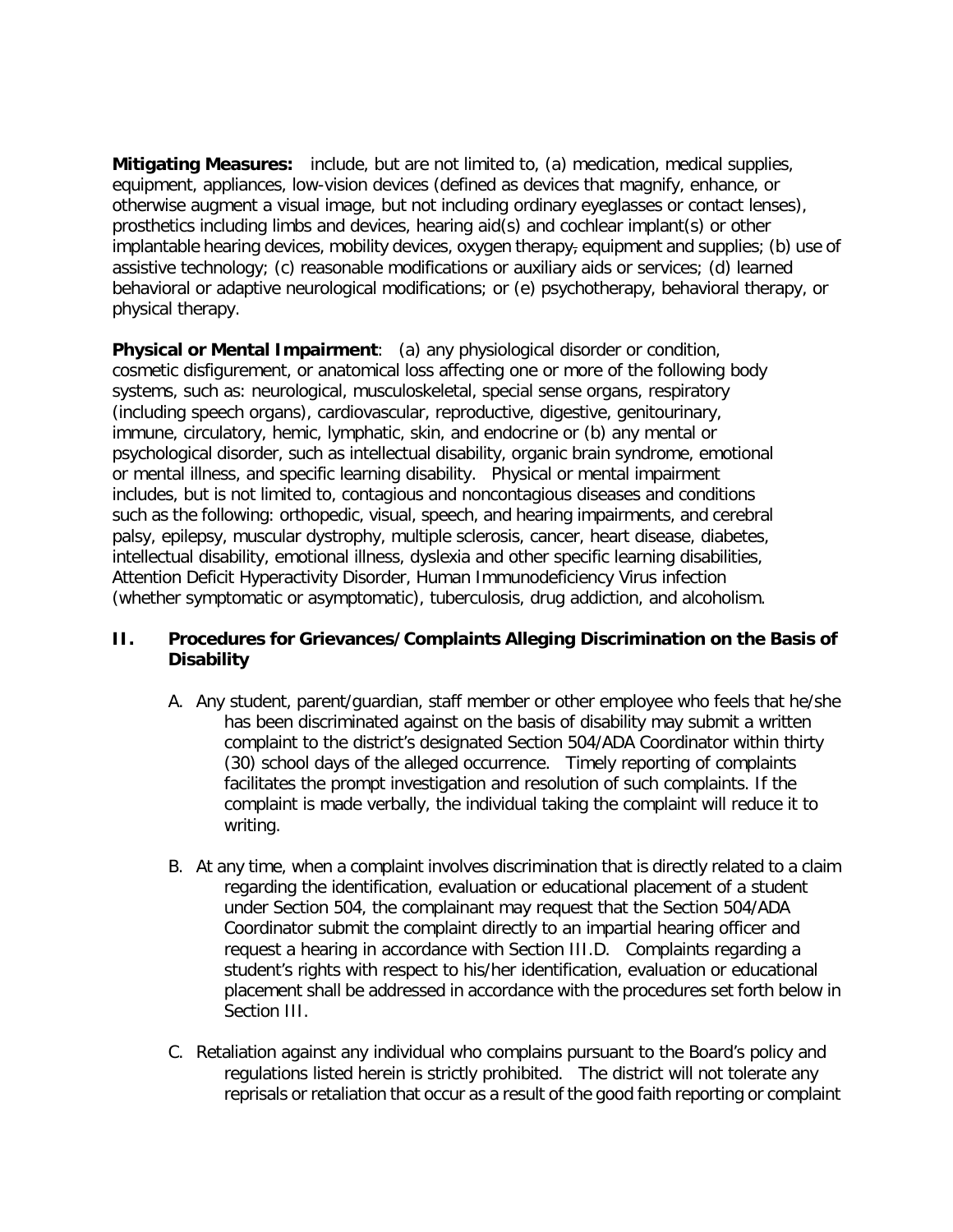of disability-based discrimination, or as a result of an individual-'s participation or cooperating in the investigation of a complaint. The district will take necessary actions to prevent retaliation as a result of filing a complaint or the participation in an investigation of a complaint.

- D. If the Section 504/ADA Coordinator is the subject of the complaint, the complaint should be submitted directly to the Superintendent or designee who may conduct the investigation or appoint a designee to conduct the investigation in accordance with these procedures.
- E. Complaints will be investigated promptly within timeframes identified below. Timeframes may be extended as needed given the complexity of the investigation, availability of individuals with relevant information and other extenuating circumstances. Confidentiality will be maintained by all persons involved in the investigation to the extent possible.
- F. The complaint should contain the following information:
- 1. The name of the complainant;
- 2. The date of the complaint;
- 3. The date(s) of the alleged discrimination;
- 4. The names of any witnesses or individuals relevant the complaint;
- 5. A detailed statement describing the circumstances in which the alleged discrimination occurred; and
- 6. The remedy requested.

However, all complaints will be investigated to the extent possible, even if such information is not included in, the complaint. In such circumstances, additional information may be requested by the investigator as part of the investigation process.

- G. Upon receipt of the complaint, the individual investigating the complaint shall:
	- 1. Provide a copy of the written complaint to the Superintendent of Schools;
	- 2. Meet with the complainant<sup>[1](#page-4-0)</sup> and respondent (if applicable) within ten (10) school days to discuss the nature of the complaint, identify individuals the complainant believes have relevant information, and obtain any relevant documents the complainant may have;
	- 3. Provide the complainant and respondent (if applicable) with a copy of the applicable Board's Section 504/ADA Policy and these administrative regulations;

<span id="page-4-0"></span> <sup>1</sup> For purposes of these procedures, a complainant is considered to be the individual who allegedly experienced the discrimination and/or harassment or, in the case of a student, the parent/guardian of a student who allegedly has experienced the discrimination and/or harassment.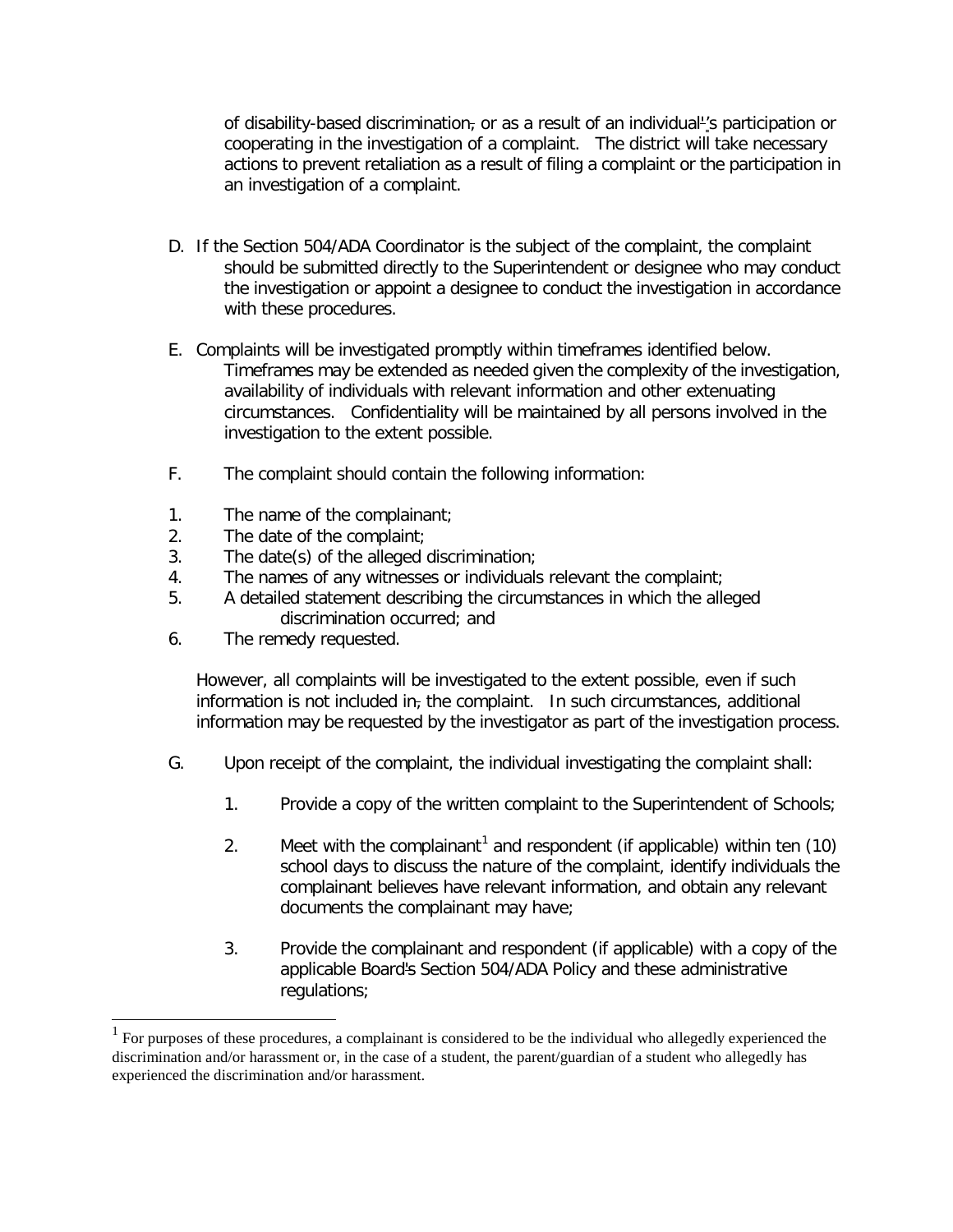- 4. Conduct an investigation that is adequate, reliable, and impartial. Investigate the factual basis for the complaint, including conducting interviews with individuals with information and review of documents relevant to the complaint;
- 5. Maintain confidentiality to the extent practicable throughout the investigative process, in accordance with state and federal law;

Communicate the outcome of the investigation in writing to the complainant, and to any individual properly identified as a party to the complaint, including a respondent, (to the extent permitted by state and federal confidentiality requirements), within fifteen (15) school days from the date the complaint was received by the Section 504/ADA Coordinator or Superintendent. The investigator may extend this deadline for no more than fifteen (15) additional school days if needed to complete the investigation. The complainant and respondent (if applicable) shall be notified of such extension. The written notice shall include a finding whether the complaint was substantiated and if so, shall identify how the district will remedy any identified violations of Section 504/ADA;

- 6. If a complaint is made during summer recess, the complaint will be reviewed and addressed as quickly as possible given the availability of staff and/or other individuals who may have information relevant to the complaint. If fixed timeframes cannot be met, complainant and respondent (if applicable) will receive notice and interim measures may be implemented as necessary (see sub-paragraph 6);
- 7. Ensure that appropriate corrective action is taken whenever allegations are verified. When allegations are verified, ensure that measures to remedy the effects of the discrimination are appropriately considered, and offered, when appropriate. Corrective action should include steps to avoid continuing discrimination.
- 8. In the event the investigator concludes that there is no violation of Section 504/ADA, the district may attempt to resolve the complainant's ongoing concerns, if possible.
- H. If the complainant or respondent (if applicable) are not satisfied with the findings and conclusions of the investigation, either party may present the complaint and written outcome to the Superintendent for review and reconsideration within thirty (30) calendar days of receiving the findings. This process provides an opportunity for either party to bring information to the Superintendent's attention that would change the outcome of the investigation. In submitting the complaint and written outcome for review, the individual requesting the appeal must explain why he/she believes the factual information was incomplete, the analysis of the facts was incorrect, and/or the appropriate legal standard was not applied, and how this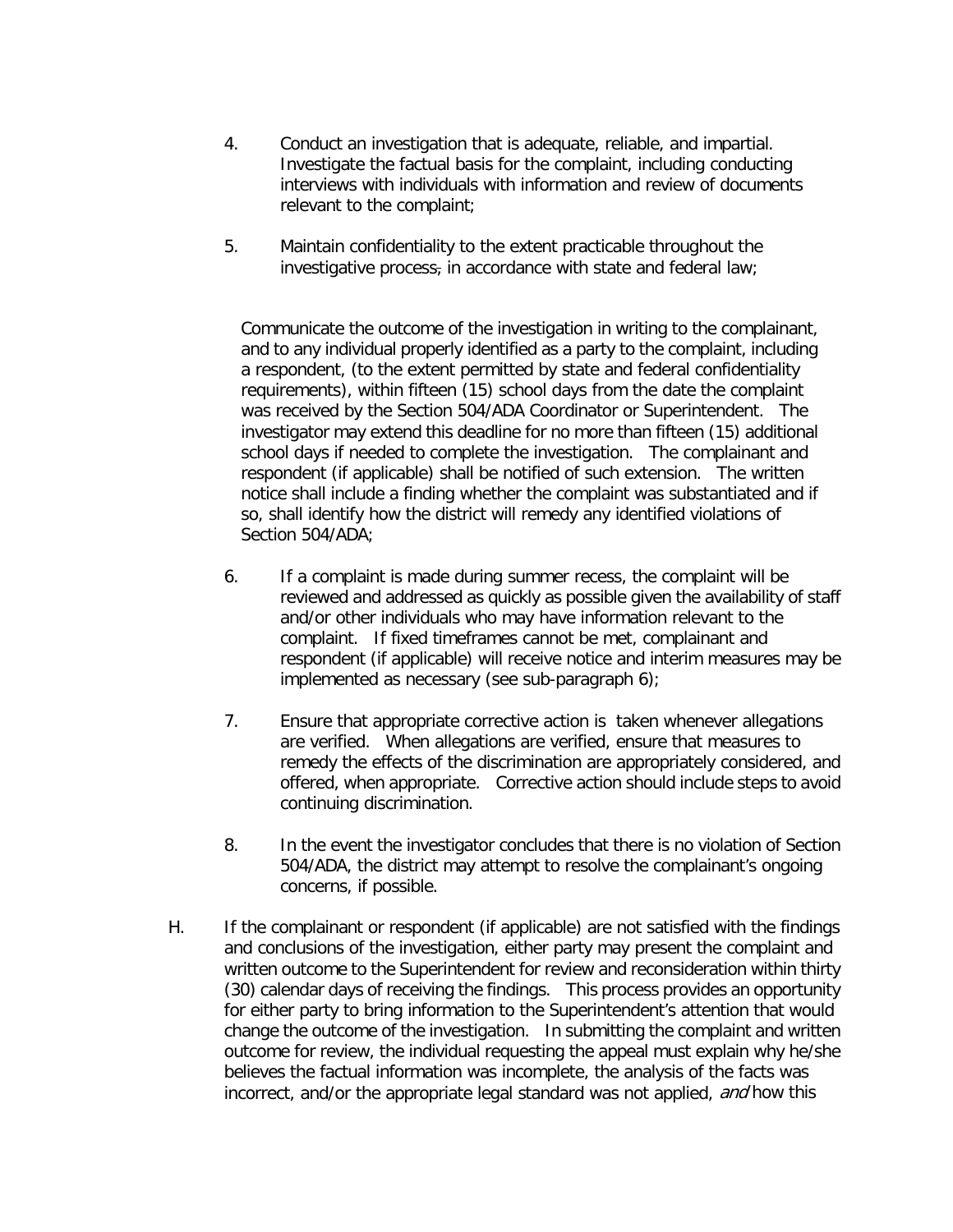information would change the investigator's determination in the case. Failure to provide all such information may result in the denial of the review.

Upon review of a written request for appeal, the Superintendent or designee shall review the investigative results of the investigator and determine if further action and/or investigation is warranted. Such action may include consultation with the investigator, complainant and/or respondent (if applicable), a meeting with appropriate individuals to attempt to resolve the complaint or a decision affirming or overruling the investigator''s conclusions or findings. The Superintendent or designee shall provide written notice to the complainant and the respondent (if applicable) of his/her decision within ten (10) school days following the receipt of the written request for review.

**III.** Grievance/Complaint Resolution Procedures for Complaints Involving a Student's Identification, Evaluation or Educational Placement

Complaints regarding a student's identification, evaluation or educational placement shall generally be handled using the procedures described below. However, at any time, the complainant may request that the Section 504/ADA Coordinator submit the complaint directly to an impartial hearing officer, and request a hearing in accordance with the provisions of subsection D (below).

#### Drug/Alcohol Violations

If a student with a disability violates the Board's policies relative to the use or possession of illegal drugs or alcohol, the Board may take disciplinary action against such student for his/her illegal use or possession of drugs or alcohol to the same extent that the Board would take disciplinary action against nondisabled students. Such disciplinary action is not subject to the complaint or due process procedures outlined below.

- A. Submission of Complaint to Section 504/ADA Coordinator
	- 1. In order to facilitate the prompt investigation of complaints, any complaint regarding a student's identification, evaluation or educational placement under Section 504 should be forwarded to the district's Section 504/ADA Coordinator within thirty (30) school days of the alleged date that the dispute regarding the student's identification, evaluation and/or education placement arose. Timely reporting of complaints facilitates the resolution of potential educational disputes.
	- 2. The complaint concerning a student's identification, evaluation or educational placement should contain the following information:
	- a. Full name of the student, age, and grade level;
	- b. Name of parent(s);
	- c. Address and relevant contact information for parent/complainant;
	- d. Date of complaint;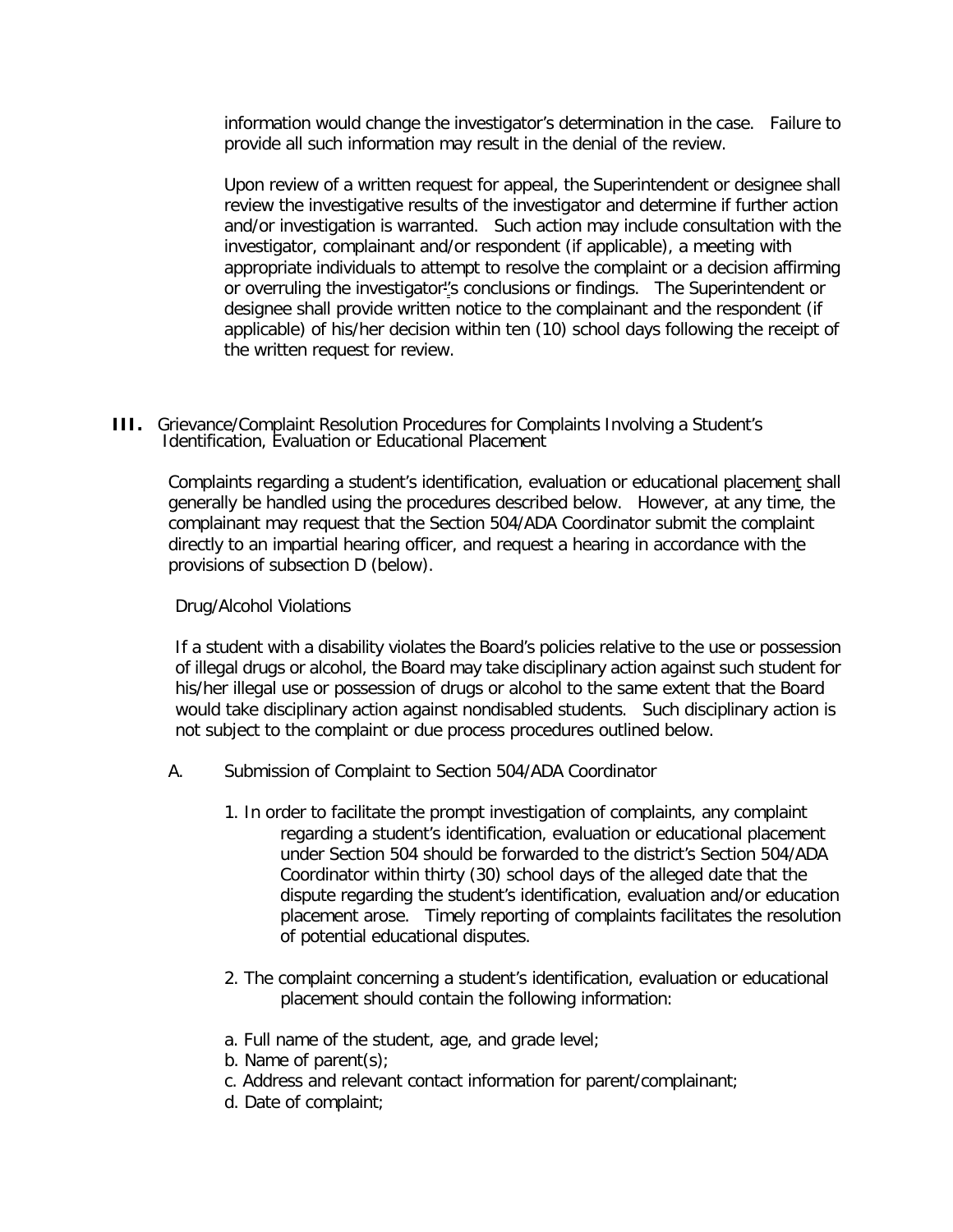- e. Specific areas of disagreement relating to the student's identification, evaluation and/or placement; and
- f. Remedy requested.

However, all complaints will be investigated to the extent possible even if such information is not included in the complaint. In such circumstances, additional information may be requested by the investigator as part of the investigation process.

3. Complaints will be investigated promptly within timeframes identified below. Timeframes may be extended as needed given the complexity of the investigation, availability of individuals with relevant information and other extenuating circumstances.

- 4. Upon receipt of the complaint, the Section 504/ADA Coordinator shall:
	- a. Forward a copy of the complaint to the Superintendent of Schools;
	- b. Meet with the complainant within ten (10) school days to discuss the nature of his/her concerns and determine if an appropriate resolution can be reached. If a complaint is made during summer recess, the complaint will be reviewed and addressed as quickly as possible given the availability of staff and other individuals who may have information relevant to the complaint;
	- c. If, following such a meeting, further investigation is deemed necessary, the Section 504/ADA Coordinator shall promptly investigate the factual basis for the complaint, consulting with any individuals reasonably believed to have relevant information, including the student and/or complainant; and
	- d. Communicate the results of his/her investigation in writing to the complainant and any persons named as parties to the complaint (to the extent permitted by state and federal confidentiality requirements) within fifteen (15) school days from the date the complaint was received by the Section 504/ADA Coordinator.

e. In the event that that the Section 504/ADA Coordinator has a conflict of interest that prevents him/her from serving in this role, the complaint shall be forwarded to the Superintendent who shall appoint an investigator who does not have a conflict of interest.

B. Review by Superintendent of Schools

1. If the complainant is not satisfied with the findings and/or resolution offered as a result of the Section 504/ADA Coordinator's review, the complainant may present the complaint and the written statement of findings to the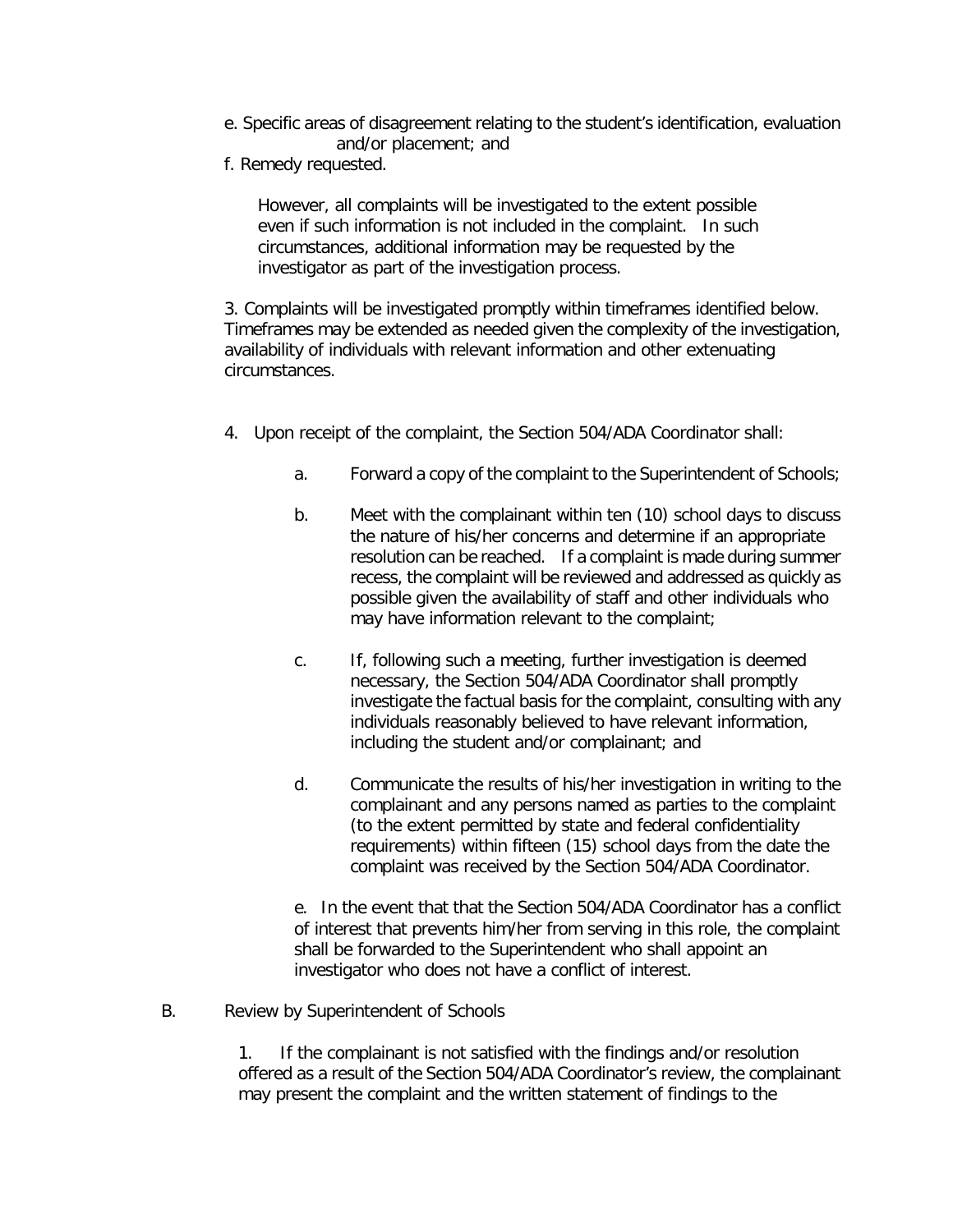Superintendent for review and reconsideration within thirty (30) calendar days of receiving the findings. This process provides an opportunity for complainants to bring information to the Superintendent''s attention that would change the outcome of the investigation. In submitting the complaint and written outcome for review, the complainant must explain why he/she believes the factual information was incomplete, the analysis of the facts was incorrect, and/or the appropriate legal standard was not applied, and how this information would change the investigator's determination in the case. Failure to provide all such information may result in the denial of the review.

2. The Superintendent shall review the complaint and any relevant documents maintained by the Section 504/ADA Coordinator or other investigator and shall consult with the Section 504/ADA Coordinator or other investigator regarding attempts to resolve the complaint. Also, the Superintendent or designee shall consult with the complainant. The Superintendent or designee may attempt to resolve the complainant's concerns alone, or with another appropriate administrator.

- 3. Following the Superintendent's review, he or she shall communicate his/her findings to the complainant within ten (10) school days following his/her receipt of the written request for review.
- 4. If the complainant is not satisfied with the Superintendent's or designee decision or proposed resolution, he/she may request that the Superintendent or designee submit the matter to a neutral mediator or to an impartial hearing officer. This request for mediation or a hearing should be made within fifteen (15) school days of the Superintendent's or designee decision. Mediation shall only occur by mutual agreement of the parties.
- C. Mediation Procedures:

A parent guardian or student aged 18 or older may request mediation with a neutral mediator to attempt to resolve a disagreement with the decisions made by the professional staff of the school district with respect to the identification, evaluation or educational placement of the student.

A request for mediation regarding a student's identification, evaluation or educational placement under Section 504 should be forwarded to the district's Section 504/ADA Coordinator within thirty (30) school days of the alleged date that the dispute regarding the student's identification, evaluation, and/or education placement arose or within fifteen (15) school days of the Superintendent's or designee decision in reviewing a complaint handled through the grievance/complaint procedure described in Section III.B, above.

1. The request for mediation concerning a disagreement relating to a student's identification, evaluation or educational placement should contain the following information: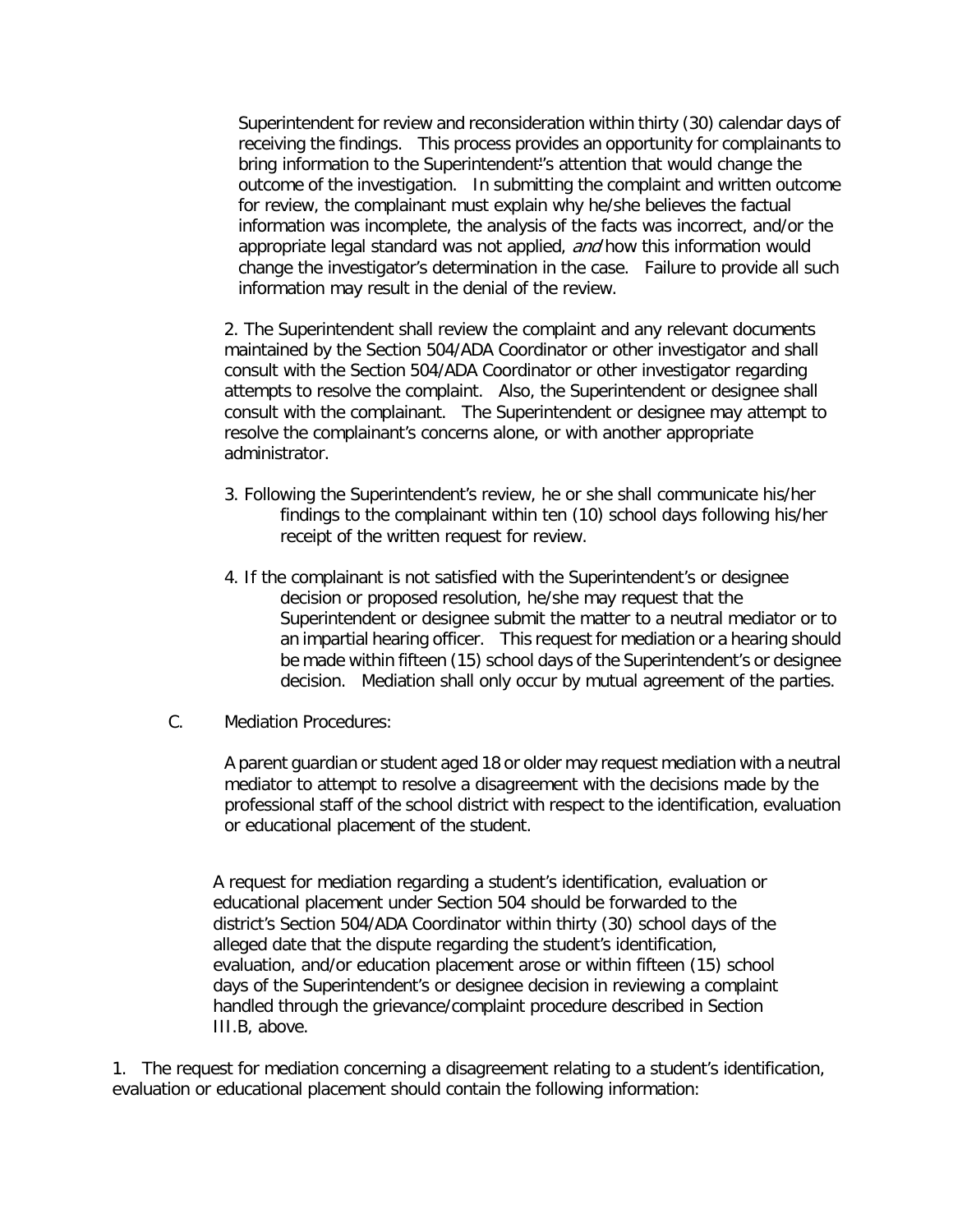- a. Full name of the student, age, and grade level;
- b. Name of parent(s);
- c. Address and relevant contact information for parent/complainant;
- d. Date of complaint;
- e. Specific areas of disagreement relating to the student's identification, evaluation and/or placement; and
- f. Remedy requested.
- 1. Upon receipt of a request for mediation, the Section 504/ADA Coordinator shall:
	- i. Forward a copy of the request for mediation to the Superintendent of Schools;
	- ii. Retain a neutral mediator who is knowledgeable about the requirements of Section 504/ADA and has an understanding of a free appropriate public education ( "FAPE") under Section 504 and the distinctions between and among Section 504, the ADA and the Individuals with Disabilities Education Act ("IDEA").

2. The mediator shall inform all parties involved of the date, time and place of the mediation and of the right to have legal counsel or other representation at the complainant''s own expense, if desired.

3. The mediator shall meet with the parties jointly, or separately, as determined by the mediator, and shall facilitate a voluntary settlement of the dispute between the parties, if possible.

4. All statements, offers, or discussions and/or information shared during the mediation process, but not available from other means, shall be confidential, and may not be used in a subsequent hearing or other administrative or judicial proceeding related to the disagreement that is the subject of the mediation.

If the parties are not able to reach a voluntary settlement of the dispute, the complainant may request an impartial hearing, as described below.

D. Impartial Hearing Procedures:

An impartial due process hearing is available to a parent /guardian of a student, or a student aged 18 years of age or older who disagrees with the decisions made by the professional staff of the school district with respect to the identification, evaluation or educational placement of the student, or otherwise makes a claim of discrimination relating to the identification, evaluation, or educational placement of the student.

1. The request for mediation concerning a disagreement relating to a student's identification, evaluation or educational placement should contain the following information:

a. Full name of the student, age, and grade level;

b. Name of parent(s);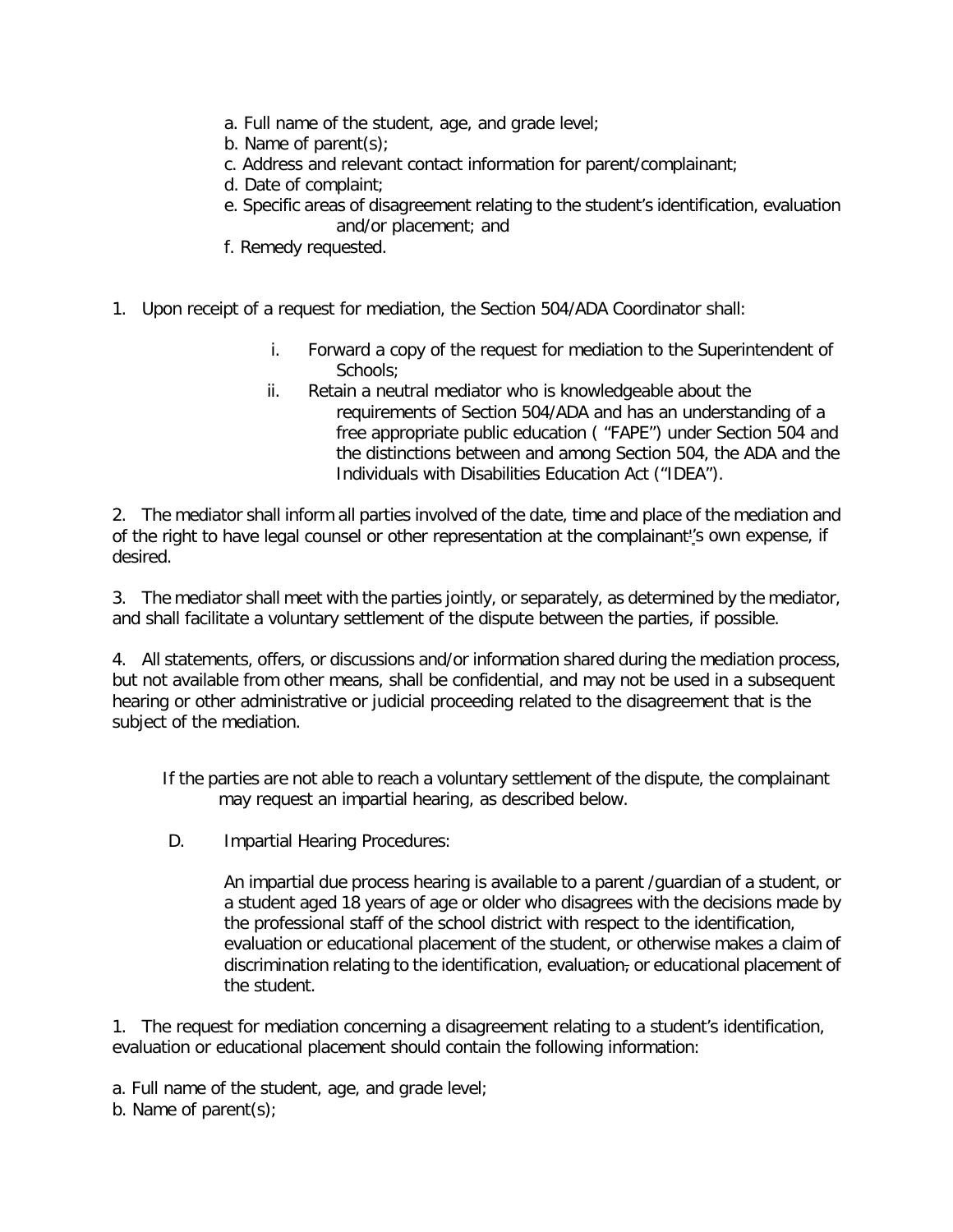c. Address and relevant contact information for parent/complainant;

d. Date of complaint;

e. Specific areas of disagreement relating to the student's identification, evaluation and/or placement; and

f. Remedy requested.

2. Upon receipt of a request for an impartial due process hearing, the Board shall retain an impartial hearing officer. The impartial hearing officer must be someone who is knowledgeable about the requirements of Section 504/ADA and has an understanding of a free appropriate public education ("FAPE") under Section 504 and the distinctions between and among Section 504, the ADA and the Individuals with Disabilities Education Act ("IDEA").

3. The impartial hearing office shall schedule a pre-hearing conference with the District and the parent(s) or student aged 18 years of age or older (or legal counsel for the student) to identify the issue(s) for hearing, set the hearing schedule, and address other administrative matters related to the hearing, including the option for mediation.

4. The impartial hearing officer shall inform all parties involved of the date, time and place of the hearing and of the right to present witnesses, other evidence and to be represented by legal counsel at each party's own expense, if desired.

5. The impartial hearing officer shall hear all aspects of the complainant's complaint concerning the identification, evaluation or educational placement of the student and shall reach a decision within forty-five (45) school days of receipt of the request for hearing. The decision shall be presented in writing to the complainant and to the Section 504/ADA Coordinator.

6. An impartial hearing officer under Section 504 does not have jurisdiction to hear claims alleging discrimination, harassment or retaliation based on an individual's disability unless such a claim is directly related to a claim regarding the identification, evaluation, or educational placement of a student under Section 504.

7. The time limits noted herein may be extended for good cause shown<sub>7</sub> for reasons including, but not limited to permitting more time for thorough review of the record, presentation of evidence or opportunity for resolution.

# **IV. The Section 504/ADA Coordinator for this district is:**

Jessica Sciarretto, Director of Student Services Region 15 Public Schools P. O. Box 395 286 Whittemore Road Middlebury, CT 06762-0395 [jsciarretto@region15.org](mailto:jsciarretto@region15.org) Tel. (203) 758-8259 ext. 2.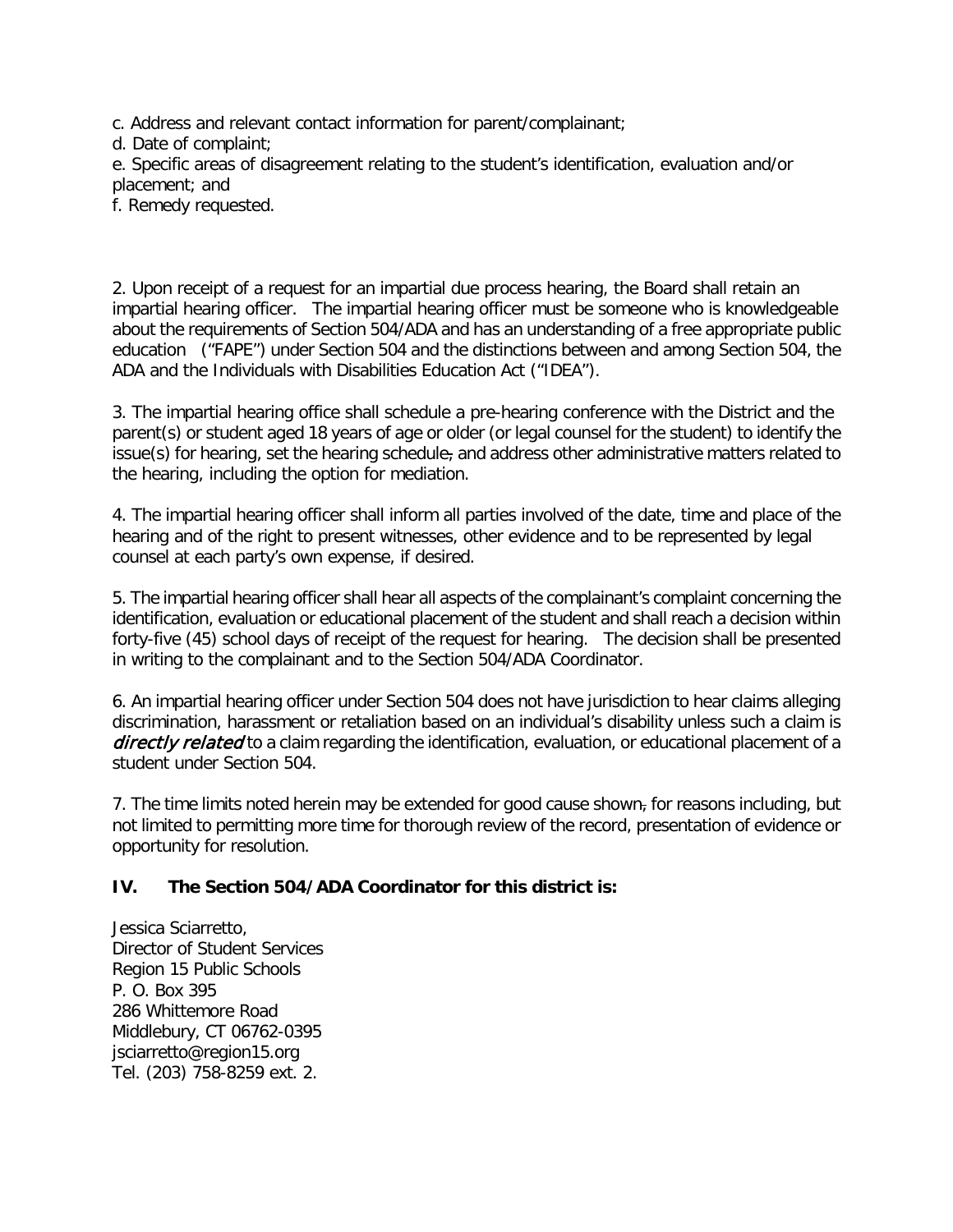# **V. Complaints to Federal Agencies**

At any time, the complainant has the right to file a formal complaint with the U.S. Department of Education, Office for Civil Rights, 8<sup>th</sup> Floor, 5 Post Office Square, Suite 900, Boston, MA 02109- 0111 (TELEPHONE NUMBER (617) 289-0111); http://www2.ed.gov/about/offices/list/ocr/docs/howto.html.

Adopted: 11 September 2006 Updated: 8 June 2015 Updated: 12 June 2017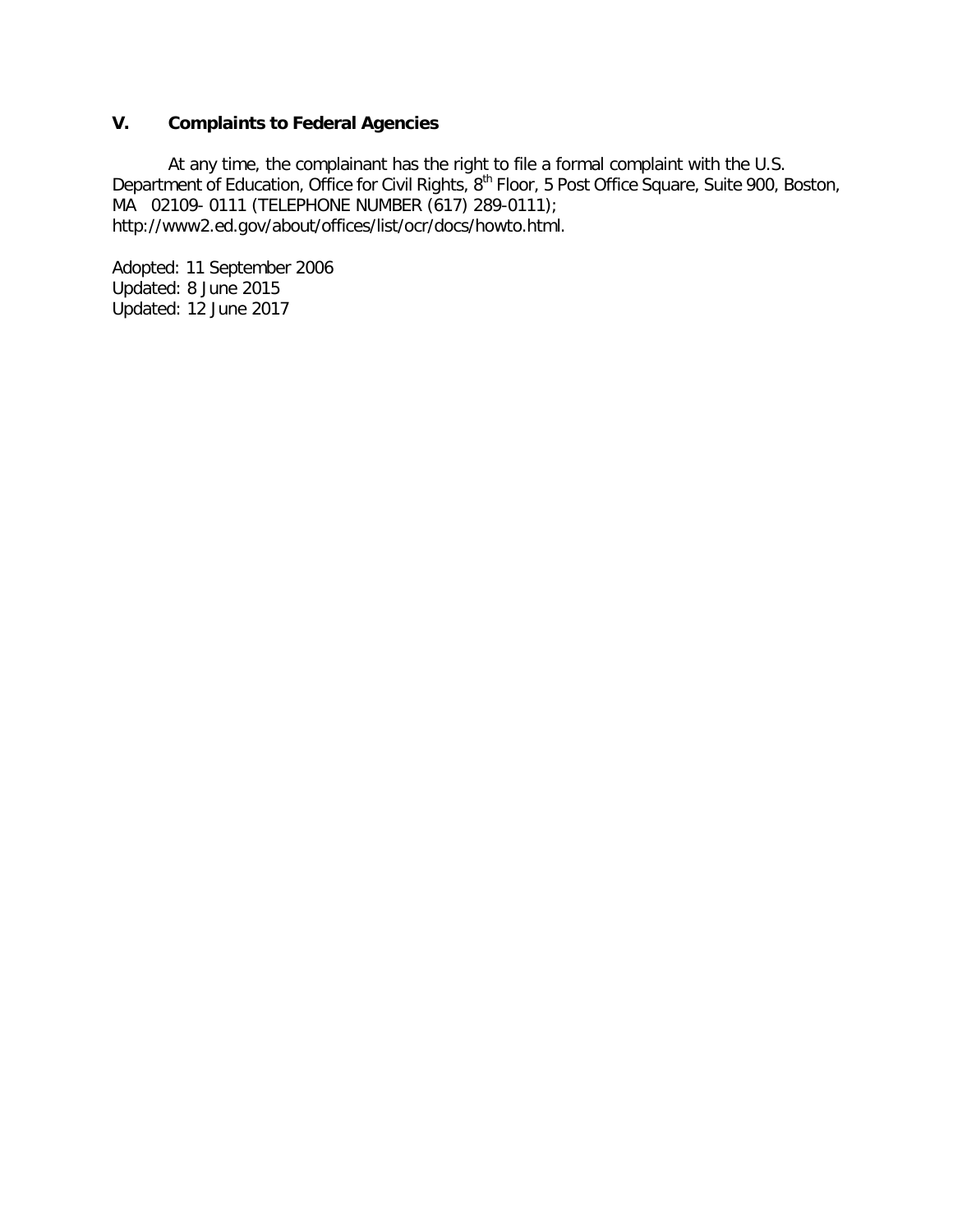# **REGION 15 PUBLIC SCHOOLS**

# **NOTICE OF PARENT/STUDENT RIGHTS UNDER SECTION 504 OF THE REHABILITATION ACT OF 1973 AND TITLE II OF THE AMERICANS WITH DISABILITIES ACT OF 1990**

Section 504 of the Rehabilitation Act of 1973 ("Section 504") is a non-discrimination statute enacted by the United States Congress. Section 504 prohibits discrimination on the basis of disability by recipients of federal funds. Title II of the Americans with Disabilities Act ("ADA" or "Title II") also prohibits discrimination on the basis of disability by state and local governments. To be protected under Section 504 and the ADA ("collectively, "Section 504/ADA") as an individual with a disability, an individual must (1) have a physical or mental impairment that substantially limits one or more major life activities; (2) have a record of such an impairment; or (3) be regarded as having such an impairment.

Under Section 504, the school district has specific responsibilities to identify, evaluate and provide an educational placement for students with a disability. The school district's obligation includes providing such eligible students a free appropriate public education ("FAPE"). Section 504 defines FAPE as the provision of regular or special education and related services that are designed to meet the individual educational needs of a student with a disability as adequately as the needs of students without disabilities are met, and that are provided without cost (except for fees imposed on nondisabled students/parents).

A student is eligible for regular or special education and related services under Section 504 if it is determined that he/she has a mental or physical disability that substantially limits one or more major life activity such as (but not limited to): caring for oneself, performing manual tasks, seeing, hearing, eating, sleeping, walking, standing, lifting, bending, speaking, breathing, learning, reading, concentrating, thinking, communicating and working. A major life activity may also include the operation of a major bodily function, such as an individual's immune, digestive, respiratory or circulatory systems.

A student can have a disability and be covered by Section 504/ADA even if he/she does not qualify for, or receive, special education services under the IDEA.

The purpose of this notice is to provide parents/guardians and students 18 years of age or older with information regarding their rights under Section 504. Under Section 504, you have the right:

- 1. To be informed of your rights under Section 504;
- 2. To have your child take part in and receive benefits from the [\_\_\_\_\_\_\_\_\_\_] School District's education programs without discrimination based on his/her disability.
- 3. For your child to have equal opportunities to participate in academic, nonacademic and extracurricular activities in your school without discrimination based on his/her disability;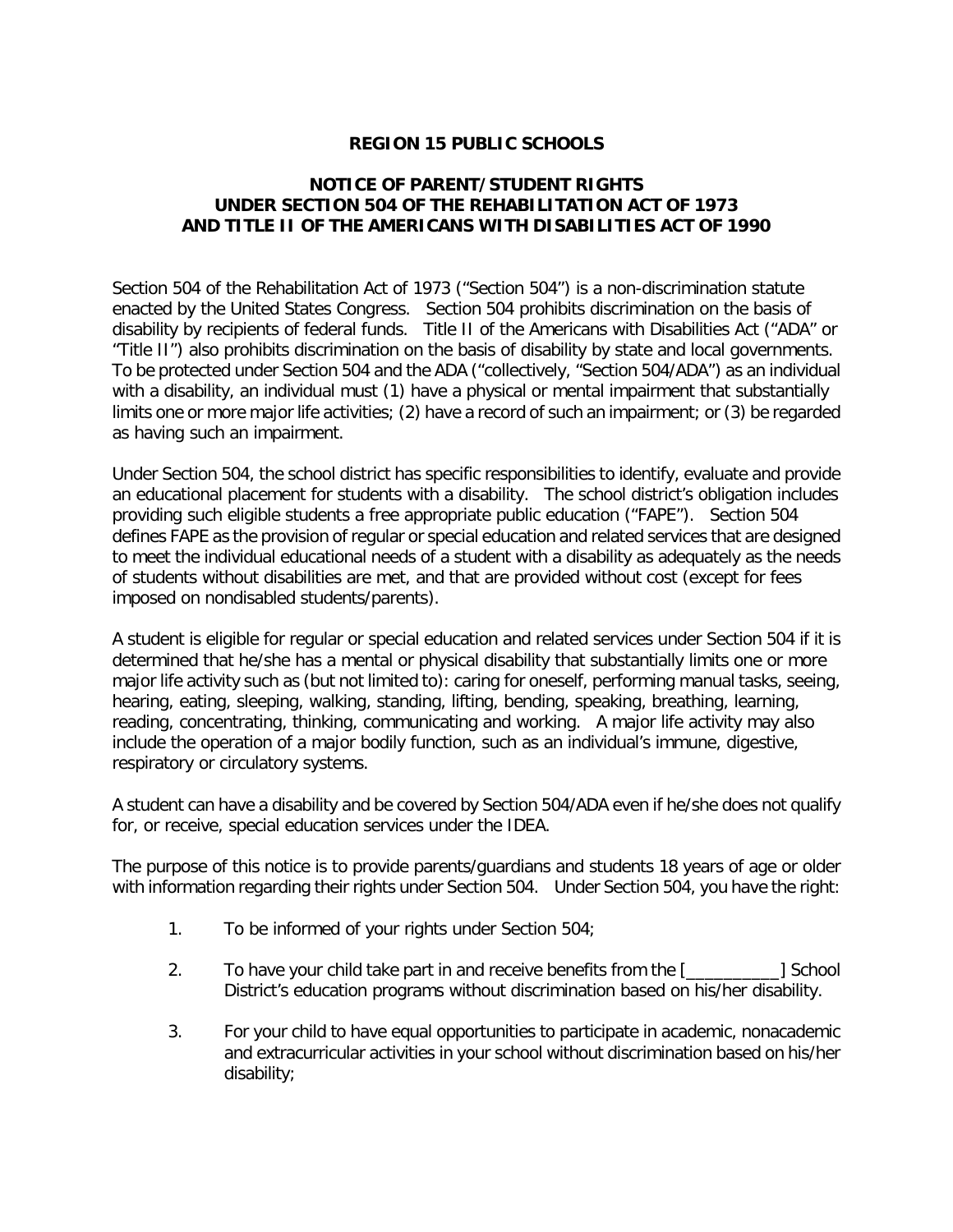- 4. To be notified of decisions and the basis for decisions regarding the identification, evaluation, and educational placement of your child under Section 504;
- 5. If you suspect your child may have a disability, to request an evaluation, at no expense to you and to have an eligibility determination under Section 504 (and if eligible, placement decisions made) by a team of persons who are knowledgeable of your child, the assessment data, and any placement options;
- 6. If your child is eligible for services under Section 504, for your child to receive a free appropriate public education (FAPE). This includes the right to receive regular or special education and related services that are designed to meet the individual needs of your child as adequately as the needs of students without disabilities are met;
- 7. For your child to receive reasonable accommodations and services to allow your child an equal opportunity to participate in school, extra-curricular and school-related activities;
- 8. For your child to be educated with peers who do not have disabilities to the maximum extent appropriate;
- 9. To have your child educated in facilities and receive services comparable to those provided to non-disabled students;
- 10. To review all relevant records relating to decisions regarding your child's Section 504 identification, evaluation, and educational placement;
- 11. To examine or obtain copies of your child's educational records at a reasonable cost unless the fee would effectively deny you access to the records;
- 12. To request changes in the educational program of your child, to have your request and related information considered by the team, a decision made by the team, and if denied, an explanation for the team's decision/determination;
- 13. To request an impartial due process hearing if you disagree with the school district's decisions regarding your child's Section 504 identification, evaluation or educational placement. The costs for this hearing are borne by the local school district. You and the student have the right to take part in the hearing and to have an attorney represent you at your expense;
- 14. To file a local grievance/complaint with the district's designated Section 504/ADA Coordinator to resolve complaints of discrimination including, but not limited to, claims of discrimination directly related to the identification, evaluation or placement of your child; and
- 15. To file a formal complaint with the U.S. Department of Education, Office for Civil Rights.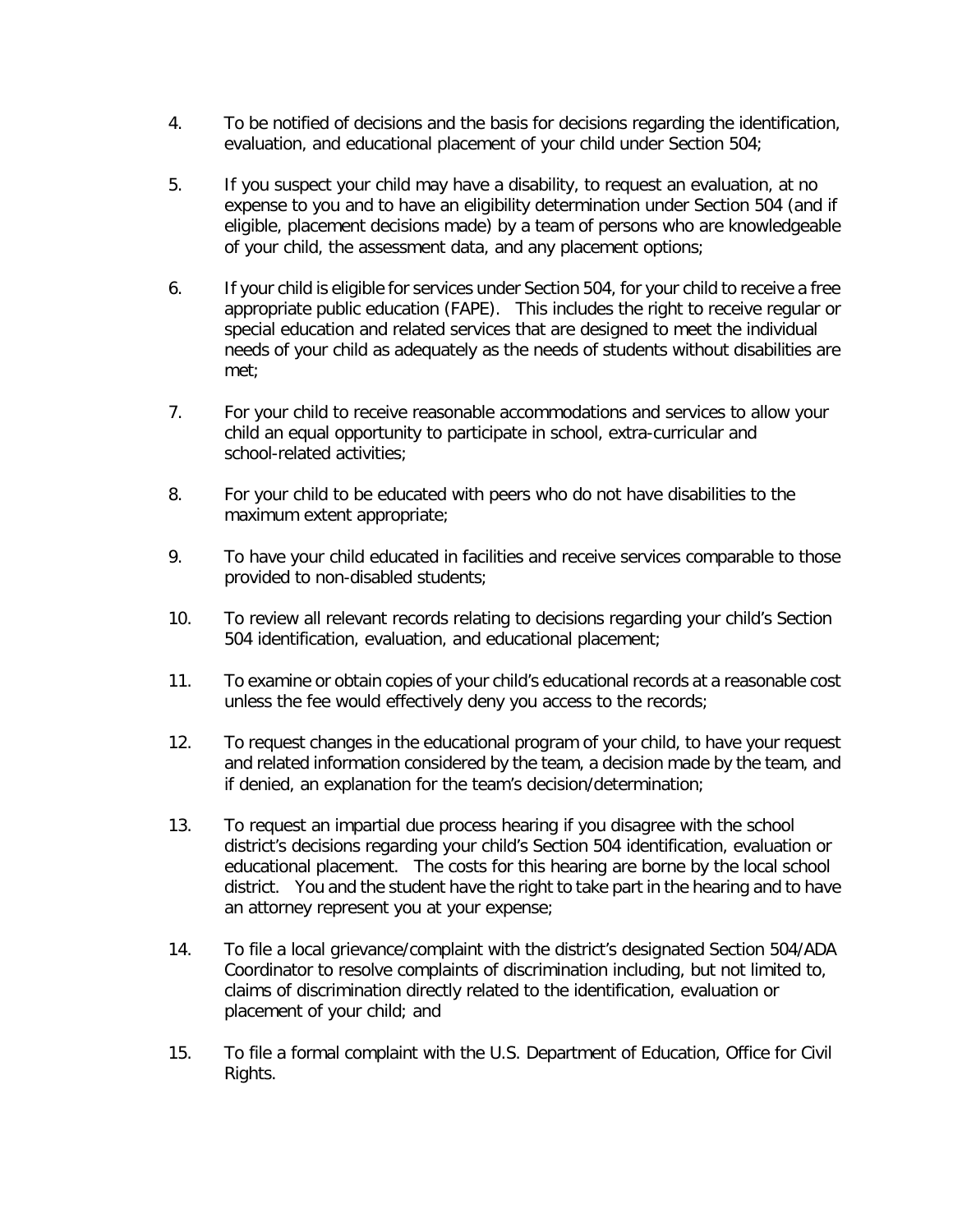The Section 504/ADA Coordinator for this district is:

Jessica Sciarretto Director of Student Services Region 15 Public Schools P. O. Box 395 286 Whittemore Road Middlebury, CT [jsciarretto@region15.org](mailto:jsciarretto@region15.org) Tel. (203) 758-8259 ext. 2.

For additional assistance regarding your rights under Section 504 and Title II of the Americans with Disabilities Act, you may contact:

Office for Civil Rights, Boston Office U.S. Department of Education 8<sup>th</sup> Floor 5 Post Office Square Boston, MA 02109-0111 (617) 289-0111.

Updated: 12 June 2017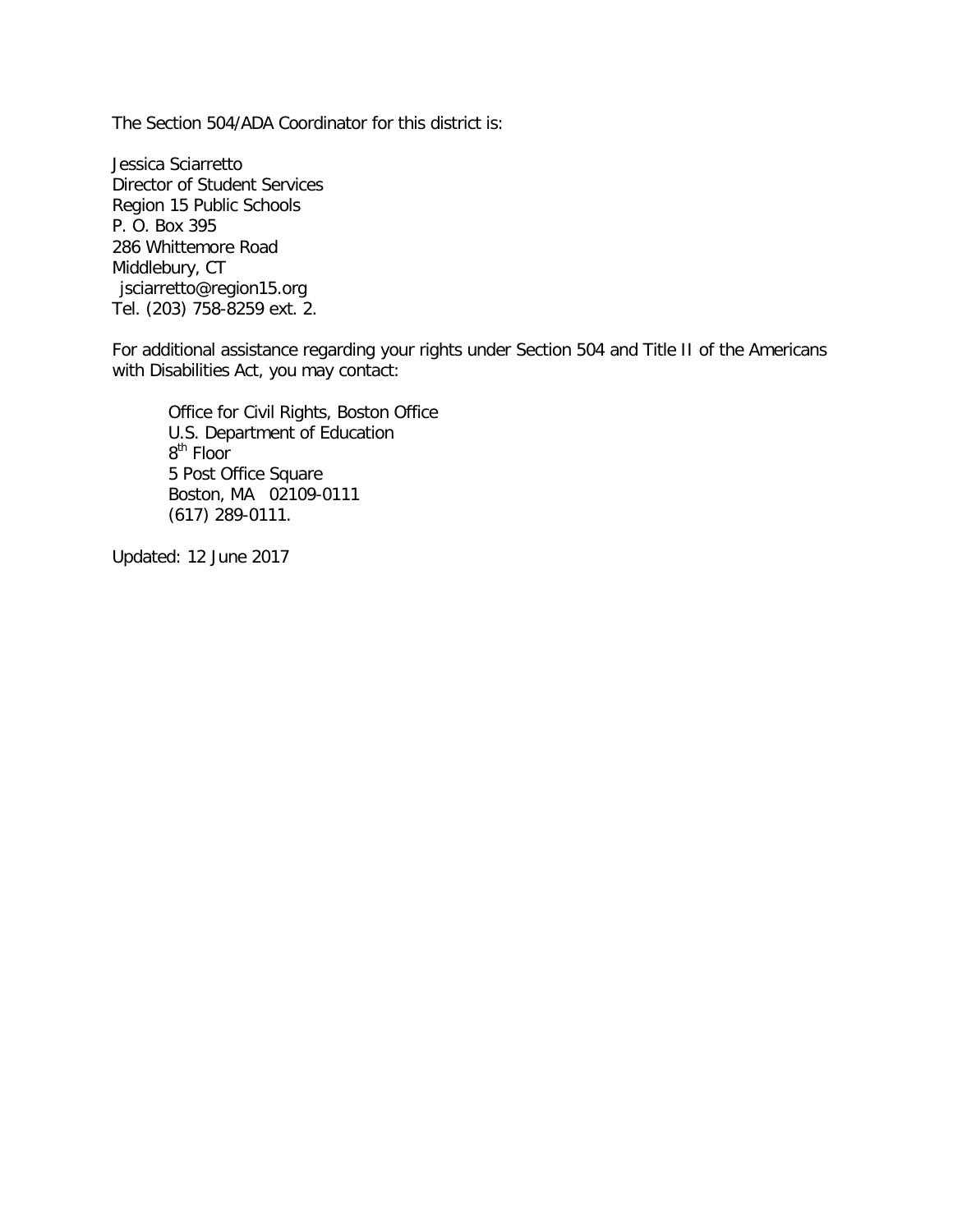# **Section 504 Referral Form**

#### **Identifying Information**  $\overline{L}$

| Date of Referral: Date of Referral contracts and the set of Referral contracts and the set of the set of the set of the set of the set of the set of the set of the set of the set of the set of the set of the set of the set                   |                                           |                                                          |  |
|--------------------------------------------------------------------------------------------------------------------------------------------------------------------------------------------------------------------------------------------------|-------------------------------------------|----------------------------------------------------------|--|
| ___Male ___Female Primary Language: ___ English _____Other: ____________________                                                                                                                                                                 |                                           |                                                          |  |
|                                                                                                                                                                                                                                                  | Relationship to Student: ________________ |                                                          |  |
| Address:<br><u> 1989 - Johann Harry Harry Harry Harry Harry Harry Harry Harry Harry Harry Harry Harry Harry Harry Harry Harry Harry Harry Harry Harry Harry Harry Harry Harry Harry Harry Harry Harry Harry Harry Harry Harry Harry Harry Ha</u> |                                           | Home Phone: Work Phone: __<br>Home Phone: Work Phone: __ |  |
|                                                                                                                                                                                                                                                  |                                           |                                                          |  |
| <b>II.</b> Background Information<br>A. Reason for Referral: (Identifying Areas of Concern)                                                                                                                                                      |                                           |                                                          |  |
| B. Strategies/Interventions to Date: (attach copies of documentation)                                                                                                                                                                            |                                           |                                                          |  |
| C. Pertinent Evaluative Data: (e.g. test scores, grades, evaluations, etc.)                                                                                                                                                                      |                                           |                                                          |  |
| D. Other Relevant Information:                                                                                                                                                                                                                   |                                           |                                                          |  |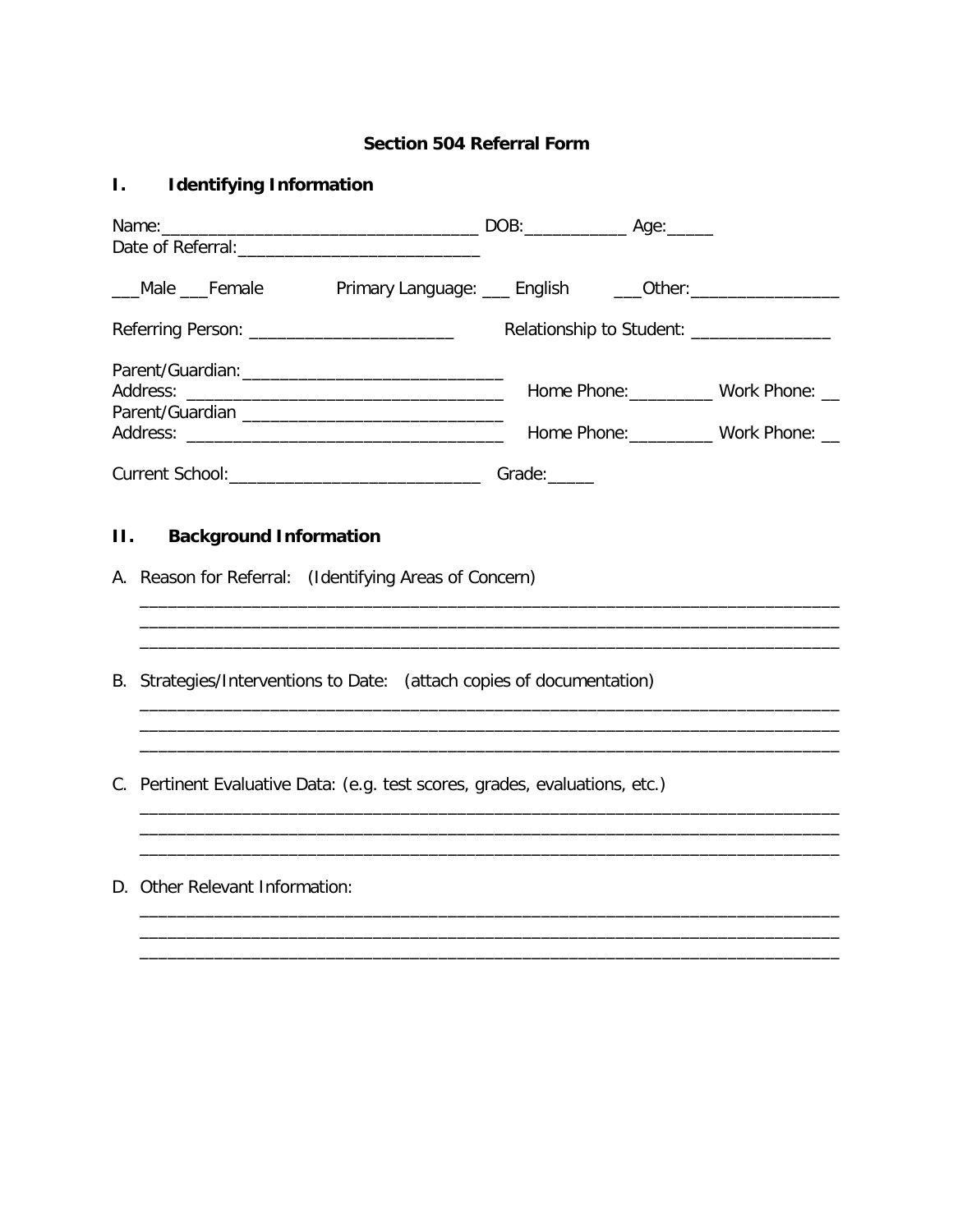|  |  | E. Special Services History |  |
|--|--|-----------------------------|--|
|--|--|-----------------------------|--|

Are you aware of any special services that have been provided to this student in the past?

\_\_\_\_\_\_\_\_\_\_\_\_\_\_\_\_\_\_\_\_\_\_\_\_\_\_\_\_\_\_\_\_\_\_\_\_\_\_\_\_\_\_\_\_\_\_\_\_\_\_\_\_\_\_\_\_\_\_\_\_\_\_\_\_\_\_\_\_\_\_\_\_\_\_\_ \_\_\_\_\_\_\_\_\_\_\_\_\_\_\_\_\_\_\_\_\_\_\_\_\_\_\_\_\_\_\_\_\_\_\_\_\_\_\_\_\_\_\_\_\_\_\_\_\_\_\_\_\_\_\_\_\_\_\_\_\_\_\_\_\_\_\_\_\_\_\_\_\_\_\_ \_\_\_\_\_\_\_\_\_\_\_\_\_\_\_\_\_\_\_\_\_\_\_\_\_\_\_\_\_\_\_\_\_\_\_\_\_\_\_\_\_\_\_\_\_\_\_\_\_\_\_\_\_\_\_\_\_\_\_\_\_\_\_\_\_\_\_\_\_\_\_\_\_\_\_ \_\_\_\_\_\_\_\_\_\_\_\_\_\_\_\_\_\_\_\_\_\_\_\_\_\_\_\_\_\_\_\_\_\_\_\_\_\_\_\_\_\_\_\_\_\_\_\_\_\_\_\_\_\_\_\_\_\_\_\_\_\_\_\_\_\_\_\_\_\_\_\_\_\_

 $\rule{1em}{0.15mm}$  yes  $\rule{1em}{0.15mm}$  no

\_

If yes, describe the type, location and provider of the service.

4. Parent Notification (if individual other than Parent has made referral):

Has the parent/guardian been notified about your concerns regarding this student? \_\_\_ Yes \_\_\_\_ No

If Yes, method of notification:\_\_\_\_\_\_\_\_\_\_\_\_\_\_\_\_\_\_\_\_\_\_\_\_\_\_\_\_\_\_

Date(s) parent/guardian was notified: \_\_\_\_\_\_\_\_\_\_\_\_\_\_\_\_\_\_\_\_\_\_\_\_\_\_

Signed: \_\_\_\_\_\_\_\_\_\_\_\_\_\_\_\_ Date: \_\_\_\_\_\_\_\_\_\_\_\_\_\_\_\_\_\_\_\_\_\_\_\_\_\_\_\_\_

(Signature of individual completing this form)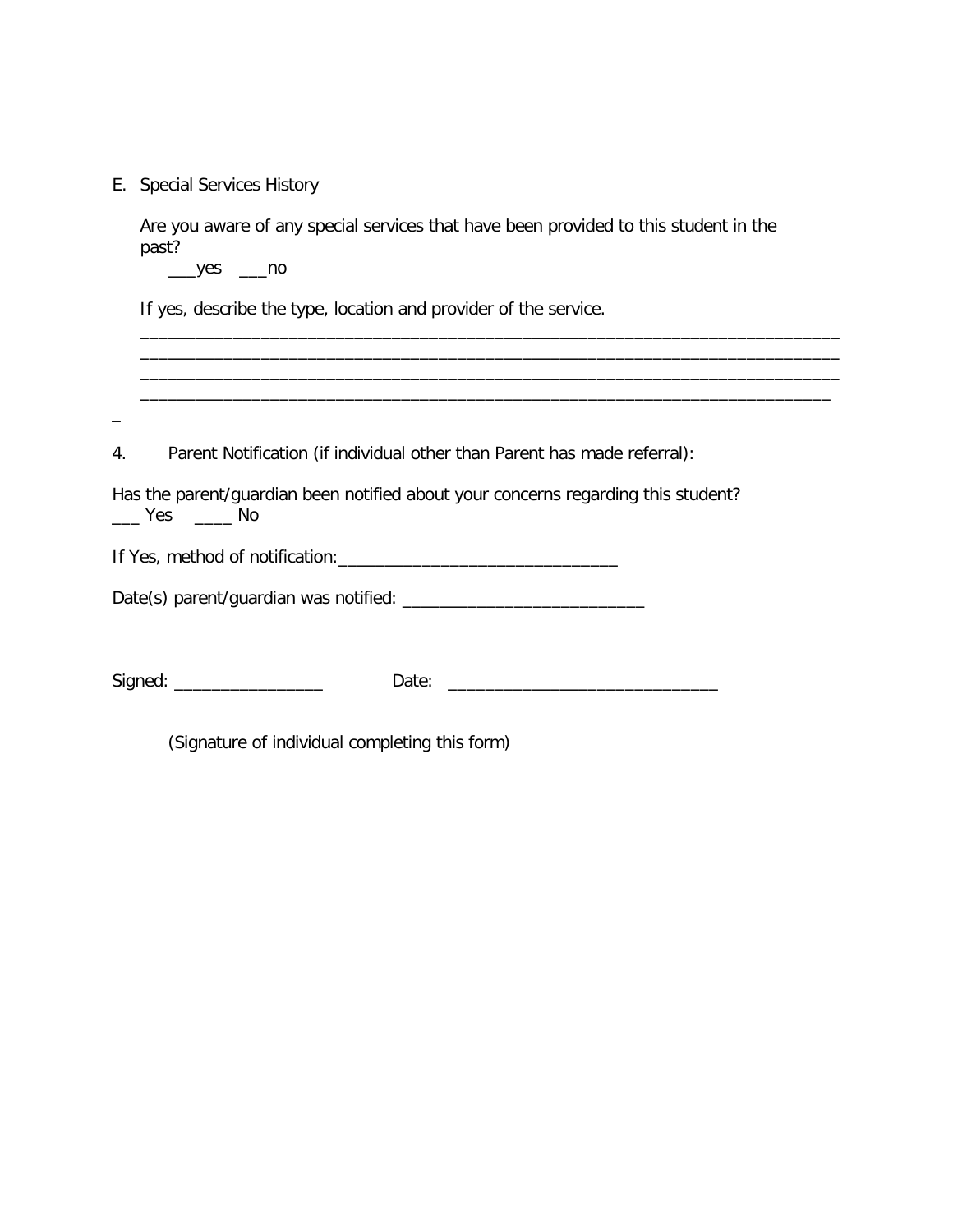# **SECTION 504 MEETING NOTICE**

| Street:                                                              |                                                                                                                                              |                                                    |              |
|----------------------------------------------------------------------|----------------------------------------------------------------------------------------------------------------------------------------------|----------------------------------------------------|--------------|
|                                                                      | City/Zip Code: ______________________________                                                                                                |                                                    |              |
|                                                                      |                                                                                                                                              |                                                    |              |
| Street:                                                              | <u> 1989 - Andrea Stadt, fransk politiker (d. 1989)</u>                                                                                      |                                                    |              |
|                                                                      |                                                                                                                                              |                                                    |              |
|                                                                      |                                                                                                                                              |                                                    |              |
|                                                                      | Please be advised that a Section 504 meeting will be convened on behalf of your child,                                                       |                                                    |              |
|                                                                      |                                                                                                                                              | ____________. The meeting is scheduled as follows: |              |
|                                                                      | (Child's Name)                                                                                                                               |                                                    |              |
|                                                                      |                                                                                                                                              |                                                    |              |
|                                                                      |                                                                                                                                              |                                                    |              |
|                                                                      | The purpose of this meeting is to:                                                                                                           |                                                    |              |
| ______ Determine eligibility<br>Review re-evaluation<br><b>Other</b> | Plan evaluation/initial evaluation<br>______Develop Section 504 Plan<br>______ Review new information and/or possible need for re-evaluation |                                                    |              |
|                                                                      | The following individuals have been invited to attend:                                                                                       |                                                    |              |
| Name                                                                 | Administration                                                                                                                               | Name                                               | <b>Title</b> |
| Name                                                                 | Instruction                                                                                                                                  | Name                                               | Title        |
| Name                                                                 | <b>Related Service</b>                                                                                                                       | Name                                               | Title        |
| Name                                                                 | Student, if appropriate                                                                                                                      | Name                                               | Title        |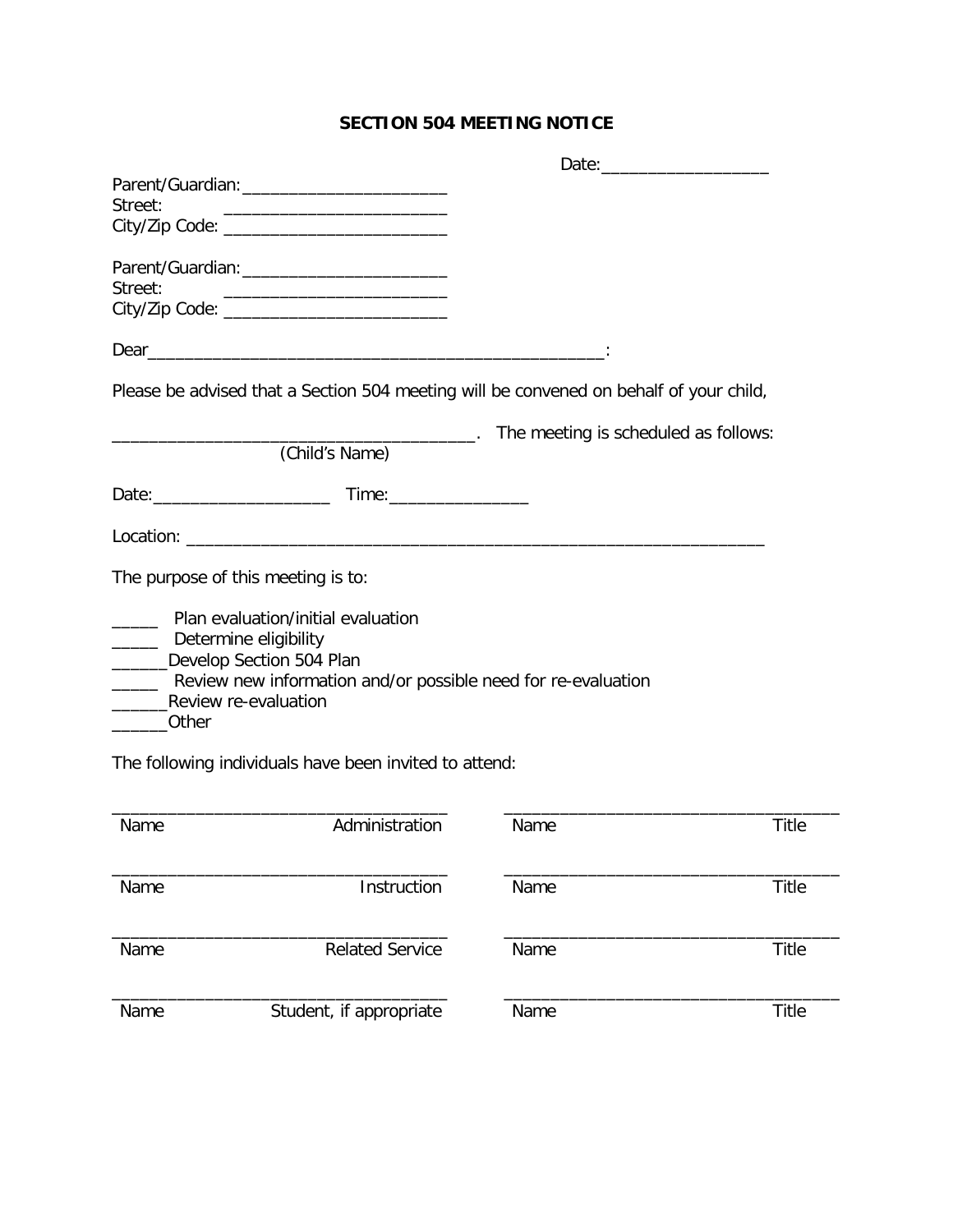Please make every effort to attend this meeting. You may bring anyone of your choosing to this meeting. The meeting can be rescheduled at a mutually agreed upon time and place. A COPY OF YOUR RIGHTS IS ENCLOSED. If you have any questions or wish to reschedule the meeting, please contact me:

> Sincerely,\_\_\_\_\_\_\_\_\_\_\_\_\_\_\_\_\_\_\_\_\_\_\_\_\_\_\_ [Name and Title]

 $\Box$  A copy of this notice has been sent to the parent(s), as 504 Rights have been transferred to the student at age 18.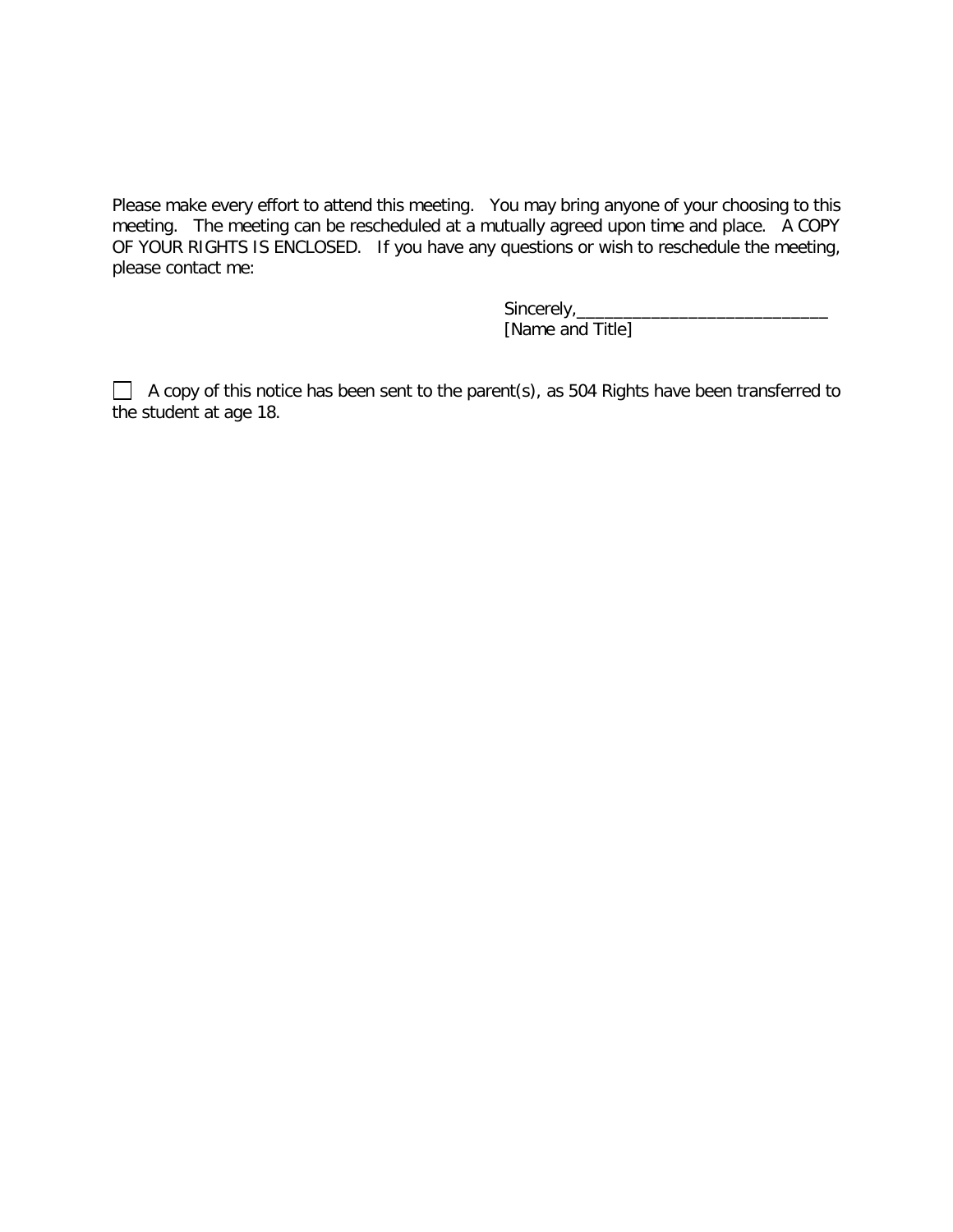### **SECTION 504 PLAN**

|             |    | - - - -                       |
|-------------|----|-------------------------------|
| <b>NAME</b> | -- | $\mathbf{r}$<br>۱۱<br>--<br>. |

| SCHOOL:          |  |
|------------------|--|
| DATE OF MEETING: |  |

1. Describe the nature of the concern:

2. Describe all evaluation data gathered:

3. Identify the disability(ies) (i.e., physical or mental impairment that substantially impacts one or more major life activities) :

\_\_\_\_\_\_\_\_\_\_\_\_\_\_\_\_\_\_\_\_\_\_\_\_\_\_\_\_\_\_\_\_\_\_\_\_\_\_\_\_\_\_\_\_\_\_\_\_\_\_\_\_\_\_\_\_\_\_\_\_\_\_\_\_\_\_\_\_\_\_\_\_\_\_\_\_\_\_

\_\_\_\_\_\_\_\_\_\_\_\_\_\_\_\_\_\_\_\_\_\_\_\_\_\_\_\_\_\_\_\_\_\_\_\_\_\_\_\_\_\_\_\_\_\_\_\_\_\_\_\_\_\_\_\_\_\_\_\_\_\_\_\_\_\_\_\_\_\_\_\_\_\_\_\_\_\_ \_\_\_\_\_\_\_\_\_\_\_\_\_\_\_\_\_\_\_\_\_\_\_\_\_\_\_\_\_\_\_\_\_\_\_\_\_\_\_\_\_\_\_\_\_\_\_\_\_\_\_\_\_\_\_\_\_\_\_\_\_\_\_\_\_\_\_\_\_\_\_\_\_\_\_\_\_\_ \_\_\_\_\_\_\_\_\_\_\_\_\_\_\_\_\_\_\_\_\_\_\_\_\_\_\_\_\_\_\_\_\_\_\_\_\_\_\_\_\_\_\_\_\_\_\_\_\_\_\_\_\_\_\_\_\_\_\_\_\_\_\_\_\_\_\_\_\_\_\_\_\_\_\_\_\_\_

\_\_\_\_\_\_\_\_\_\_\_\_\_\_\_\_\_\_\_\_\_\_\_\_\_\_\_\_\_\_\_\_\_\_\_\_\_\_\_\_\_\_\_\_\_\_\_\_\_\_\_\_\_\_\_\_\_\_\_\_\_\_\_\_\_\_\_\_\_\_\_\_\_\_\_\_\_\_ \_\_\_\_\_\_\_\_\_\_\_\_\_\_\_\_\_\_\_\_\_\_\_\_\_\_\_\_\_\_\_\_\_\_\_\_\_\_\_\_\_\_\_\_\_\_\_\_\_\_\_\_\_\_\_\_\_\_\_\_\_\_\_\_\_\_\_\_\_\_\_\_\_\_\_\_\_\_

\_\_\_\_\_\_\_\_\_\_\_\_\_\_\_\_\_\_\_\_\_\_\_\_\_\_\_\_\_\_\_\_\_\_\_\_\_\_\_\_\_\_\_\_\_\_\_\_\_\_\_\_\_\_\_\_\_\_\_\_\_\_\_\_\_\_\_\_\_\_\_\_\_\_\_\_\_\_

\_\_\_\_\_\_\_\_\_\_\_\_\_\_\_\_\_\_\_\_\_\_\_\_\_\_\_\_\_\_\_\_\_\_\_\_\_\_\_\_\_\_\_\_\_\_\_\_\_\_\_\_\_\_\_\_\_\_\_\_\_\_\_\_\_\_\_\_\_\_\_\_\_\_\_\_\_\_ \_\_\_\_\_\_\_\_\_\_\_\_\_\_\_\_\_\_\_\_\_\_\_\_\_\_\_\_\_\_\_\_\_\_\_\_\_\_\_\_\_\_\_\_\_\_\_\_\_\_\_\_\_\_\_\_\_\_\_\_\_\_\_\_\_\_\_\_\_\_\_\_\_\_\_\_\_\_

\_\_\_\_\_\_\_\_\_\_\_\_\_\_\_\_\_\_\_\_\_\_\_\_\_\_\_\_\_\_\_\_\_\_\_\_\_\_\_\_\_\_\_\_\_\_\_\_\_\_\_\_\_\_\_\_\_\_\_\_\_\_\_\_\_\_\_\_\_\_\_\_\_\_\_\_\_\_

\_\_\_\_\_\_\_\_\_\_\_\_\_\_\_\_\_\_\_\_\_\_\_\_\_\_\_\_\_\_\_\_\_\_\_\_\_\_\_\_\_\_\_\_\_\_\_\_\_\_\_\_\_\_\_\_\_\_\_\_\_\_\_\_\_\_\_\_\_\_\_\_\_\_\_\_\_\_

\_\_\_\_\_\_\_\_\_\_\_\_\_\_\_\_\_\_\_\_\_\_\_\_\_\_\_\_\_\_\_\_\_\_\_\_\_\_\_\_\_\_\_\_\_\_\_\_\_\_\_\_\_\_\_\_\_\_\_\_\_\_\_\_\_\_\_\_\_\_\_\_\_\_\_\_\_\_

4. Describe the basis for determining the disability(ies) (if any):

5. Describe how the disability affects each of the impacted major life activities:

6. Please describe the analysis undertaken to determine the potential impact on a major life activity, without consideration of the ameliorating effects of any "mitigating measures," except for ordinary eyeglasses or contact lenses. Mitigating measures may include, but are not limited to, (a) medication, medical supplies, equipment, appliances, low-vision devices (defined as devices that magnify, enhance, or otherwise augment a visual image, but not including ordinary eyeglasses or contact lenses), prosthetics including limbs and devices, hearing aid(s) and cochlear implant(s) or other implantable hearing devices, mobility devices, oxygen therapy equipment and supplies; (b) use of assistive technology; (c) reasonable modifications or auxiliary aids or services; (d) learned behavioral or adaptive neurological modifications; or (e) psychotherapy, behavioral therapy, or physical therapy.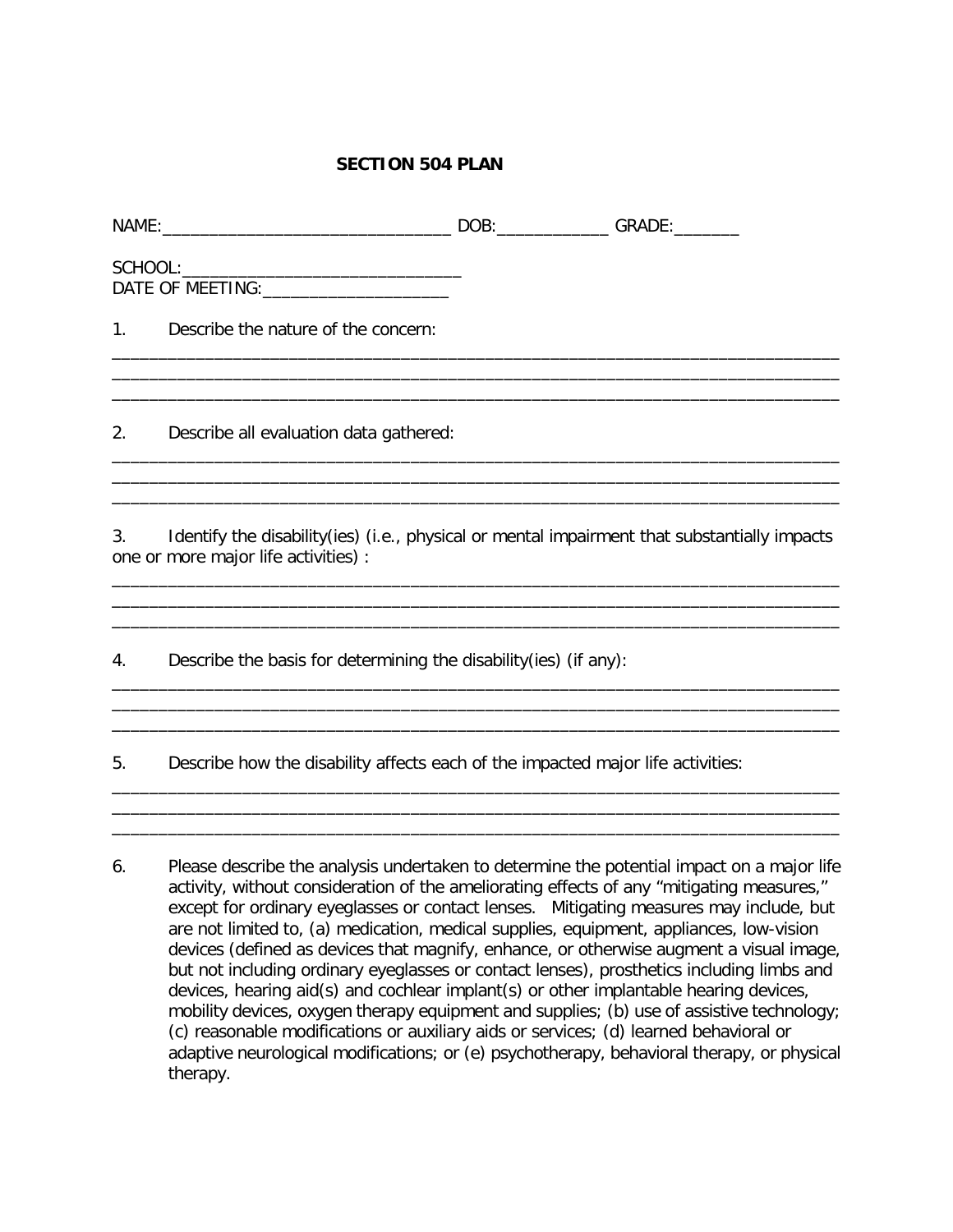Did the team consider the impact of the disability on a major life activity **without** the potential impact of any mitigating measures (except for ordinary eyeglasses and contact lenses)? For example, if the student is currently using a hearing aid, did the team consider whether the student has a physical or mental impairment that substantially limits a major life activity if the student were not using the hearing aid?

Yes No

Please describe:

7. Does the student require accommodations (i.e., regular or special education, and/or related aids and services) under section 504, in order to access his/her education and other programs of the district and/or to receive educational benefit? If so, please describe each accommodation that is necessary:

\_\_\_\_\_\_\_\_\_\_\_\_\_\_\_\_\_\_\_\_\_\_\_\_\_\_\_\_\_\_\_\_\_\_\_\_\_\_\_\_\_\_\_\_\_\_\_\_\_\_\_\_\_\_\_\_\_\_\_\_\_\_\_\_\_\_\_\_\_\_\_\_\_\_\_\_\_\_ \_\_\_\_\_\_\_\_\_\_\_\_\_\_\_\_\_\_\_\_\_\_\_\_\_\_\_\_\_\_\_\_\_\_\_\_\_\_\_\_\_\_\_\_\_\_\_\_\_\_\_\_\_\_\_\_\_\_\_\_\_\_\_\_\_\_\_\_\_\_\_\_\_\_\_\_\_\_

| Accommodation/S<br>ervice | Frequency<br>(time/daily/weekl | <b>Responsible</b><br>staff/implementer | <b>Additional</b><br><b>Description</b> |
|---------------------------|--------------------------------|-----------------------------------------|-----------------------------------------|
|                           |                                |                                         |                                         |
|                           |                                |                                         |                                         |
|                           |                                |                                         |                                         |
|                           |                                |                                         |                                         |
|                           |                                |                                         |                                         |
|                           |                                |                                         |                                         |

\_\_\_\_\_\_\_\_\_\_\_\_\_\_\_\_\_\_\_\_\_\_\_\_\_\_\_\_\_\_\_\_\_\_\_\_\_\_\_\_\_\_\_\_\_\_\_\_\_\_\_\_\_\_\_\_\_\_\_\_\_\_\_\_\_\_\_\_\_\_\_\_\_\_\_\_\_\_ \_\_\_\_\_\_\_\_\_\_\_\_\_\_\_\_\_\_\_\_\_\_\_\_\_\_\_\_\_\_\_\_\_\_\_\_\_\_\_\_\_\_\_\_\_\_\_\_\_\_\_\_\_\_\_\_\_\_\_\_\_\_\_\_\_\_\_\_\_\_\_\_\_\_\_\_\_\_

\_\_\_\_\_\_\_\_\_\_\_\_\_\_\_\_\_\_\_\_\_\_\_\_\_\_\_\_\_\_\_\_\_\_\_\_\_\_\_\_\_\_\_\_\_\_\_\_\_\_\_\_\_\_\_\_\_\_\_\_\_\_\_\_\_\_\_\_\_\_\_\_\_\_\_\_\_\_ \_\_\_\_\_\_\_\_\_\_\_\_\_\_\_\_\_\_\_\_\_\_\_\_\_\_\_\_\_\_\_\_\_\_\_\_\_\_\_\_\_\_\_\_\_\_\_\_\_\_\_\_\_\_\_\_\_\_\_\_\_\_\_\_\_\_\_\_\_\_\_\_\_\_\_\_\_\_ \_\_\_\_\_\_\_\_\_\_\_\_\_\_\_\_\_\_\_\_\_\_\_\_\_\_\_\_\_\_\_\_\_\_\_\_\_\_\_\_\_\_\_\_\_\_\_\_\_\_\_\_\_\_\_\_\_\_\_\_\_\_\_\_\_\_\_\_\_\_\_\_\_\_\_\_\_\_

\_\_\_\_\_\_\_\_\_\_\_\_\_\_\_\_\_\_\_\_\_\_\_\_ \_\_\_\_\_\_\_\_\_\_\_\_\_\_\_\_\_\_\_\_\_\_\_\_\_\_\_\_\_\_ \_\_\_\_\_\_\_\_\_\_\_\_\_\_\_\_\_\_\_\_\_\_\_\_ \_\_\_\_\_\_\_\_\_\_\_\_\_\_\_\_\_\_\_\_\_\_\_\_\_\_\_\_\_\_

\_\_\_\_\_\_\_\_\_\_\_\_\_\_\_\_\_\_\_\_\_\_\_\_ \_\_\_\_\_\_\_\_\_\_\_\_\_\_\_\_\_\_\_\_\_\_\_\_\_\_\_\_\_\_

\_\_\_\_\_\_\_\_\_\_\_\_\_\_\_\_\_\_\_\_\_\_\_\_ \_\_\_\_\_\_\_\_\_\_\_\_\_\_\_\_\_\_\_\_\_\_\_\_\_\_\_\_\_\_

Use this space for narrative descriptions, if necessary:

| Next Projected Meeting Date:    |  |
|---------------------------------|--|
| Next Review/Re-evaluation Date: |  |
| (must be completed)             |  |

\_\_\_\_\_\_\_\_\_\_\_\_\_\_\_\_\_\_\_\_\_\_\_\_ \_\_\_\_\_\_\_\_\_\_\_\_\_\_\_\_\_\_\_\_\_\_\_\_\_\_\_\_\_\_

Participants (Name and Title)

cc: Student's Cumulative File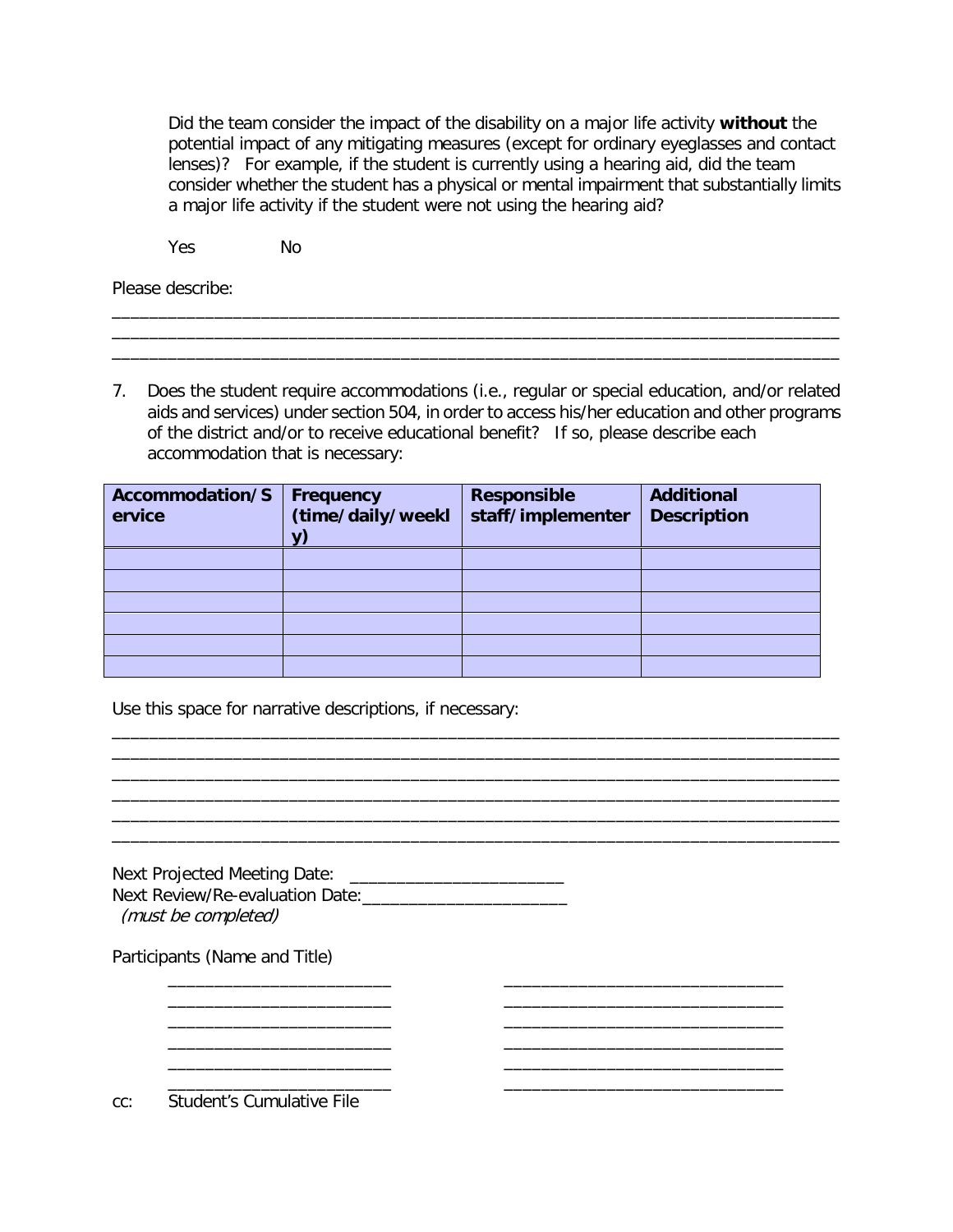| Male: ______ Female: ______                                                                                                   |                                   |  |
|-------------------------------------------------------------------------------------------------------------------------------|-----------------------------------|--|
|                                                                                                                               |                                   |  |
|                                                                                                                               |                                   |  |
|                                                                                                                               |                                   |  |
|                                                                                                                               |                                   |  |
|                                                                                                                               |                                   |  |
|                                                                                                                               | Home phone:                       |  |
| <u> 1989 - Johann John Stone, mars et al. 1989 - John Stone, mars et al. 1989 - John Stone, mars et al. 1989 - John Stone</u> | Work phone:                       |  |
| Reason for Meeting: Initial _____ Review _____ Revise Plan ___                                                                |                                   |  |
| Describe the nature of the concern:                                                                                           |                                   |  |
|                                                                                                                               |                                   |  |
|                                                                                                                               |                                   |  |
|                                                                                                                               |                                   |  |
| Describe any evaluation procedure, tests, recommendations or documentation used<br>as a basis for the decision:               |                                   |  |
| <u>D</u> Cognitive: (dated)________________________                                                                           | □ Social/Emot./Beh:(dated)_______ |  |

# **Section 504 Student Eligibility Determination Worksheet**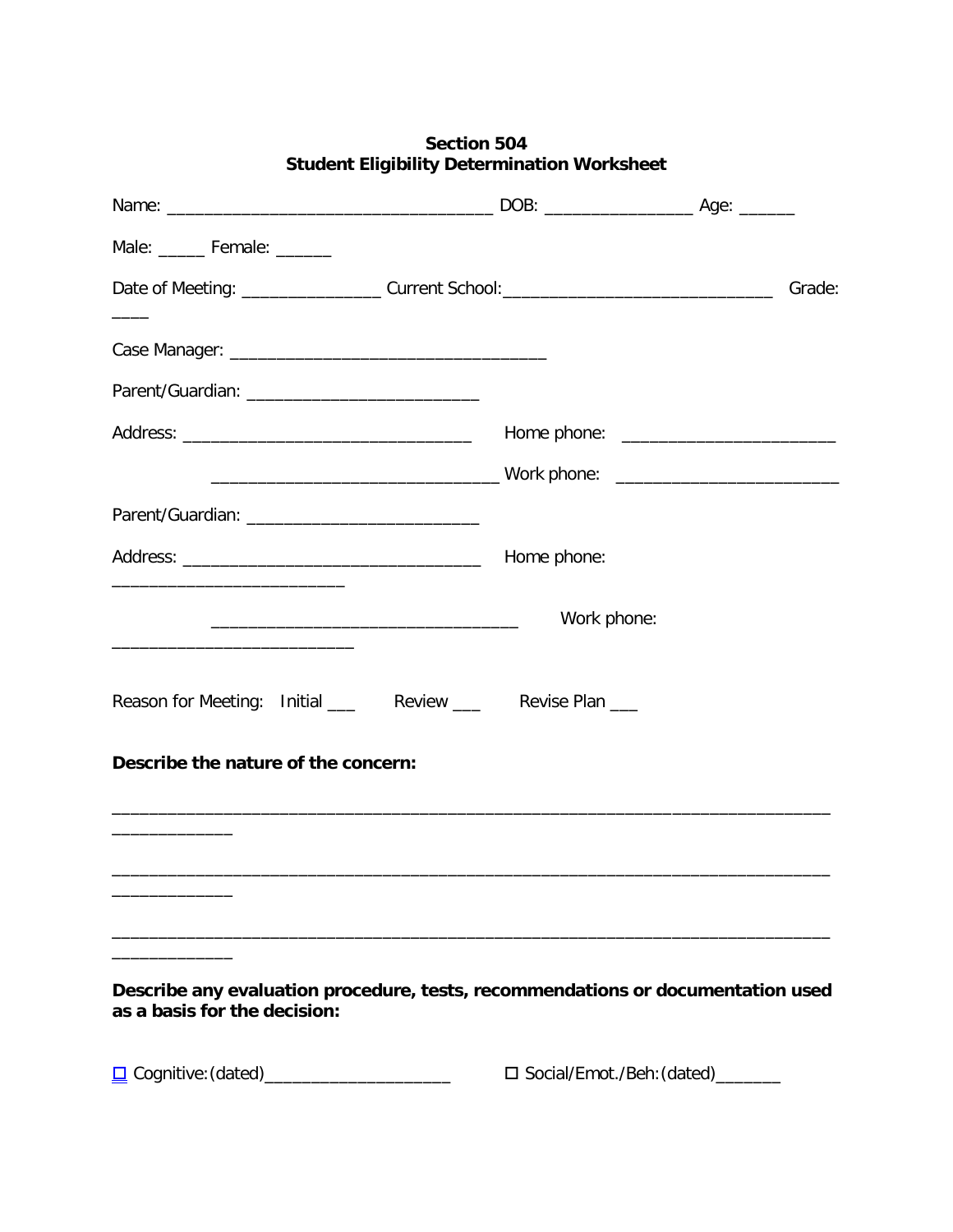|             |               | □ Classroom Observation: (dated)_________ □ Developmental: (dated)_________                                                                                     |
|-------------|---------------|-----------------------------------------------------------------------------------------------------------------------------------------------------------------|
|             |               | □ Health/Med: (dated)_________________________ □ Adaptive: (dated) _____________                                                                                |
|             |               | □ Communication: (dated)___________________    □ Motor: (dated)_________________                                                                                |
|             |               |                                                                                                                                                                 |
|             |               |                                                                                                                                                                 |
|             |               |                                                                                                                                                                 |
|             |               |                                                                                                                                                                 |
|             |               |                                                                                                                                                                 |
|             |               | If further medical information is needed in order to determine eligibility, please<br>specify steps to be taken to verify and/or obtain additional information: |
|             |               | Consent to communicate with student's physician/medical provider requested                                                                                      |
| information | (specify)     | Request for Parent(s)/Guardian(s) to provide additional medical or other                                                                                        |
|             |               |                                                                                                                                                                 |
|             |               |                                                                                                                                                                 |
|             |               |                                                                                                                                                                 |
|             |               |                                                                                                                                                                 |
|             |               | Consultation with school district's medical advisor and/or school nurse requested                                                                               |
| describe):  | Other (please |                                                                                                                                                                 |

# **Specify the mental or physical impairment(s):**

(as recognized in DSM-5 or other respected source if not excluded under 504/ADA, e.g., current illegal drug use)

\_\_\_\_\_\_\_\_\_\_\_\_\_\_\_\_\_\_\_\_\_\_\_\_\_\_\_\_\_\_\_\_\_\_\_\_\_\_\_\_\_\_\_\_\_\_\_\_\_\_\_\_\_\_\_\_\_\_\_\_\_\_\_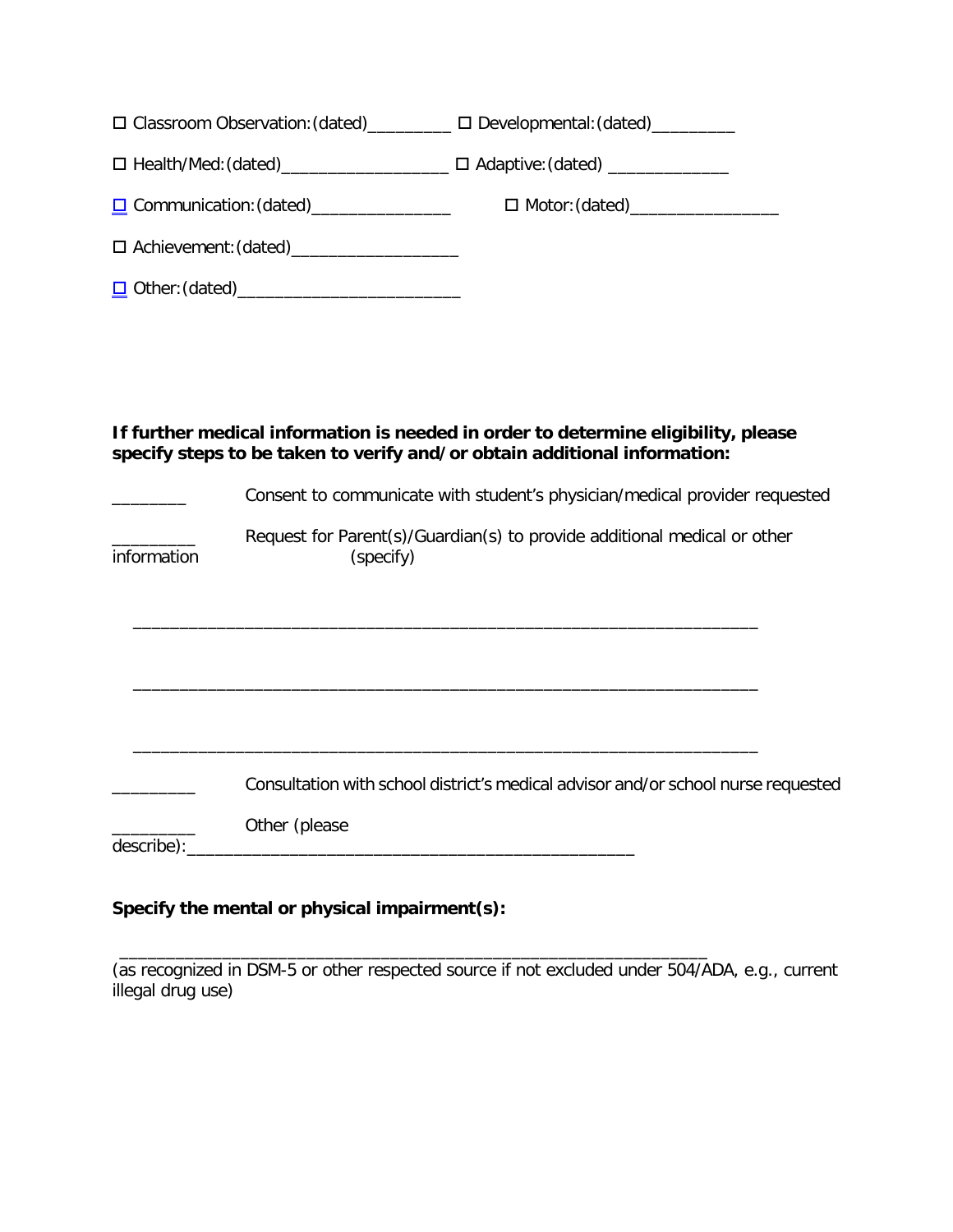**Indicate the Major Life Activity or Activities Substantially Affected by the Disability:**

\_\_\_\_\_\_\_\_\_\_\_\_\_\_\_\_\_\_\_\_\_\_\_\_\_\_\_\_\_\_\_\_\_\_\_\_\_\_\_\_\_\_\_\_\_\_\_\_\_\_\_\_\_\_\_\_\_\_\_\_\_\_\_\_\_\_\_\_\_\_\_\_\_\_\_\_\_

\_\_\_\_\_\_\_\_ **Does Require a 504 Plan** \_\_\_\_\_\_\_ **Does NOT Require a 504 Plan**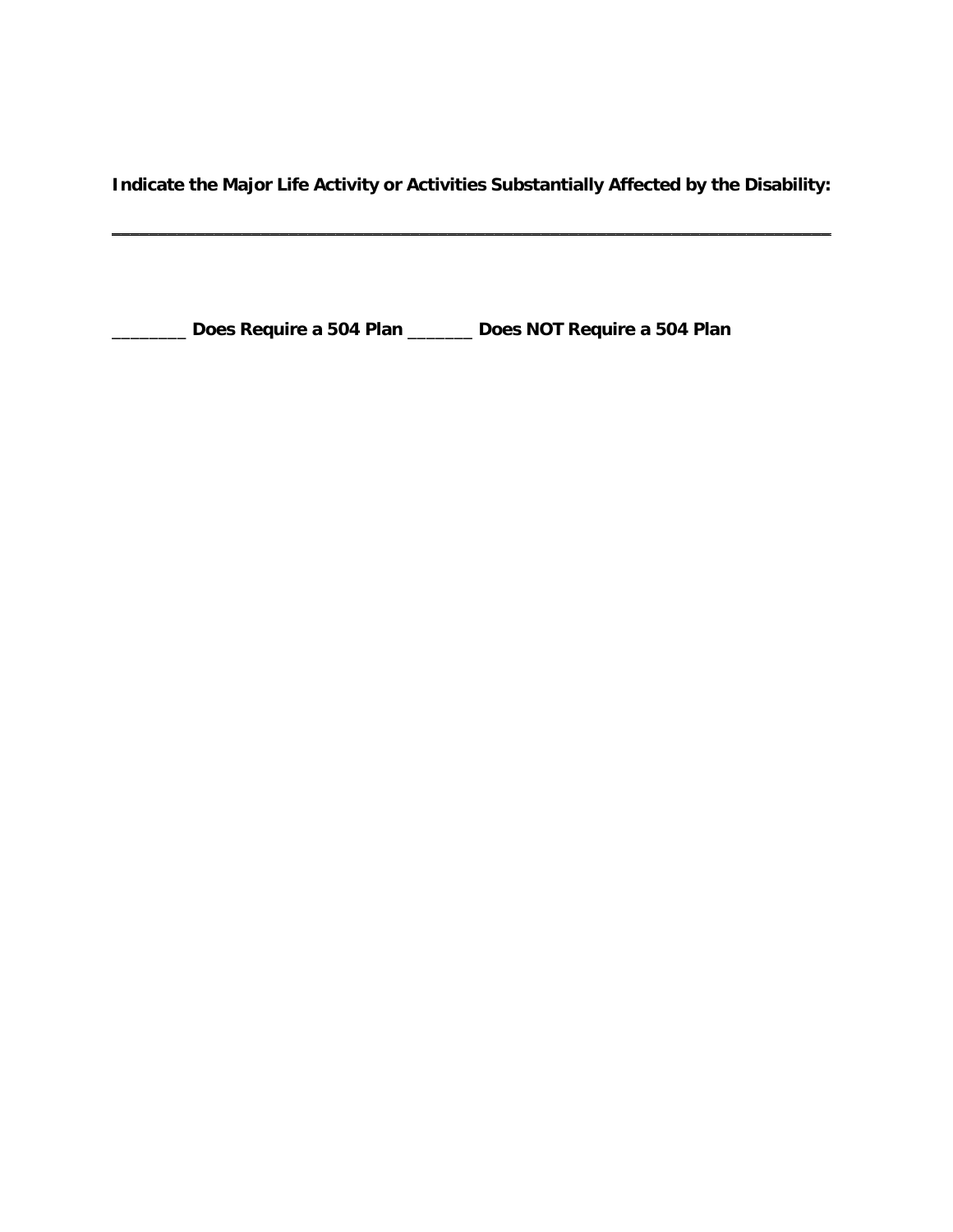# **Section 504 Student Eligibility Determination Worksheet/Meeting Summary**

| Student's Name:           | Date of Birth:   | Grade: |
|---------------------------|------------------|--------|
| School:                   | Date of Meeting: |        |
| Section 504 Case Manager: | Title:           |        |

# **A. The purpose of the meeting:**

| | Review initial referral

Determine eligibility under Section 504; and if eligible, consider whether regular or special education, or related aid or services are required for Student to receive equal access to school programs and services or to receive FAPE

- Re-evaluation to review eligibility determination due to new information
- Reevaluation due to change in placement (related to discipline)
- Review before other significant change in placement
- Review/revise Section 504 Plan
- **B. 504 Team Members Present** (Must include individuals who are knowledgeable about the student, the meaning of evaluative data, and placement options)

| Name: | Role: |
|-------|-------|
| Name: | Role: |
| Name: | Role: |
| Name: | Role: |
| Name: | Role: |

**C. Review student's current academic and overall performance in all school programs and activities.** Include and attach referral information if this is an initial referral, and describe nature of concerns, basis for suspecting disability, and impact of suspected disability on student (including academic, social, behavioral etc.)

## **D. Eligibility Determination:**

A student is eligible to receive services and/or accommodations under Section 504 if it is determined that he/she has a physical or mental impairment that substantially limits one or more major life activities. The team must consider a variety of sources when determining whether a student has such impairment.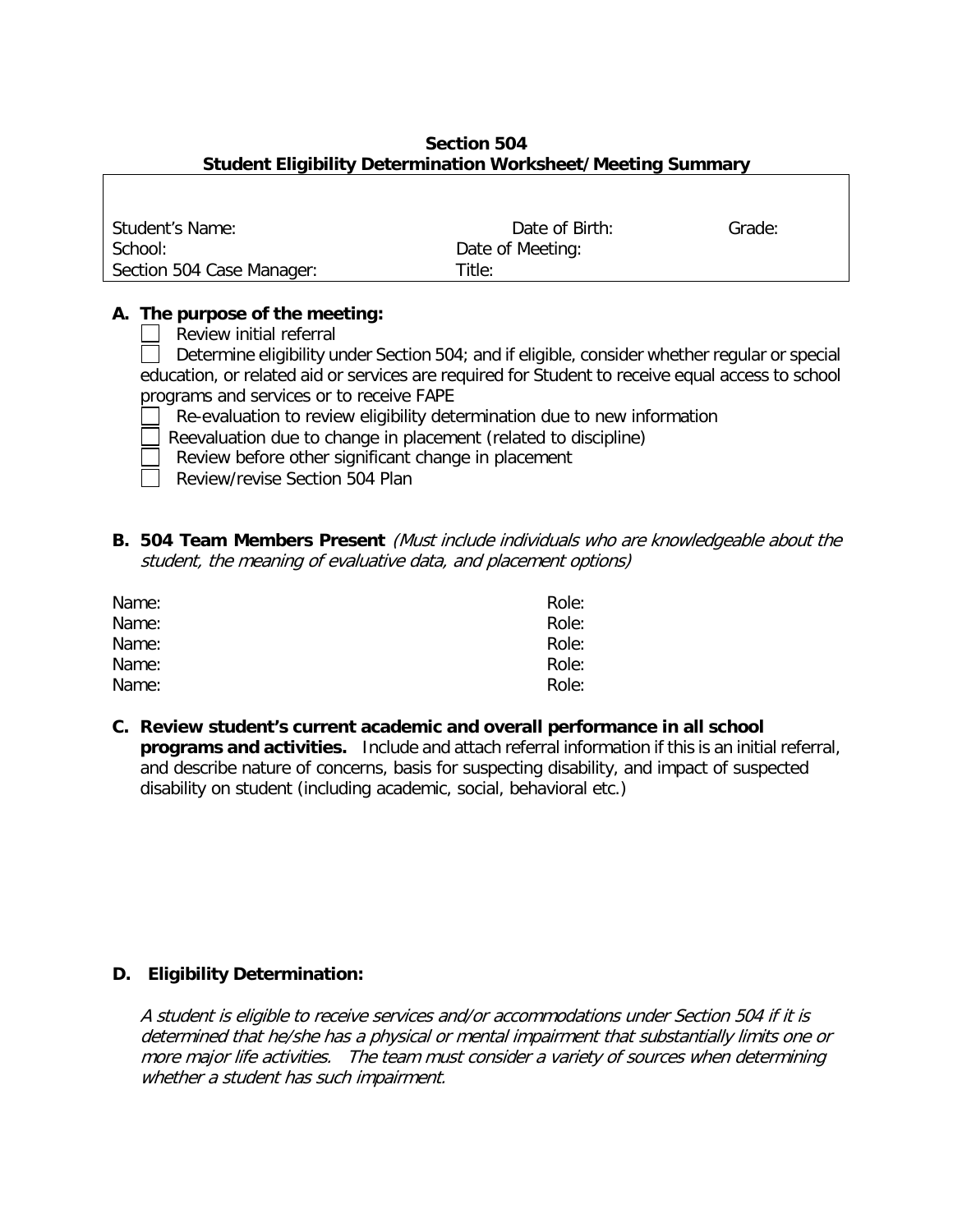| What sources of information are available at this time? Check all that apply<br>(Include relevant dates and names of evaluators, where appropriate.) |                           |
|------------------------------------------------------------------------------------------------------------------------------------------------------|---------------------------|
| School records review (dated) _____________   Observations of student                                                                                |                           |
| Grades & report card review (dated) $\Box$ Teacher reports (dated)                                                                                   |                           |
| Parent and/or student report (dated) $\Box$ $\Box$ Informal assessments (dated)                                                                      |                           |
| Medical information (dated) $\frac{1}{\sqrt{1-\frac{1}{2}}\cdot\frac{1}{\sqrt{1-\frac{1}{2}}}}$<br>$(data)$ $\qquad \qquad \qquad$                   | <b>Nursing Assessment</b> |
| Standardized testing (dated) _____________   Parent/Student Interviews                                                                               |                           |
| Checklists/behavior rating scales (dated) _____                                                                                                      |                           |
| Other (dated)                                                                                                                                        |                           |
|                                                                                                                                                      |                           |

2. Is current available information sufficient to make the determination of the presence of a physical or mental impairment that substantially limits a major life activity?

Yes If "YES," continue to number 3 below. No If "No," Specify the type of additional information that is needed:

 $\geq$  If the team determines additional information is necessary and the information to be obtained includes testing, team must obtain parent consent on Consent for Section 504 Evaluation form; tests/evaluations recommended by the team shall be conducted at District expense. Parent may wish to provide outside evaluation and/or testing information from a qualified provider to be considered by the team; such evaluations and/or testing shall be at Parent expense. District shall consider such outside information at team meeting, and must determine whether the information provided by the Parent meets the District's standards for evaluators and evaluations. If it is necessary to communicate with outside providers, the District must obtain a release to communicate with professionals outside of district. Once needed information is gathered, a 504 meeting will be reconvened to continue the process of determining eligibility.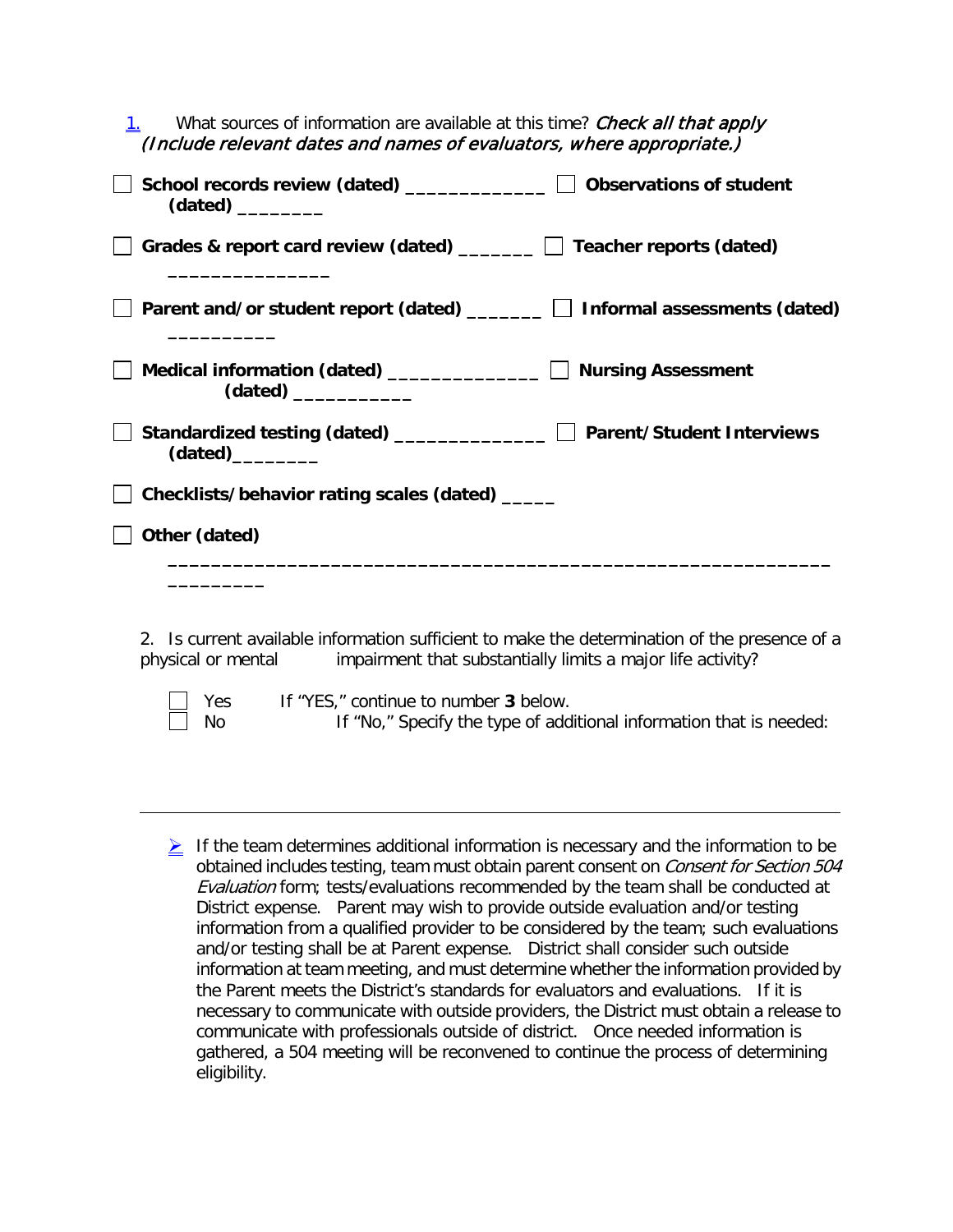3. Does the student have one or more physical or mental impairments?

A "physical or mental impairment" means (a) any physiological disorder or condition, cosmetic disfigurement, or anatomical loss affecting one or more of the following body systems, such as: neurological, musculoskeletal, special sense organs, respiratory (including speech organs), cardiovascular, reproductive, digestive, genitourinary, immune, circulatory, hemic, lymphatic, skin, and endocrine or (b) any mental or psychological disorder, such as intellectual disability, organic brain syndrome, emotional or mental illness, and specific learning disability. Physical or mental impairment includes, but is not limited to, contagious and noncontagious diseases and conditions such as the following: orthopedic, visual, speech, and hearing impairments, and cerebral palsy, epilepsy, muscular dystrophy, multiple sclerosis, cancer, heart disease, diabetes, intellectual disability, emotional illness, dyslexia and other specific learning disabilities, Attention Deficit Hyperactivity Disorder, Human Immunodeficiency Virus infection (whether symptomatic or asymptomatic), tuberculosis, drug addiction, and alcoholism.

**NO YES**

**\_\_\_\_\_\_\_\_\_\_\_\_\_\_\_\_\_\_\_\_\_\_\_\_\_\_\_\_\_\_\_\_\_**

**If "NO":** If no physical or mental impairment exists, the student is not identified as an individual with a disability. Go to **Section E** of this form.

**If "YES":** What are the impairments? Please describe as recognized in DSM-5 or other respected source, if possible, if not excluded under Section 504/ADA (e.g., illegal drug use).

- **Attach all supporting documentation to this form. A statement of "YES" without supporting documentation is insufficient to meet this standard.**
- **If the team determines that the student is identified as having one or more physical or mental impairments, continue to the next page to determine whether there is a substantial limitation to one or more major life activities.**

4. Does the identified impairment substantially limit one or more major life activities? Please describe degree of limitation as compared to other students.  $Ask: Is the impairment$ impacting one or more major life activities? Which ones? How is one or more major life activity impacted? What is the impact at school?)

A "major life activity" includes, but is not limited to, caring for oneself, performing manual tasks, seeing, hearing, eating, sleeping, walking, standing, sitting, reaching, lifting, bending, speaking, breathing, learning, reading, concentrating, thinking, communicating, interacting with others, and working. A major life activity also includes the operation of a major bodily function, such as the functions of the immune system, special sense organs and skin, normal cell growth, and digestive, genitourinary, bowel, bladder, neurological,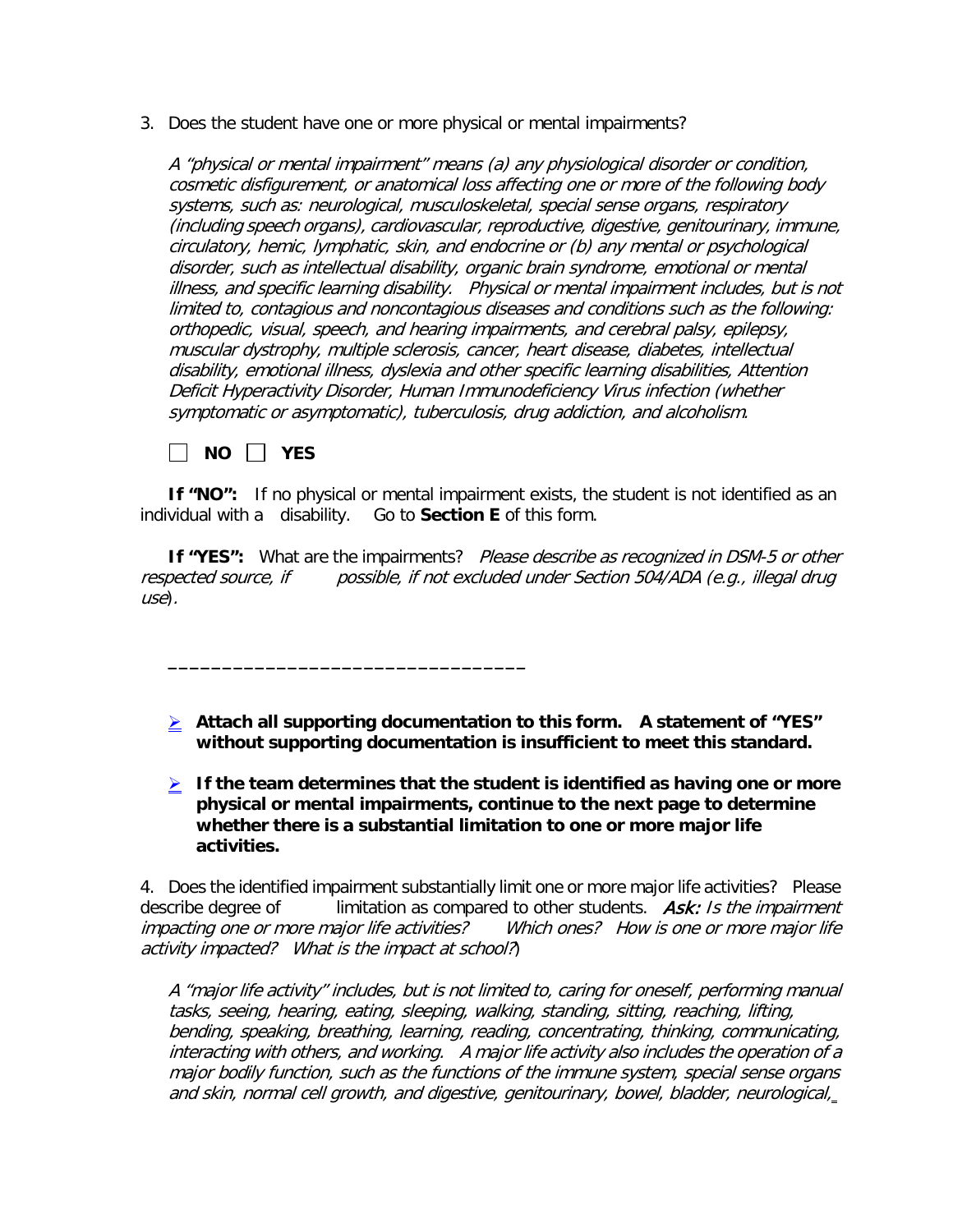brain, respiratory, circulatory, cardiovascular, endocrine, hemic, lymphatic, musculoskeletal, and reproductive systems. The operation of a major bodily function includes the operation of an individual organ within a body system.

| المستنب المستنب المستنب المستنب المستنب المستنب المستنب المستنب المستنب المستنب المستنب المستنب المستنب | والمسائسين المساهمة المسائسين المسائسين المسائسين المسائسين المسائسين المسائسين المسائسين أسماء المسائسين لمسا |  |
|---------------------------------------------------------------------------------------------------------|----------------------------------------------------------------------------------------------------------------|--|
|                                                                                                         |                                                                                                                |  |
| أحصاها تساهدها مستحدثهم المستحدث المتحافظ المناصر المستحدث المستحدث المستحدث المستحدث                   |                                                                                                                |  |
|                                                                                                         |                                                                                                                |  |

#### 5. **Mitigating Measures:**

In determining eligibility, the team must consider the impact of the disability without consideration of the ameliorative effects of any "mitigating measures" that the student may be using. For example, if the student is currently using a hearing aid, did the team consider whether the student would have a physical or mental impairment that substantially limits a major life activity if the student were not using the hearing aid?

Therefore, with respect to this student, did the team consider the impact of the disability on a major life activity without the potential impact of mitigating measures (except eyeglasses or contact lenses)?

**Yes No**  $\sim$ 

Mitigating measures include, but are not limited to, (a) medication, medical supplies, equipment, appliances, low-vision devices (defined as devices that magnify, enhance, or otherwise augment a visual image, but not including ordinary eyeglasses or contact lenses), prosthetics including limbs and devices, hearing aid(s) and cochlear implant(s) or other implantable hearing devices, mobility devices, oxygen therapy equipment and supplies; (b) use of assistive technology; (c) reasonable modifications or auxiliary aids or services; (d) learned behavioral or adaptive neurological modifications; or (e) psychotherapy, behavioral therapy, or physical therapy.

#### **Please include any information relevant to consideration of mitigating measures: \_\_\_\_\_\_\_\_\_\_\_\_\_\_\_\_\_\_\_\_\_\_\_\_\_\_\_\_\_\_\_\_\_\_\_\_\_\_\_\_\_\_\_\_\_\_\_\_\_\_\_\_\_\_\_\_\_\_\_\_\_\_\_\_**

**\_\_\_\_\_\_\_\_\_\_\_\_\_\_\_\_\_\_\_\_\_\_\_\_\_\_\_\_\_\_\_\_\_\_\_\_\_\_\_\_\_\_\_\_\_\_\_\_\_\_\_\_\_\_\_\_\_\_\_\_\_\_\_\_ \_\_\_\_\_\_\_\_\_\_\_\_\_\_\_\_\_\_\_\_\_\_\_\_\_\_\_\_\_\_\_\_\_\_\_\_\_\_\_\_\_\_\_\_\_\_\_\_\_\_\_\_\_\_\_\_\_\_\_\_\_\_\_\_**

#### **E. Does the student have a disability under Section 504**?

1. Does the student have one or more **physical or mental Impairments?**  $\Box$  No  $\Box$  Yes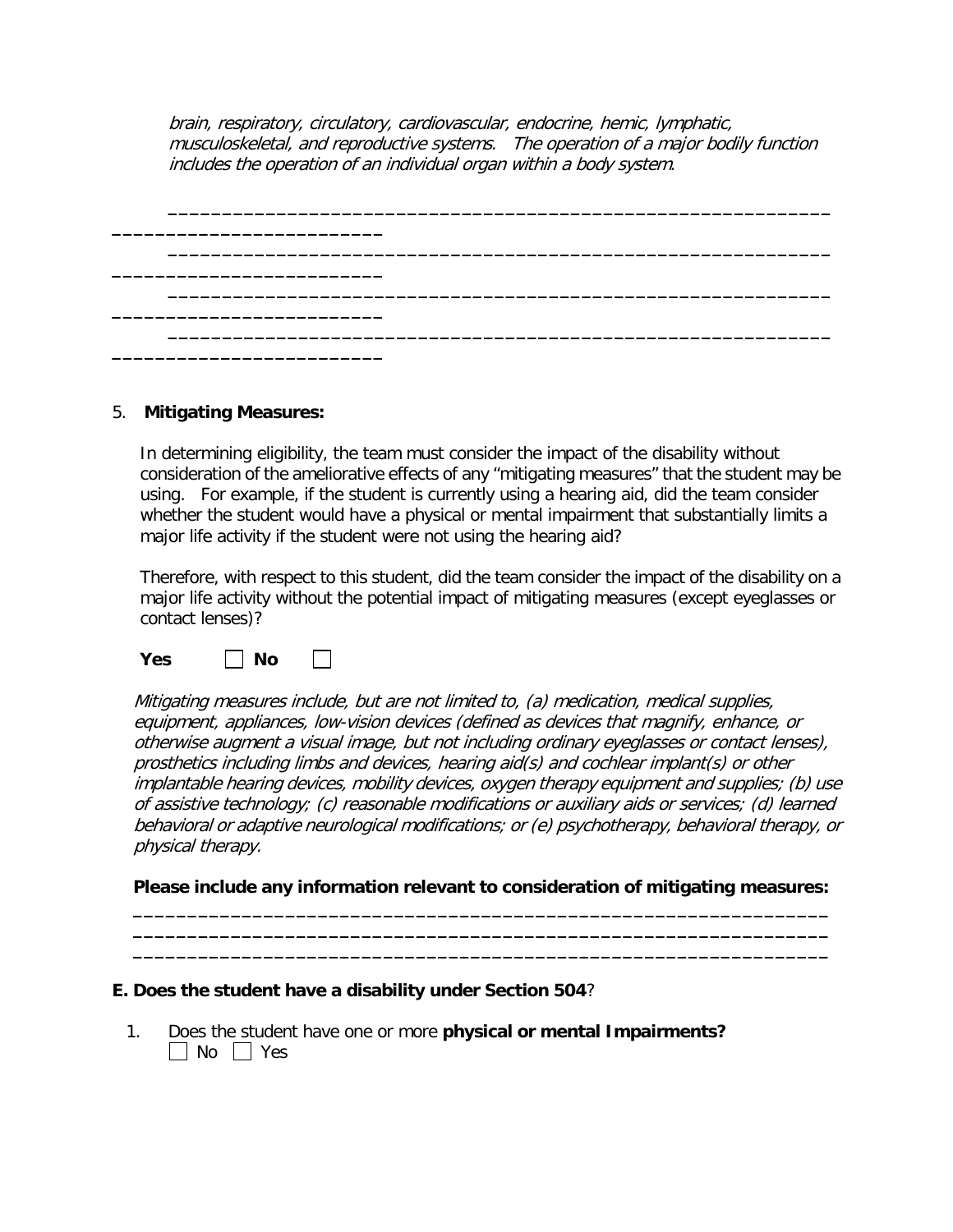2. Does the physical or mental impairment **substantially limit** one or more Major Life Activity?  $\Box$  No  $\Box$  Yes

Both questions must be answered YES, based on the preceding review of evaluative data, in order to determine that the student has a disability under Section 504 of the Rehabilitation Act.

3. Based on the answers to #1 and #2 above, does the student have a disability?<br>under Section 504? under Section 504?

Yes

If the answer to #3 is "No," skip to Section I. If the answer to #3 is "Yes," continue to Section F.

**F. Does the student require a Section 504 Accommodation Plan in order to provide the student with a free appropriate public education and access to the school's programs (e.g. curriculum, extra-curricular activities, facilities, etc.)?**



If "Yes," the team must develop a Section 504 Plan.

**G. Is this a re-evaluation (i.e. review of current plan/status) before a significant change in placement (e.g., review of new information)?**

| No.                 | Yes [If "NO," skip to Section H]                                                                                                |
|---------------------|---------------------------------------------------------------------------------------------------------------------------------|
|                     | 1. What is the anticipated significant change of placement?                                                                     |
| Graduation<br>Other | New information received about the student, the impairment or current placement<br>Change in program due to Disciplinary Action |
| (specify)           |                                                                                                                                 |
|                     |                                                                                                                                 |

Please describe the updated information considered by the team in conducting the reevaluation.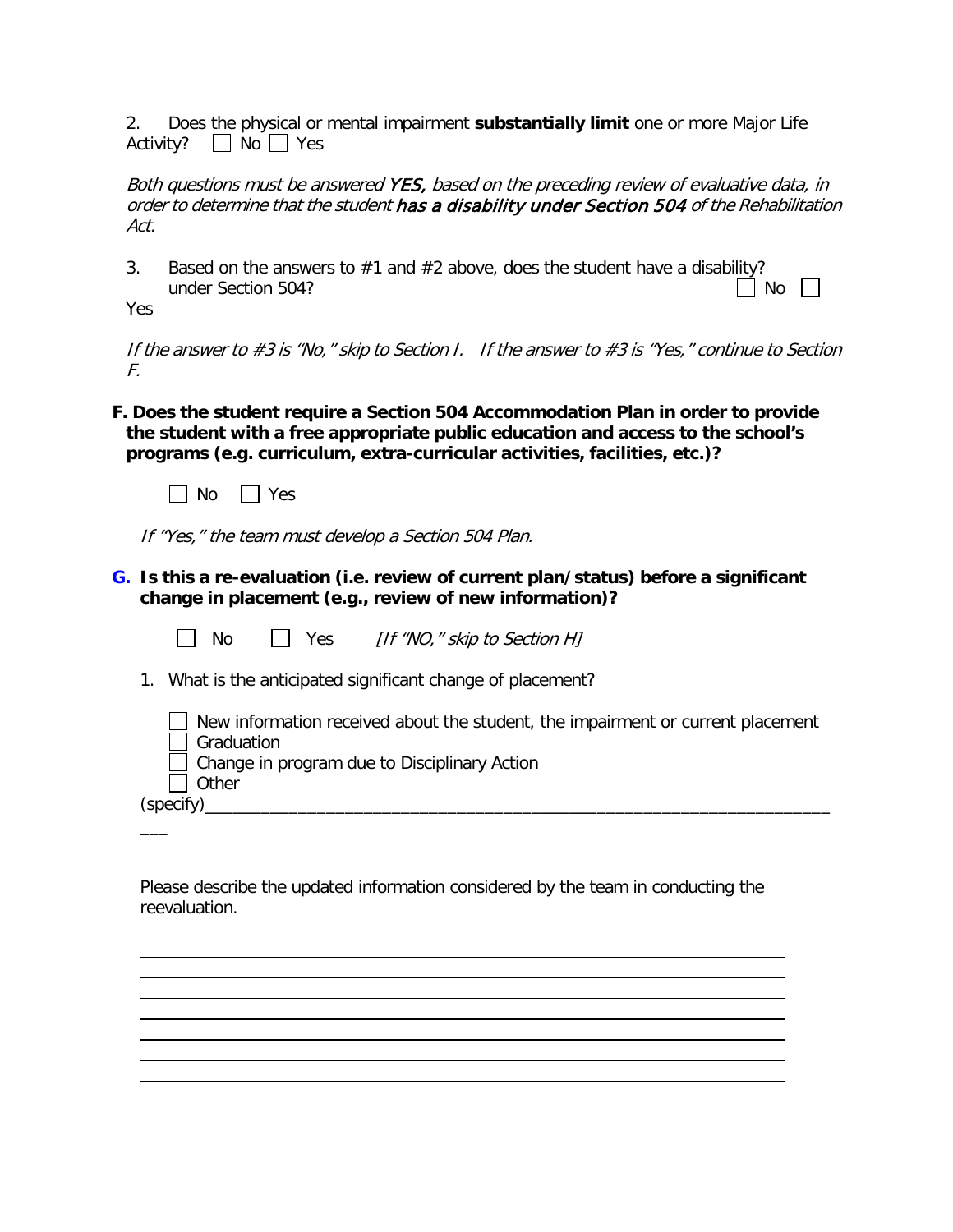If additional information, individualized testing and/or evaluations are necessary to determine continued eligibility and/or what is needed in the Student's Plan to provide FAPE, please indicate.

| 2. Consider: Is the student still eligible? $\Box$ No |  | $\Box$ Yes |
|-------------------------------------------------------|--|------------|
|                                                       |  |            |

- 3. If "Yes," does the Plan as currently written provide FAPE?  $\Box$  Yes  $\Box$  No
- 4. If "No," what changes to the plan are required? Explain basis for each decision in light of information gathered in re-evaluation.

# **H. Other Relevant Information Discussed at Meeting, including any requests rejected, and basis for such rejection.**

 $\Box$  Parent/Guardian (or student if age18 or over) was provided written notice of rights under

Section

504 at the meeting.

**I. Summary of Actions Taken**

| □ Insufficient information is available to determine student's eligibility. More evaluative |  |
|---------------------------------------------------------------------------------------------|--|
| information will                                                                            |  |

be obtained prior to convening another Section 504 Team Meeting.

Student is identified as a person with a disability under Section 504 and in need of regular or special education, or related services or aids



A Section 504 Plan was developed.

 $\Box$  Student is NOT identified as a person with a disability under Section 504.

 $\Box$  A reevaluation has been conducted

 $\Box$  Additional information and/or evaluations are required

|  | A re-valuation prior to significant change in placement has been conducted |  |  |  |
|--|----------------------------------------------------------------------------|--|--|--|
|  |                                                                            |  |  |  |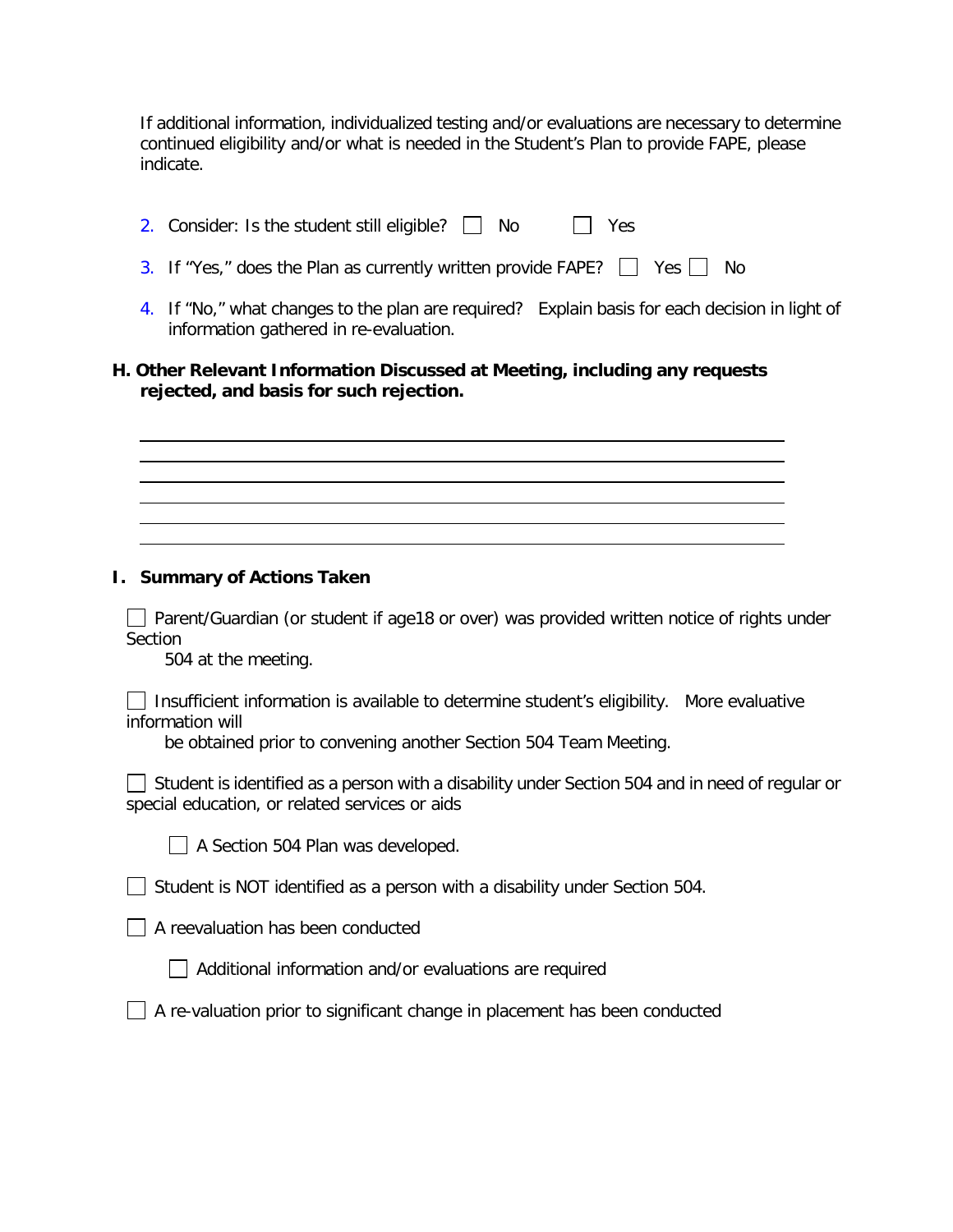$\Box$  Other (please specify)

Recorder Title

<u> 1989 - Johann Stoff, amerikansk politiker (d. 1989)</u>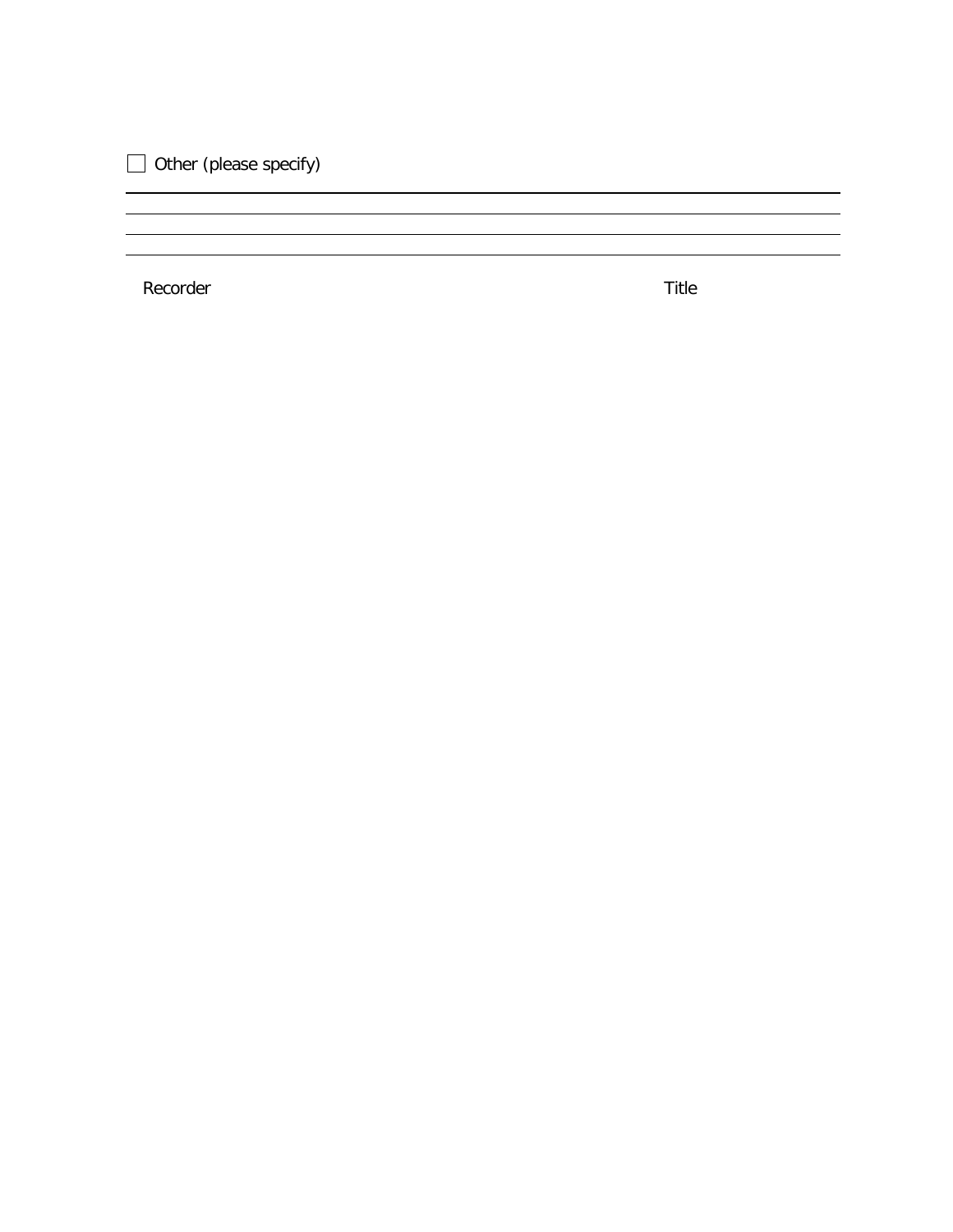# **Section 504 Request for Mediation/Hearing** This form is intended to be used if a parent or guardian or student 18 years of age or older wishes to pursue mediation or an impartial hearing with respect to the identification, evaluation, or educational placement of the student.

|                      | Name of person requesting mediation/hearing: |                     |                                                                                                      |  |
|----------------------|----------------------------------------------|---------------------|------------------------------------------------------------------------------------------------------|--|
|                      |                                              |                     |                                                                                                      |  |
|                      |                                              |                     |                                                                                                      |  |
|                      |                                              |                     |                                                                                                      |  |
|                      |                                              |                     |                                                                                                      |  |
| I/we request a       |                                              | MEDIATION / HEARING | (please circle) concerning:                                                                          |  |
| (Name of student)    |                                              |                     | (Date of birth) who resides at                                                                       |  |
|                      |                                              |                     |                                                                                                      |  |
| (Address of student) |                                              |                     | (Name of school)                                                                                     |  |
|                      |                                              |                     | The date of the Section 504 meeting at which the parties failed to reach agreement:                  |  |
|                      | educational placement of the student:        |                     | Description of the issues in dispute between the parties regarding the identification, evaluation or |  |
|                      |                                              |                     |                                                                                                      |  |
|                      |                                              |                     |                                                                                                      |  |
|                      |                                              |                     | Proposed resolution or corrective action you wish to see taken with regard to the stated issues:     |  |
|                      |                                              |                     |                                                                                                      |  |
|                      |                                              |                     |                                                                                                      |  |

\_\_\_\_\_\_\_\_\_\_\_\_\_\_\_\_\_Signature of Parent/Guardian Date:\_\_\_\_\_\_\_\_\_\_\_\_\_\_\_\_\_\_\_\_\_\_\_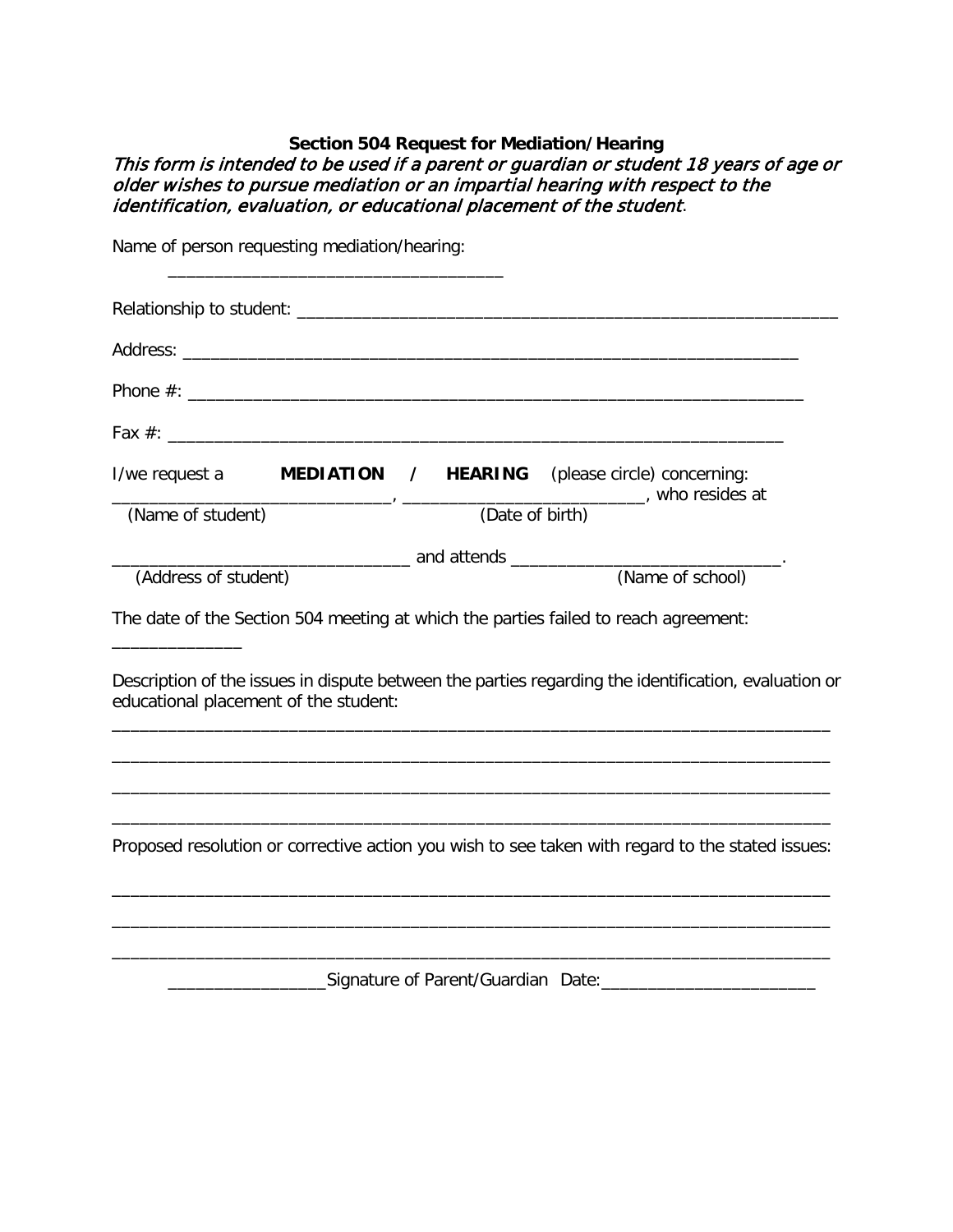No. 5150 Students And Section 504 Of The Rehabilitation Act Of 1973 And Title II Of The Americans With Disabilities Act Of 1990

# **SECTION 504/ADA DISCRIMINATION GRIEVANCE/COMPLAINT FORM FOR ISSUES REGARDING STUDENTS**

(This form is intended to be used if an individual has grievance/complaint under Section 504/ADA alleging discrimination on the basis of a disability, including in the identification, evaluation or educational placement of a student).

1. Name of Complainant:\_\_\_\_\_\_\_\_\_\_\_\_\_\_\_\_\_\_\_\_\_\_\_\_\_\_\_\_\_\_\_\_\_\_\_\_\_ Date:\_\_\_\_\_\_\_\_\_\_\_\_\_\_

\_\_\_\_\_\_\_\_\_\_\_\_\_\_\_\_\_\_\_\_\_\_\_\_\_\_\_\_\_\_\_\_\_\_\_\_\_\_\_\_\_\_\_\_\_

\_\_\_\_\_\_\_\_\_\_\_\_\_\_\_\_\_\_\_\_\_\_\_\_\_\_\_\_\_\_\_\_\_\_\_\_\_\_\_\_\_\_\_\_\_

\_\_\_\_\_\_\_\_\_\_\_\_\_\_\_\_\_\_\_\_\_\_\_\_\_\_\_\_\_\_\_\_\_\_\_\_\_\_\_\_\_\_\_\_\_

\_\_\_\_\_\_\_\_\_\_\_\_\_\_\_\_\_\_\_\_\_\_\_\_\_\_\_\_\_\_\_\_\_\_\_\_\_\_\_\_\_\_\_\_\_\_ \_\_\_\_\_\_\_\_\_\_\_\_\_\_\_\_\_\_\_\_\_\_\_\_\_\_\_\_\_\_\_\_\_\_\_\_\_\_\_\_\_\_\_\_\_\_

2. Contact Information for Complainant:

(Address)

\_\_\_\_\_\_\_\_\_\_\_\_\_\_

(Home Tel. #)

(Cell  $\#$  or Work  $\#$ )

3. Name of the Student:

4. Address of Student (if different from above):

- 5. Age/Grade Level/School/ (if applicable):
- 6. Please describe the nature of your complaint:

7. Proposed resolution or corrective action you wish to see taken with regard to the stated issues:

\_\_\_\_\_\_\_\_\_\_\_\_\_\_\_\_\_\_\_\_\_\_\_\_\_\_\_\_\_\_\_\_\_\_\_\_\_\_\_\_\_\_\_\_\_\_\_\_\_\_\_\_\_\_\_\_\_\_\_\_\_\_\_\_\_\_\_\_\_\_\_\_\_\_\_\_\_ \_\_\_\_\_\_\_\_\_\_\_\_\_\_\_\_\_\_\_\_\_\_\_\_\_\_\_\_\_\_\_\_\_\_\_\_\_\_\_\_\_\_\_\_\_\_\_\_\_\_\_\_\_\_\_\_\_\_\_\_\_\_\_\_\_\_\_\_\_\_\_\_\_\_\_\_\_ \_\_\_\_\_\_\_\_\_\_\_\_\_\_\_\_\_\_\_\_\_\_\_\_\_\_\_\_\_\_\_\_\_\_\_\_\_\_\_\_\_\_\_\_\_\_\_\_\_\_\_\_\_\_\_\_\_\_\_\_\_\_\_\_\_\_\_\_\_\_\_\_\_\_\_\_\_ \_\_\_\_\_\_\_\_\_\_\_\_\_\_\_\_\_\_\_\_\_\_\_\_\_\_\_\_\_\_\_\_\_\_\_\_\_\_\_\_\_\_\_\_\_\_\_\_\_\_\_\_\_\_\_\_\_\_\_\_\_\_\_\_\_\_\_\_\_\_\_\_\_\_\_\_\_ \_\_\_\_\_\_\_\_\_\_\_\_\_\_\_\_\_\_\_\_\_\_\_\_\_\_\_\_\_\_\_\_\_\_\_\_\_\_\_\_\_\_\_\_\_\_\_\_\_\_\_\_\_\_\_\_\_\_\_\_\_\_\_\_\_\_\_\_\_\_\_\_\_\_\_\_\_ \_\_\_\_\_\_\_\_\_\_\_\_\_\_\_\_\_\_\_\_\_\_\_\_\_\_\_\_\_\_\_\_\_\_\_\_\_\_\_\_\_\_\_\_\_\_\_\_\_\_\_\_\_\_\_\_\_\_\_\_\_\_\_\_\_\_\_\_\_\_\_\_\_\_\_\_\_

\_\_\_\_\_\_\_\_\_\_\_\_\_\_\_\_\_\_\_\_\_\_\_\_\_\_\_\_\_\_\_\_\_\_\_\_\_\_\_\_\_\_\_\_\_\_\_\_\_\_\_\_\_\_\_\_\_\_\_\_\_\_\_\_\_\_\_\_\_\_\_\_\_\_\_\_\_

\_\_\_\_\_\_\_\_\_\_\_\_\_\_\_\_\_\_\_\_\_\_\_\_\_\_\_\_\_\_\_\_\_\_\_\_\_\_\_\_\_\_\_\_\_\_\_\_\_\_\_\_\_\_\_\_\_\_\_\_\_\_\_\_\_\_\_\_\_\_\_\_\_\_\_\_\_

\_\_\_\_\_\_\_\_\_\_\_\_\_\_\_\_\_\_\_\_\_\_\_\_\_\_\_\_\_\_\_\_\_\_\_\_\_\_\_\_\_\_\_\_\_\_\_\_\_\_\_\_\_\_\_\_\_\_\_\_\_\_\_\_\_\_\_\_\_\_\_\_\_\_\_\_\_ \_\_\_\_\_\_\_\_\_\_\_\_\_\_\_\_\_\_\_\_\_\_\_\_\_\_\_\_\_\_\_\_\_\_\_\_\_\_\_\_\_\_\_\_\_\_\_\_\_\_\_\_\_\_\_\_\_\_\_\_\_\_\_\_\_\_\_\_\_\_\_\_\_\_\_\_\_ \_\_\_\_\_\_\_\_\_\_\_\_\_\_\_\_\_\_\_\_\_\_\_\_\_\_\_\_\_\_\_\_\_\_\_\_\_\_\_\_\_\_\_\_\_\_\_\_\_\_\_\_\_\_\_\_\_\_\_\_\_\_\_\_\_\_\_\_\_\_\_\_\_\_\_\_\_ \_\_\_\_\_\_\_\_\_\_\_\_\_\_\_\_\_\_\_\_\_\_\_\_\_\_\_\_\_\_\_\_\_\_\_\_\_\_\_\_\_\_\_\_\_\_\_\_\_\_\_\_\_\_\_\_\_\_\_\_\_\_\_\_\_\_\_\_\_\_\_\_\_\_\_\_\_

\_\_\_\_\_\_\_\_\_\_\_\_\_\_\_\_\_\_\_\_\_\_\_\_\_\_\_\_\_\_\_\_\_\_\_\_\_\_\_\_\_\_\_\_\_\_\_\_\_\_\_\_\_\_\_\_\_\_\_\_\_\_\_\_\_\_\_\_\_\_\_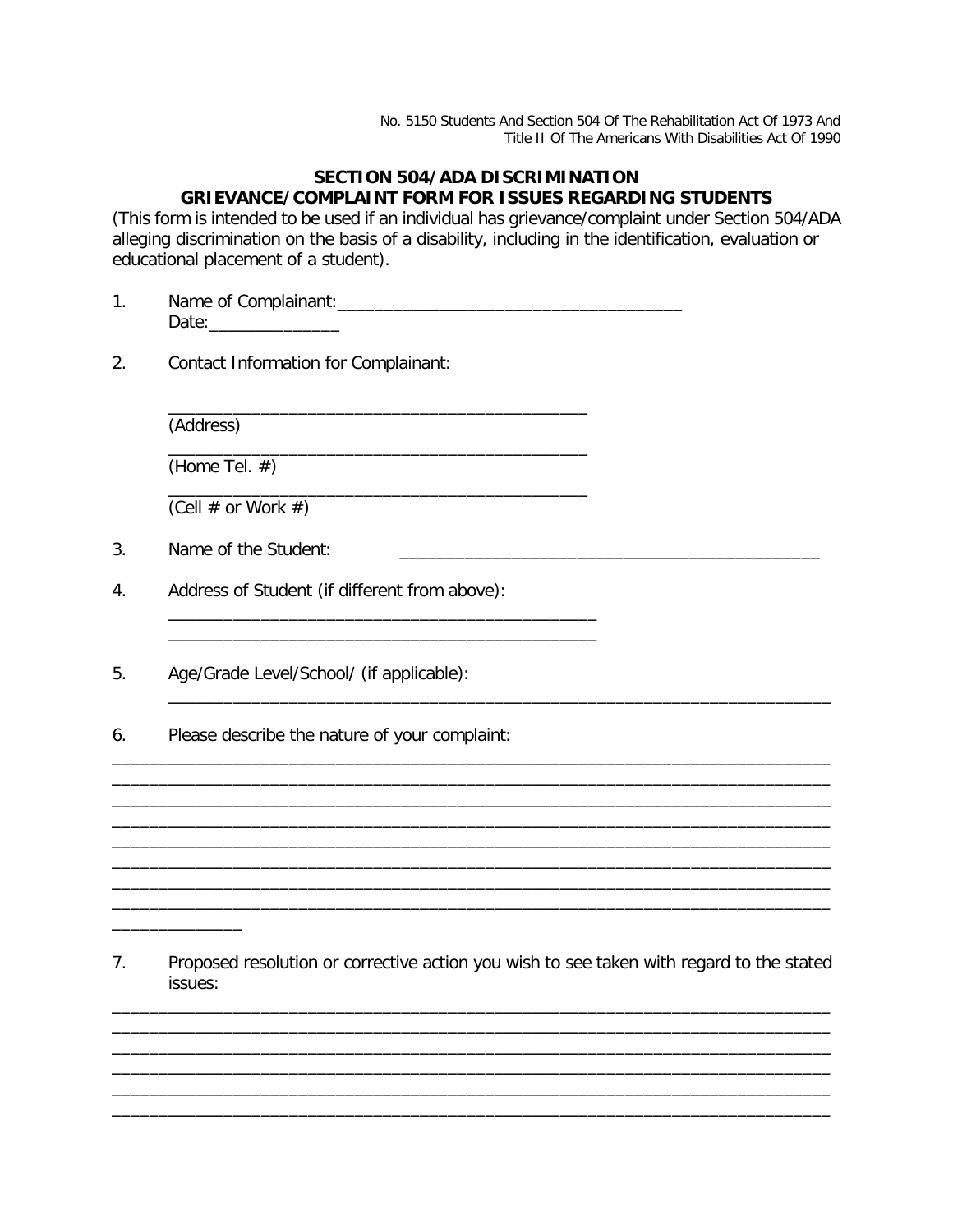#### **REGION 15 PUBLIC SCHOOLS AGREEMENT TO CHANGE SECTION 504 PLAN WITHOUT CONVENING A SECTION 504 MEETING**

| Student: New York Student Student Student Student Student Student Student Student Student Student Student Student Student Student Student Student Student Student Student Student Student Student Student Student Student Stud | DOB:           |
|--------------------------------------------------------------------------------------------------------------------------------------------------------------------------------------------------------------------------------|----------------|
| Changed: ______________                                                                                                                                                                                                        | 504 Plan Being |
| Parent/Guardian:                                                                                                                                                                                                               |                |

\_\_\_\_\_\_\_\_\_\_\_\_\_\_\_\_\_\_\_\_\_\_\_\_\_\_\_\_\_\_\_\_\_\_\_\_\_\_\_\_\_\_\_\_\_\_\_\_\_\_\_\_\_\_\_\_\_\_\_

We agree to make the changes to the student's Section 504 Plan as described in the documents specified below and which are attached to this agreement. We understand that these changes were not made at a Section 504 meeting. We agree only to the changes described in the attached documents. We understand that this agreement is optional and that the parent can request a Section 504 meeting at any time to review the Plan. We understand that this agreement can be made only if the changes are not part of an Annual Review of the student's program.

| Parent/Guardian Signature             | Date |
|---------------------------------------|------|
| <b>School District Representative</b> | Date |

This agreement must be signed by an administrator of the school district who has full authority to sign such a document on behalf of the school district and who is knowledgeable about the general education curriculum and is knowledgeable about the availability of resources of the public agency.

#### **The following documents are attached to this agreement**:

| Amendments (please specify) |  |
|-----------------------------|--|
|                             |  |
|                             |  |
|                             |  |
| Other (please specify)      |  |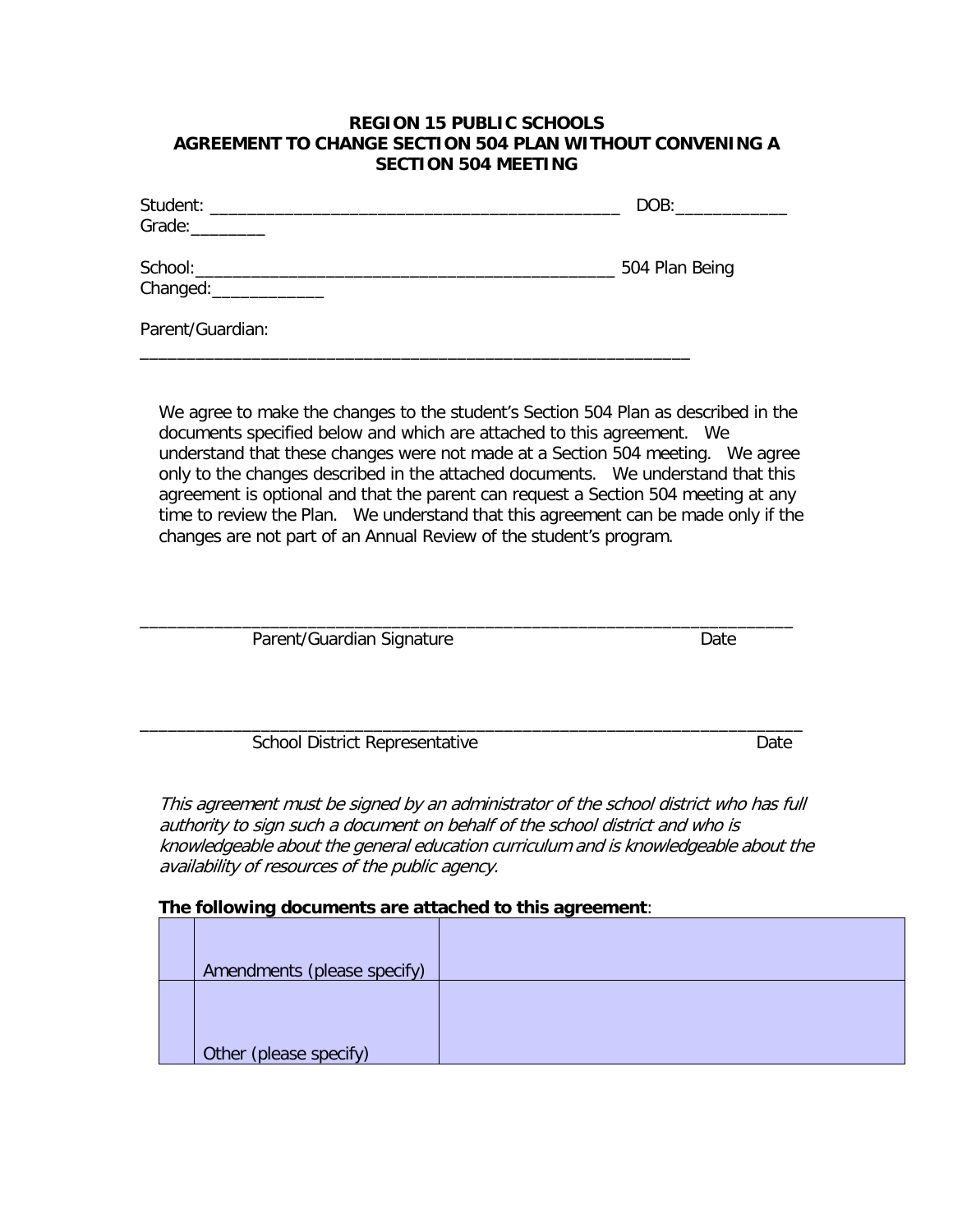### REGION 15 PUBLIC SCHOOLS NOTICE AND CONSENT TO CONDUCT A SECTION 504 EVALUATION/RE-EVALUATION

|                                                                                                                                                       | Date:                 |
|-------------------------------------------------------------------------------------------------------------------------------------------------------|-----------------------|
| Dear                                                                                                                                                  |                       |
| an evaluation to                                                                                                                                      | has been referred for |
| (student's name)                                                                                                                                      | (DOB)                 |
| determine eligibility for services under Section 504. The school district must obtain the<br>consent of parents before conducting such an evaluation. |                       |
|                                                                                                                                                       |                       |

The tests/evaluation procedures listed below were recommended:

| <b>TEST/EVALUATION</b><br><b>PROCEDURE</b> | AREA OF ASSESSMENT | EVALUATOR(S) |
|--------------------------------------------|--------------------|--------------|
|                                            |                    |              |
|                                            |                    |              |
|                                            |                    |              |
|                                            |                    |              |

 $\frac{1}{2}$  ,  $\frac{1}{2}$  ,  $\frac{1}{2}$  ,  $\frac{1}{2}$  ,  $\frac{1}{2}$  ,  $\frac{1}{2}$  ,  $\frac{1}{2}$  ,  $\frac{1}{2}$  ,  $\frac{1}{2}$  ,  $\frac{1}{2}$  ,  $\frac{1}{2}$  ,  $\frac{1}{2}$  ,  $\frac{1}{2}$  ,  $\frac{1}{2}$  ,  $\frac{1}{2}$  ,  $\frac{1}{2}$  ,  $\frac{1}{2}$  ,  $\frac{1}{2}$  ,  $\frac{1$ 

Adaptations/accommodations required for this evaluation are:

If the student requires physical adaptations in order for testing/evaluations to be completed, the following adaptations are required:\_\_\_\_\_\_\_\_\_\_\_\_\_\_\_\_\_\_\_\_\_\_\_\_\_\_\_\_\_\_\_\_\_\_\_\_\_\_\_\_\_\_\_\_\_\_\_\_\_\_\_\_\_\_

\_\_\_\_\_\_\_\_\_\_\_\_\_\_\_\_\_\_\_\_\_\_\_\_\_\_\_\_\_\_\_\_\_\_\_\_\_\_\_\_\_\_\_\_\_\_\_\_\_\_\_\_\_\_\_\_\_\_\_\_\_\_\_\_\_\_\_\_\_\_\_

\_\_\_\_\_\_\_\_\_\_\_\_\_\_\_\_\_\_\_\_\_\_\_\_\_\_\_\_\_\_\_\_\_\_\_\_\_\_\_\_\_\_\_\_\_\_\_\_\_\_\_\_\_\_\_\_\_\_\_\_\_\_\_\_\_\_\_\_\_\_\_

**\_\_\_\_\_\_\_\_\_\_\_\_\_\_\_\_\_\_\_\_\_\_\_\_\_\_\_\_\_\_\_\_\_\_\_\_\_\_\_\_\_\_\_\_\_\_\_\_\_\_\_\_\_\_\_\_\_\_\_\_\_**

If the student's native language is other than English, the following adaptations are required:

|  | $\Box$ No adaptations/accommodations required |  |
|--|-----------------------------------------------|--|

**\_\_\_\_\_\_\_\_\_\_\_\_\_\_\_\_\_\_\_\_\_\_\_\_**

 $\overline{\phantom{a}}$ 

 $\overline{\phantom{a}}$ 

\_\_\_\_\_\_\_\_\_\_\_\_\_\_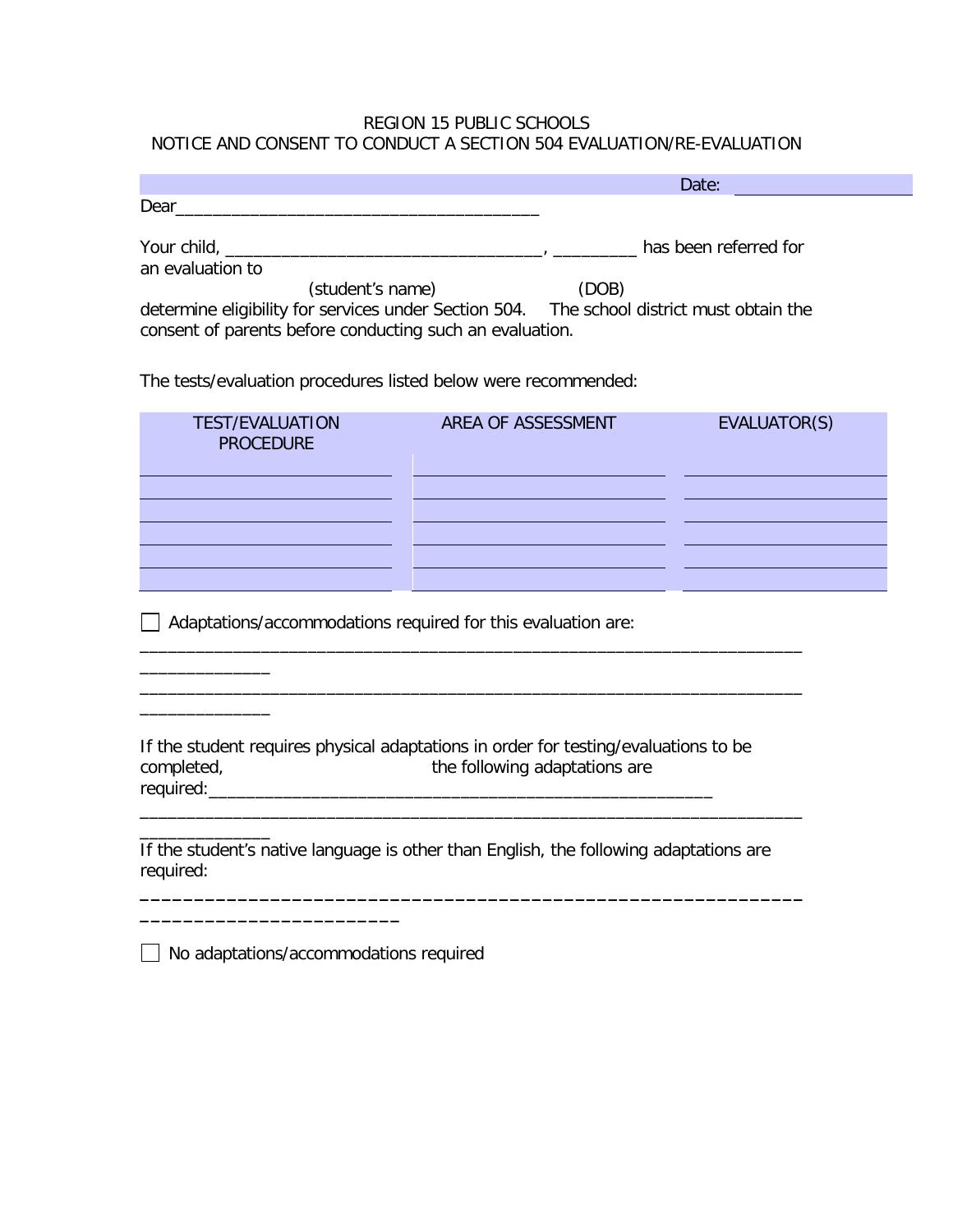# **PARENTAL CONSENT**

**I give my consent** for the [DISTRICT NAME] Public Schools to conduct the evaluations described above. I understand that this consent may be revoked at any time.

\_\_\_\_\_\_\_\_\_\_\_\_\_\_\_\_\_\_\_\_\_\_\_\_\_\_\_\_\_\_\_\_\_\_\_\_\_\_\_\_\_\_\_\_\_\_\_\_\_\_\_\_\_\_\_\_\_\_\_\_\_\_\_\_\_\_

\_\_\_\_\_\_\_\_\_\_\_\_\_\_\_\_\_\_\_\_\_\_\_\_\_\_\_\_\_\_\_\_\_\_\_\_\_\_\_\_\_\_\_\_\_\_\_\_\_\_\_\_\_\_\_\_\_\_\_\_\_\_\_\_\_\_

Parent/Guardian Signature Date

**I do not give** my consent for the [DISTRICT NAME] Public Schools to conduct the evaluations described above. I understand that the school district must take steps as are necessary, which may include requesting an impartial hearing, to ensure that my child receives or continues to receive a free appropriate public education.

Parent/Guardian Signature Date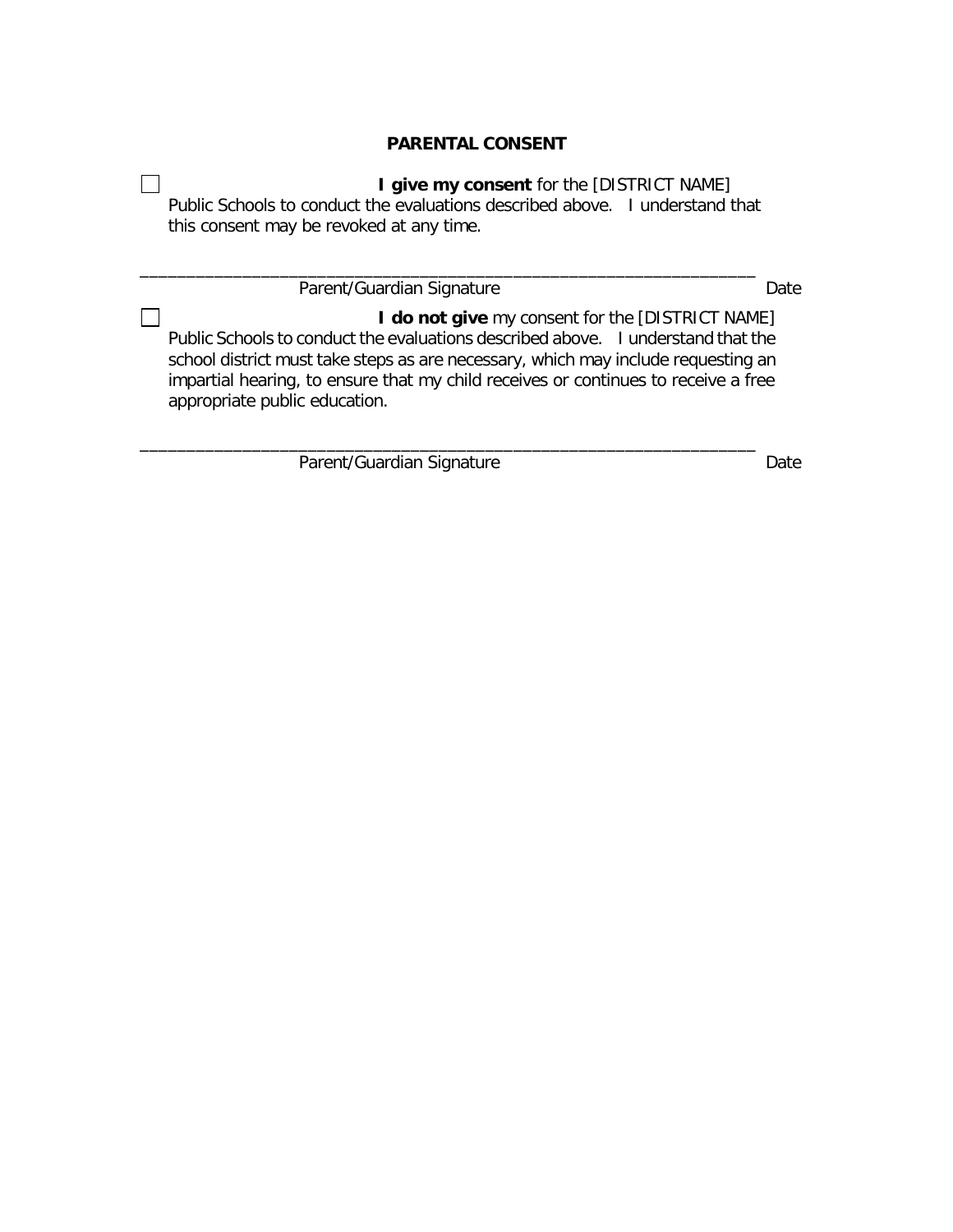## REGION 15 PUBLIC SCHOOLS NOTICE AND CONSENT FOR PLACEMENT ON SECTION 504 AND FOR THE PROVISION OF SECTION 504 ACCOMMODATIONS/SERVICES

|                                                                                                                                                                                                                                                          | Dat<br>$e$ :                                     |
|----------------------------------------------------------------------------------------------------------------------------------------------------------------------------------------------------------------------------------------------------------|--------------------------------------------------|
| Dear experience and the contract of the contract of the contract of the contract of the contract of the contract of the contract of the contract of the contract of the contract of the contract of the contract of the contra                           |                                                  |
|                                                                                                                                                                                                                                                          | has been evaluated                               |
| and has been<br>(student's name)                                                                                                                                                                                                                         | (DOB)                                            |
| found eligible under Section 504. Prior to the implementation of Section 504 placement,<br>and the provision of accommodations/services under Section 504 (as described in the<br>Section 504 Plan attached hereto), the district requires your consent. |                                                  |
| PARENTAL CONSENT                                                                                                                                                                                                                                         |                                                  |
| Public Schools to place my child on a Section 504 plan as described in the Section<br>504 Plan attached hereto). I understand that this consent may be revoked at<br>any time.                                                                           | I give my consent for the [DISTRICT NAME]        |
| Parent/Guardian Signature                                                                                                                                                                                                                                | Date                                             |
| Public Schools to provide the accommodations/services described in the Section<br>504 Plan attached hereto.                                                                                                                                              | I do not give my consent for the [DISTRICT NAME] |
| Parent/Guardian Signature                                                                                                                                                                                                                                | Date                                             |
| Included with this form are:                                                                                                                                                                                                                             |                                                  |
| The Section 504 Plan developed at the Section 504 meeting on                                                                                                                                                                                             |                                                  |

Your Notice of Rights Under Section 504.

 $\mathsf{L}$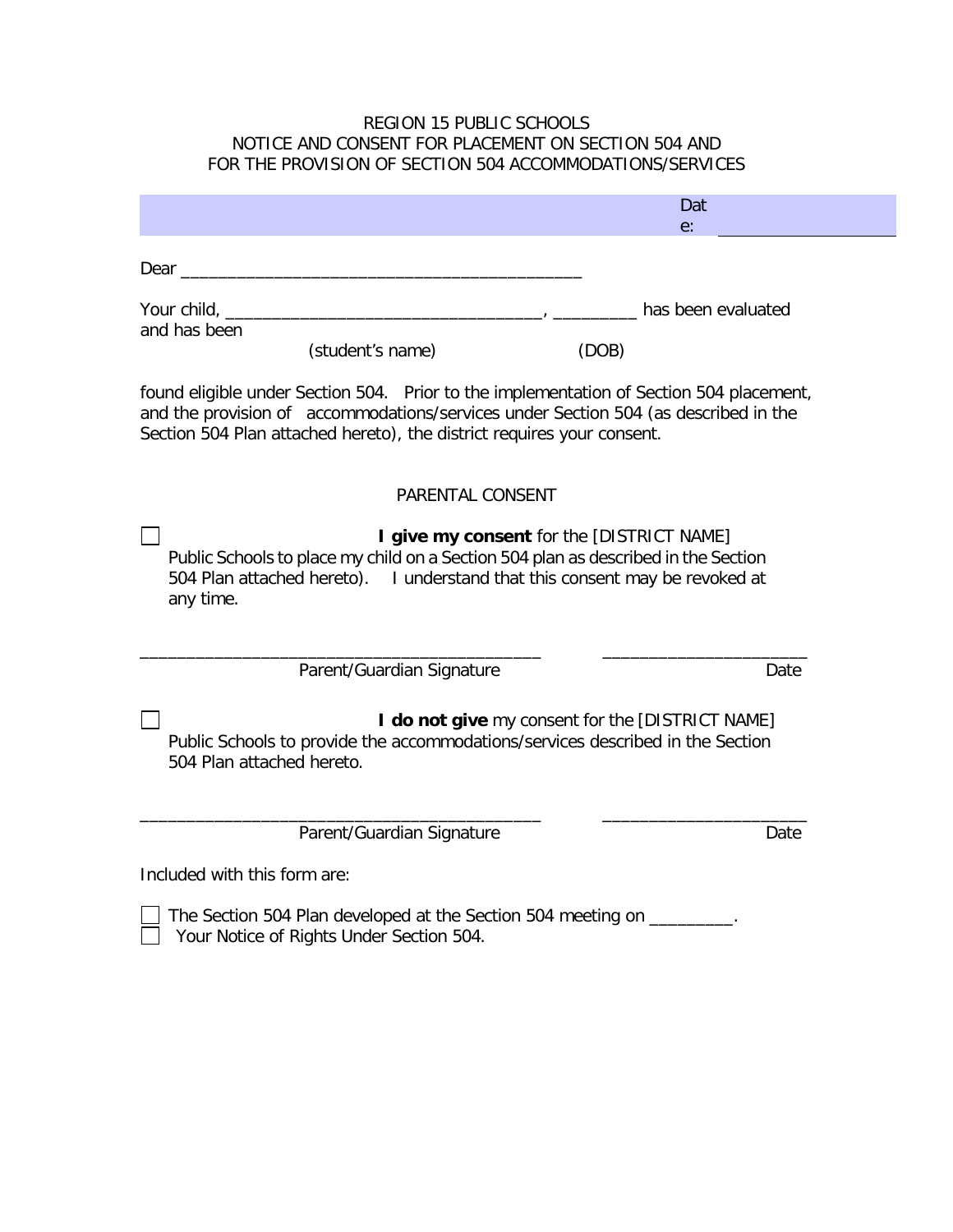# **WORKSHEET FOR MANIFESTATION DETERMINATION**

(For those situations when the expulsion of a 504 student is contemplated; or following a series of suspensions which constitute a change in placement)

|             |                               | _GRADE: ____________DATE: ______________<br>STUDENT: _________________________                                                                                                                                             |  |  |  |  |
|-------------|-------------------------------|----------------------------------------------------------------------------------------------------------------------------------------------------------------------------------------------------------------------------|--|--|--|--|
| 1.          |                               | <b>Section 504 Meeting Participants:</b>                                                                                                                                                                                   |  |  |  |  |
| <b>NAME</b> |                               | <b>Title</b>                                                                                                                                                                                                               |  |  |  |  |
|             |                               | the control of the control of the control of the control of the control of the control of                                                                                                                                  |  |  |  |  |
|             |                               |                                                                                                                                                                                                                            |  |  |  |  |
|             |                               |                                                                                                                                                                                                                            |  |  |  |  |
|             |                               | <u> 1989 - Johann John Stein, markin fan it ferskearre fan it ferskearre fan it ferskearre fan it ferskearre fan i</u>                                                                                                     |  |  |  |  |
|             |                               | <u> 1989 - Johann John Stoff, deutscher Stoffen und der Stoffen und der Stoffen und der Stoffen und der Stoffen u</u>                                                                                                      |  |  |  |  |
|             |                               | 2. DESCRIBE NATURE OF STUDENT'S DISABILTY:                                                                                                                                                                                 |  |  |  |  |
|             | 3. DESCRIPTION OF MISCONDUCT: |                                                                                                                                                                                                                            |  |  |  |  |
|             |                               |                                                                                                                                                                                                                            |  |  |  |  |
|             |                               |                                                                                                                                                                                                                            |  |  |  |  |
|             | a.                            |                                                                                                                                                                                                                            |  |  |  |  |
|             | b.                            | Date Parents Notified of Disciplinary Action: __________________________________                                                                                                                                           |  |  |  |  |
|             | $C_{\cdot}$                   | 504 of Notice of Rights Given? Yes No                                                                                                                                                                                      |  |  |  |  |
| 4.          |                               | <b>INFORMATION CONSIDERED IN CONDUCTING A MANIFESTATION</b><br><b>DETERMINATION:</b><br>(Each item below must be considered. Check box as each topic is addressed.)                                                        |  |  |  |  |
|             |                               | Teacher Observations of the Student<br>] Relevant Information Supplied by Parents<br>] Evaluations and Diagnostic Results<br>] Student's 504 Plan<br>] Relevant Information Supplied by School Staff<br>] Other (describe) |  |  |  |  |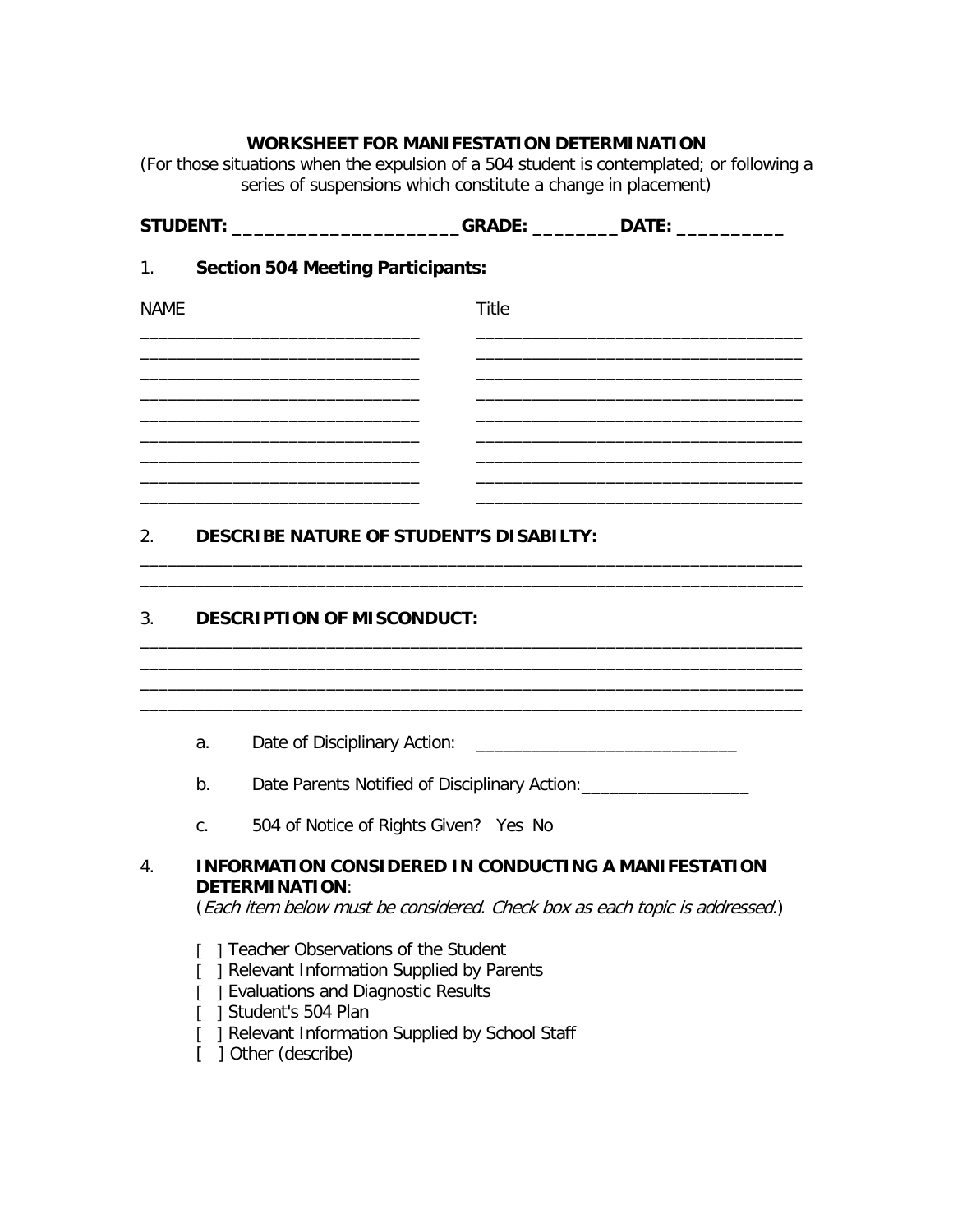5. Was the misconduct in question caused by the student's disability, or does the misconduct in question have a **direct and substantial relationship** to the student's disability?

\_\_\_\_\_\_\_\_\_\_\_\_\_\_\_\_\_\_\_\_\_\_\_\_\_\_\_\_\_\_\_\_\_\_\_\_\_\_\_\_\_\_\_\_\_\_\_\_\_\_\_\_\_\_\_\_\_\_\_\_\_\_\_\_\_\_\_\_\_\_\_ \_\_\_\_\_\_\_\_\_\_\_\_\_\_\_\_\_\_\_\_\_\_\_\_\_\_\_\_\_\_\_\_\_\_\_\_\_\_\_\_\_\_\_\_\_\_\_\_\_\_\_\_\_\_\_\_\_\_\_\_\_\_\_\_\_\_\_\_\_\_\_ \_\_\_\_\_\_\_\_\_\_\_\_\_\_\_\_\_\_\_\_\_\_\_\_\_\_\_\_\_\_\_\_\_\_\_\_\_\_\_\_\_\_\_\_\_\_\_\_\_\_\_\_\_\_\_\_\_\_\_\_\_\_\_\_\_\_\_\_\_\_\_ \_\_\_\_\_\_\_\_\_\_\_\_\_\_\_\_\_\_\_\_\_\_\_\_\_\_\_\_\_\_\_\_\_\_\_\_\_\_\_\_\_\_\_\_\_\_\_\_\_\_\_\_\_\_\_\_\_\_\_\_\_\_\_\_\_\_\_\_\_\_\_

[ ] YES [ ] NO

Comments:

6. Was the misconduct in question a **direct result** of the district's failure to implement the 504 Plan (in relationship to the misconduct in question)?

\_\_\_\_\_\_\_\_\_\_\_\_\_\_\_\_\_\_\_\_\_\_\_\_\_\_\_\_\_\_\_\_\_\_\_\_\_\_\_\_\_\_\_\_\_\_\_\_

\_\_\_\_\_\_\_\_\_\_\_\_\_\_\_\_\_\_\_\_\_\_\_\_\_\_\_\_\_\_\_\_\_\_\_\_\_\_\_\_\_\_\_\_\_\_\_\_

[ ] YES [ ] NO

Comments:

7. If the answer to **either** #5 or #6 is "**Yes**", the behavior under review **is** considered a manifestation of the student's disability.

\_\_\_\_\_\_\_\_\_\_\_\_\_\_\_\_\_\_\_\_\_\_\_\_\_\_\_\_\_\_\_\_\_\_\_\_\_\_\_\_\_\_\_\_\_\_\_\_\_\_\_\_\_\_\_\_\_\_\_\_\_\_\_\_\_\_\_\_\_\_\_ \_\_\_\_\_\_\_\_\_\_\_\_\_\_\_\_\_\_\_\_\_\_\_\_\_\_\_\_\_\_\_\_\_\_\_\_\_\_\_\_\_\_\_\_\_\_\_\_\_\_\_\_\_\_\_\_\_\_\_\_\_\_\_\_\_\_\_\_\_\_\_ \_\_\_\_\_\_\_\_\_\_\_\_\_\_\_\_\_\_\_\_\_\_\_\_\_\_\_\_\_\_\_\_\_\_\_\_\_\_\_\_\_\_\_\_\_\_\_\_\_\_\_\_\_\_\_\_\_\_\_\_\_\_\_\_\_\_\_\_\_\_\_ \_\_\_\_\_\_\_\_\_\_\_\_\_\_\_\_\_\_\_\_\_\_\_\_\_\_\_\_\_\_\_\_\_\_\_\_\_\_\_\_\_\_\_\_\_\_\_\_\_\_\_\_\_\_\_\_\_\_\_\_\_\_\_\_\_\_\_\_\_\_\_

8. If the answer to **both** #5 and #6 is "**No**", the behavior under review **is not** considered a manifestation of the student's disability.

# Procedure if Misconduct is not a Manifestation of the Student's Disability:

If the manifestation determination team determines that the misconduct in question is **not** a manifestation of the student's disability, school personnel may apply the relevant disciplinary procedures to the student in the same manner and for the same duration as the procedures would be applied to a student without disabilities.

# Procedure if Misconduct is a Manifestation of the Student's Disability:

If the manifestation determination team determines that the misconduct in question **is** a manifestation of the student's disability, the 504 Team should:

1) conduct a functional behavioral assessment unless the district had conducted a functional behavioral assessment before the behavior that resulted in